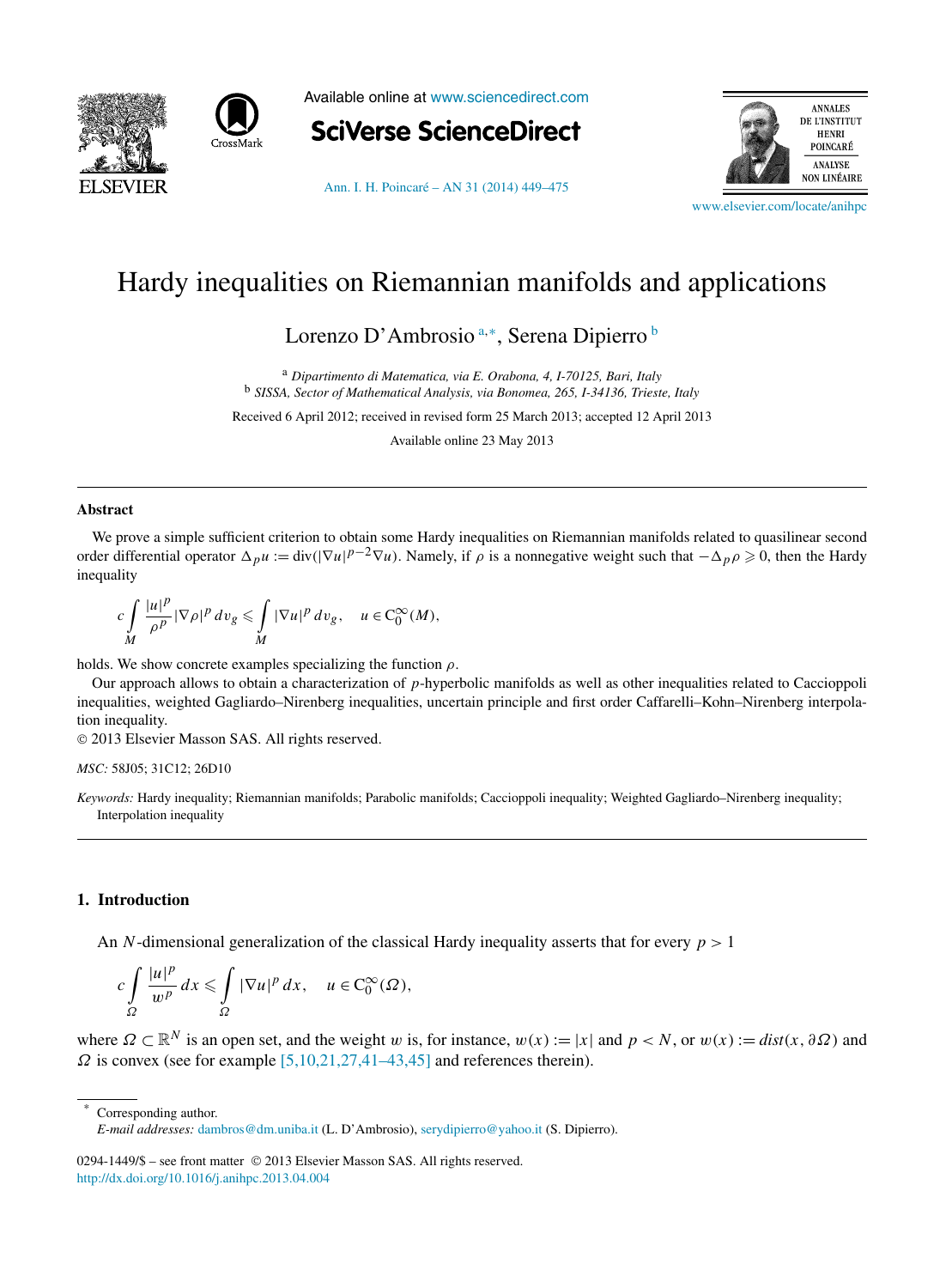<span id="page-1-0"></span>The preeminent role of Hardy inequalities and the knowledge of the best constants involved is a well known fact, as the reader can recognize from the wide literature that uses such a tool in Euclidean or in subelliptic setting as well as on manifolds  $(14, 6, 9, 10, 12, 22, 37, 46)$  just to cite a few).

On the other hand, the knowledge of the validity of a Hardy or Gagliardo–Nirenberg or Sobolev or Caffarelli– Kohn–Nirenberg inequality on a manifold *M* and their best constants allows to obtain qualitative properties on the manifold *M*. For instance in [\[2,14,50\]](#page-25-0) it was shown that if *M* is a complete open Riemannian manifold with nonnegative Ricci curvature in which a Hardy- or Gagliardo–Nirenberg- or Caffarelli–Kohn–Nirenberg-type inequality holds, then *M* is in some suitable sense *close* to the Euclidean space.

One of our aims is to prove some Hardy inequalities on Riemannian manifolds. In 1997, Carron in [\[16\]](#page-25-0) studies weighted  $L^2$ -Hardy inequalities on a Riemannian manifold *M* under some geometric assumptions on the weight function  $\rho$ , obtaining, among other results, the following inequality

$$
c\int\limits_M\frac{u^2}{\rho^2}dv_g\leqslant \int\limits_M|\nabla u|^2dv_g,\quad u\in C_0^\infty(M),\tag{1.1}
$$

where  $\rho$  is a nonnegative function such that  $|\nabla \rho| = 1$ ,  $\Delta \rho \ge \frac{\gamma}{\rho}$ ,  $\rho^{-1}\{0\}$  is a compact set of zero capacity and  $c =$  $(\frac{\gamma-1}{2})^2$ . In [\[16\]](#page-25-0) the author applies this result to several explicit examples of Riemannian manifolds. Under the same hypotheses on the function  $\rho$ , Kombe and Özaydin in [\[38\]](#page-25-0) extend Carron's result to the case  $p \neq 2$  for functions in  $C_0^{\infty}(M \setminus \rho^{-1}\{0\})$ , and the authors present an application to the punctured manifold  $\mathbb{B}^n \setminus \{0\}$  with  $\mathbb{B}^n$  the Poincaré ball model of the hyperbolic space and  $\rho$  the distance from the point 0 and  $p = 2$ .

Li and Wang in [\[40\]](#page-25-0) prove that if *M* is a hyperbolic manifold (i.e. there exists a symmetric positive Green function  $G_x(\cdot)$  for the Laplacian with pole at *x*), then

$$
\frac{1}{4}\int\limits_M \frac{|\nabla_y G_x(y)|^2}{G_x^2(y)}u^2(y)\,dv_g\leq \int\limits_M |\nabla u|^2(y)\,dv_g,\quad u\in C_0^\infty(M\setminus\{x\}).
$$

We also mention Miklyukov and Vuorinen, which in [\[44\]](#page-26-0) prove that the inequality

$$
\left(\int\limits_M |\alpha(\epsilon(x))u(x)|^q\,dv_g\right)^{1/q}\leq \lambda\biggl(\int\limits_M (\beta(\epsilon(x))|\nabla u(x)|)^p\,dv_g\biggr)^{1/p},\quad u\in W_0^{1,p}(M),
$$

holds for  $q \geq p$  provided some conditions related to the isoperimetric profile of *M* are satisfied.

In [\[1\],](#page-25-0) Adimurthi and Sekar use the fundamental solution of a general second order elliptic operator to derive Hardy-type inequalities and then they extend their arguments to Riemannian manifolds using the fundamental solution of *p*-Laplacian.

Bozhkov and Mitidieri in [\[7\]](#page-25-0) prove the validity of (1.1) also for  $p \neq 2$  (1 <  $p < N$ ), provided there exists on *M* a C<sup>1</sup> conformal Killing vector field *K* such that div  $K = \mu$  with  $\mu$  a positive constant and  $\rho = |K|$ .

Let  $p > 1$  and let  $\rho$  be a nonnegative function. Our principal result is a simple criterion to establish if there holds a Hardy inequality involving the weight  $\rho$ . Namely, if  $\rho$  is  $p$ -superharmonic in  $\Omega$ , that is  $-\Delta_p \rho \geq 0$ , then

$$
c\int\limits_M\frac{|u|^p}{\rho^p}|\nabla\rho|^p\,dv_g\leqslant\int\limits_M|\nabla u|^p\,dv_g,\quad u\in C_0^\infty(M),\tag{1.2}
$$

holds (see [Theorem 2.1\)](#page-3-0). Such a kind of criteria is already established in [\[20\]](#page-25-0) for a quite general class of second order operators containing, among other examples, the subelliptic operators on Carnot groups. For this goal we shall mainly use a technique introduced by Mitidieri in [\[45\]](#page-26-0) and developed in [\[18–20\]](#page-25-0) and in [\[7,8\].](#page-25-0) The proof is based on the divergence theorem and on the careful choice of a vector field.

Let us point out some interesting outcomes of our approach. A first issue is that, since it is quite general, our approach includes Hardy inequalities already studied in  $[1,7,16,38,40]$  in the case  $p = 2$  as well as their generalization for  $p > 1$ . Indeed, in all these cited papers, the authors assume extra conditions on the function  $\rho$  or on the manifold. Furthermore, in concrete cases, our result yields an explicit value of the constant *c*. Moreover, in several cases, this value is also the best constant (see  $[20]$ ). To this regard, we discuss if the best constant is achieved or not and, in the latter case, we study the possibility to add a remainder term.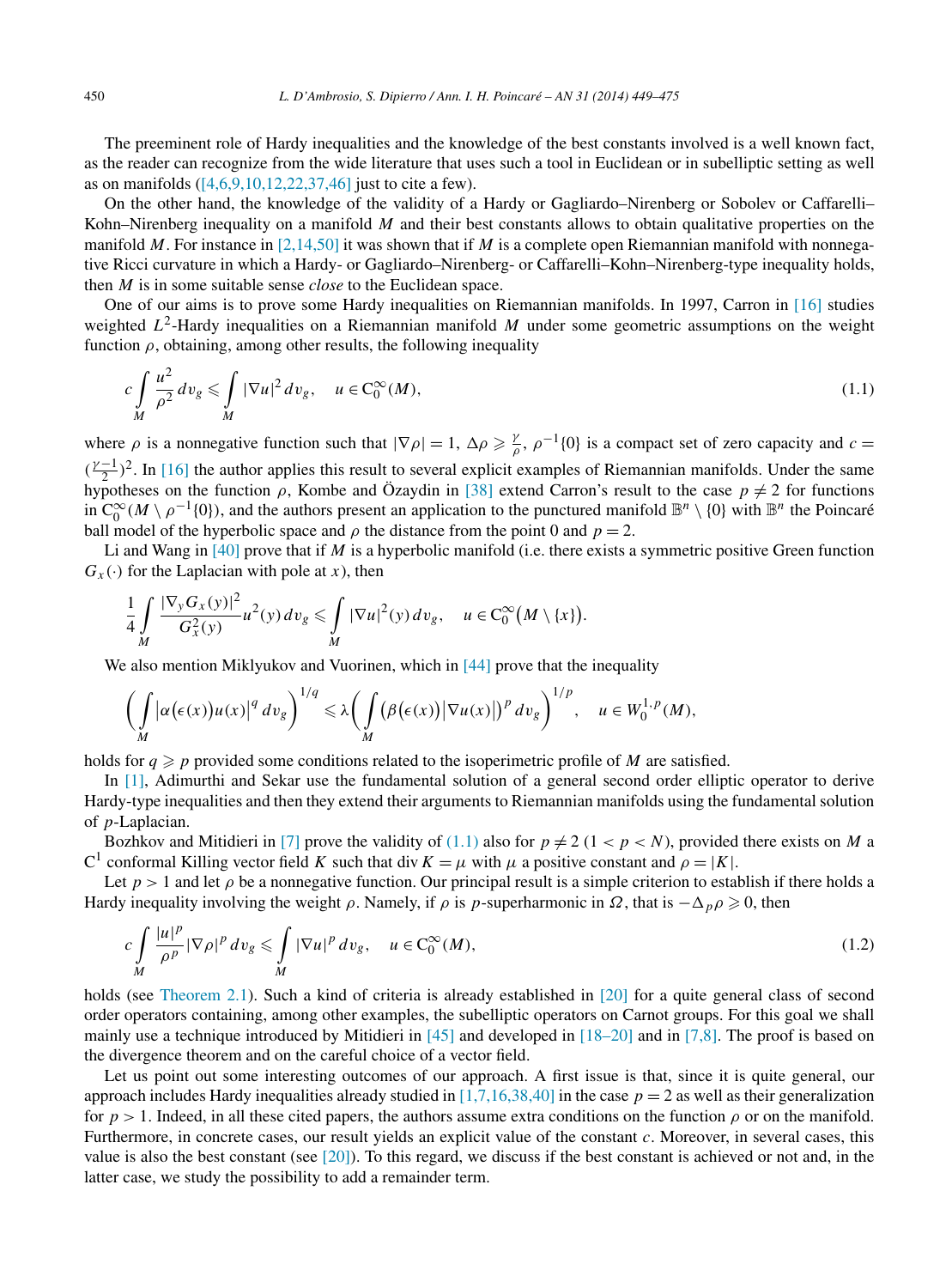<span id="page-2-0"></span>Another aspect of our technique is that it allows to characterize the *p*-hyperbolic manifolds. We remind that a manifold *M* is called *p*-*hyperbolic* if there exists a symmetric positive Green function  $G_x(\cdot)$  for the *p*-Laplacian with pole at *x*. We prove that *M* is *p*-hyperbolic if and only if there exists a nonnegative nontrivial function  $f \in L^1_{loc}(M)$ such that

$$
\int\limits_M f|u|^p\,dv_g\leqslant \int\limits_M |\nabla u|^p\,dv_g,\quad u\in C_0^\infty(M).
$$

Notice that one of the implications of this characterization for  $p = 2$  is the result proved in [\[40\].](#page-25-0) During the review process of this work, we have received the paper of Devyver, Fraas and Pinchover [\[23\].](#page-25-0) In [\[23\]](#page-25-0) a general linear second order differential operator *P* in the Euclidean framework is studied. The authors find a profound relation between the existence of positive supersolutions of  $Pu = 0$ , Hardy-type inequalities involving *P* and a weight *W* and the characterization of the spectrum of the weighted operator. We refer the interested reader to [\[23,24\].](#page-25-0)

We also obtain a generalization of  $(1.2)$ . Namely, for a nonnegative function  $\rho$ , the inequality

$$
\left(\frac{|p-1-\alpha|}{p}\right)^p \int\limits_M \frac{|u|^p}{\rho^p} \rho^{\alpha} |\nabla \rho|^p \, dv_g \leqslant \int\limits_M |\nabla u|^p \rho^{\alpha} \, dv_g, \quad u \in C_0^{\infty}(M),\tag{1.3}
$$

holds, provided  $-(p-1-\alpha)\Delta_p\rho \geq 0$  (see [Theorem 3.1\)](#page-8-0). The above inequality contains, as special case, the Caccioppoli inequality. Indeed, if  $\rho$  is a *p*-subharmonic function, that is  $\Delta_p \rho \geq 0$ , then (1.3) holds for  $\alpha > p - 1$  and, in particular, for  $\alpha = p$  we have

$$
\frac{1}{p^p}\int\limits_M |u|^p|\nabla\rho|^p\,dv_g\leqslant \int\limits_M |\nabla u|^p\rho^p\,dv_g,\quad u\in C_0^\infty(M).
$$

This is the so-called Caccioppoli inequality (see for instance  $[47]$  and the references therein for the version  $p = 2$  on manifolds).

Another advantage of our approach is that it allows to obtain also other new and known results, like wighted Gagliardo–Nirenberg inequalities and the uncertain principle.

Finally we show that if (1.3) and a Sobolev-type inequality (that is  $c|u|_{L^{p^*}} \le |\nabla u|_{L^p}$ ) hold on *M*, then we obtain an interpolation inequality involving, as weights,  $\rho$  and its gradient. As particular case, our results contain inequalities on manifolds related to the celebrated Caffarelli–Kohn–Nirenberg inequality.

The paper is organized as follows. We present the proof of  $(1.2)$  in Section 2, where important consequences and observations are derived. In Section [3](#page-8-0) we show natural extensions of  $(1.2)$ , obtaining also Hardy inequality with weights, Caccioppoli-type inequalities, weighted Gagliardo–Nirenberg inequalities and the uncertain principle. Some remarks on the best constant and if it is attained are discussed in Section [4.](#page-12-0) In Section [5](#page-14-0) we present a first order interpolation inequality. Finally Section [6](#page-17-0) is devoted to present some concrete examples of Hardy-type inequalities on manifolds.

**Notation.** In what follows  $(M, g)$  is a complete Riemannian *N*-dimensional manifold,  $\Omega \subset M$  is an open set,  $dv_g$  is the volume form associated to the metric *g*, ∇*u* and div*h* stand respectively for the gradient of a function *u* and the divergence of a vector field *h* with respect to the metric *g* (see [\[3\]](#page-25-0) for further details). Throughout this paper  $p > 1$ .

#### **2. Hardy inequalities**

In order to state Hardy inequalities involving a weight  $\rho$ , the basic assumption we made on  $\rho$  is that  $\rho$  is *p*-superharmonic in weak sense. Namely, we assume that  $\rho \in L^1_{loc}(\Omega)$ ,  $|\nabla \rho| \in L^{p-1}_{loc}(\Omega)$ , and  $-\Delta_p \rho \geq 0$  on  $\Omega$ in weak sense, that is for every nonnegative  $\varphi \in C_0^1(\Omega)$ , we have

$$
\int_{\Omega} |\nabla \rho|^{p-2} (\nabla \rho \cdot \nabla \varphi) dv_g \ge 0.
$$
\n(2.4)

The main result on Hardy inequalities is the following: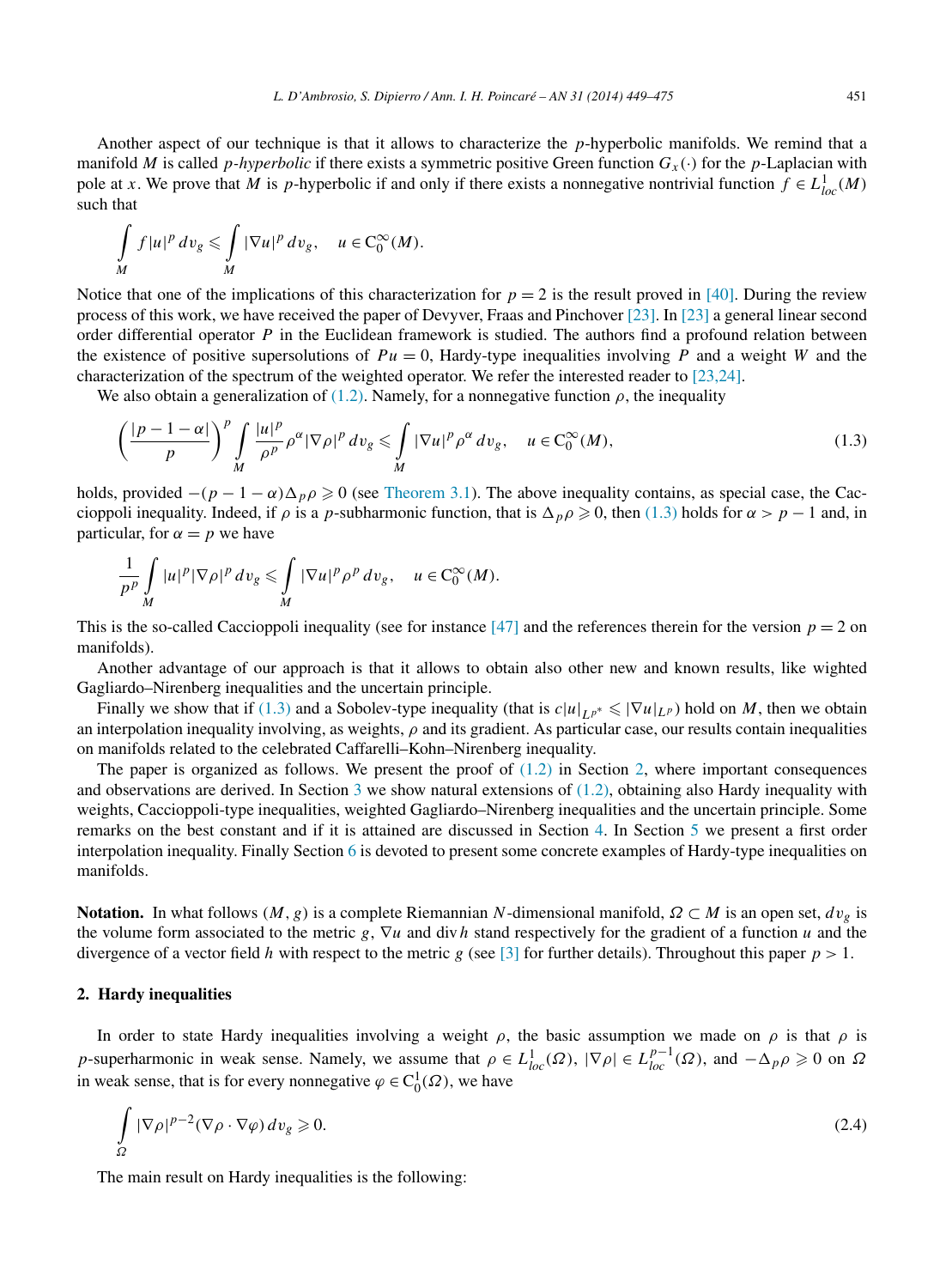<span id="page-3-0"></span>**Theorem 2.1.** *Let*  $\rho \in W_{loc}^{1,p}(\Omega)$  *be a nonnegative function on*  $\Omega$  *such that* 

 $-\Delta_p \rho \geqslant 0$  *on*  $\Omega$  *in weak sense.* 

*Then*  $\frac{|\nabla \rho|^p}{\rho^p} \in L^1_{loc}(\Omega)$ , and the following inequality holds:

$$
\left(\frac{p-1}{p}\right)^p \int_{\Omega} \frac{|u|^p}{\rho^p} |\nabla \rho|^p \, dv_g \leq \int_{\Omega} |\nabla u|^p \, dv_g, \quad u \in C_0^{\infty}(\Omega). \tag{2.5}
$$

Before proving Theorem 2.1, we shall present some immediate consequences and extensions of the main result.

**Definition 2.2.** Let  $\Omega \subset M$  be an open set. We denote by  $D^{1,p}(\Omega)$  the completion of  $C_0^{\infty}(\Omega)$  with respect to the norm

$$
|u|_{D^{1,p}} = \left(\int_{\Omega} |\nabla u|^p \, dv_g\right)^{1/p}.
$$

It is possible to extend the validity of (2.5) to function  $u \in C_0^{\infty}(M)$ . This extension is based on the inclusion

$$
D^{1,p}(M) \subset D^{1,p}(\Omega). \tag{2.6}
$$

The above inclusion is satisfied, for instance, when  $M \setminus \Omega$  is a compact set of zero *p*-capacity (see [Appendix A\)](#page-24-0).

**Corollary 2.3.** Let  $\rho \in L^1_{loc}(M)$  be a function satisfying the assumptions of *Theorem* 2.1*.* If (2.6) holds, then  $\frac{|\nabla \rho|^p}{\rho^p}$  $L^1_{loc}(M)$ , and the following inequality holds:

$$
\left(\frac{p-1}{p}\right)^p \int\limits_M \frac{|u|^p}{\rho^p} |\nabla \rho|^p \, dv_g \leqslant \int\limits_M |\nabla u|^p \, dv_g, \quad u \in C_0^{\infty}(M). \tag{2.7}
$$

**Proof.** The inequality (2.5) holds for every  $u \in C_0^{\infty}(\Omega)$ , then it holds for every  $u \in D^{1,p}(\Omega)$ . Since  $C_0^{\infty}(M) \subset$  $D^{1,p}(M)$ , by using (2.6) we conclude the proof.  $\Box$ 

In order to illustrate further consequences of Theorem 2.1 we give the following:

**Definition 2.4.** A manifold *M* is said *p*-*hyperbolic*<sup>1</sup> if there exists a symmetric positive Green function  $G_x(·)$  for the *p*-Laplacian with pole at  $x$ ,  $\frac{2}{x}$  if it is not the case we call it *p-parabolic*.

Several equivalent definitions of *p*-parabolic manifolds can be given. For instance in [\[48\]](#page-26-0) there is the following (see also the literature therein and [\[35\]\)](#page-25-0)

**Proposition 2.5.** *Let p >* 1*. The following statements are equivalent*:

- a) *M is p-parabolic*;
- b) *there exists a compact set*  $K \subset M$  *with nonempty interior such that cap*<sub>*p*</sub> $(K, M) = 0$ ;
- c) *there is no nonconstant positive p-superharmonic function on M*;
- d) there exists a sequence of functions  $u_j \in C_0^{\infty}(M)$  such that  $0 \leq u_j \leq 1$ ,  $u_j \to 1$  uniformly on every compact *subset of M* and  $\int_M |\nabla u_j|^p \, dv_g \to 0$ .

<sup>1</sup> Many authors call these manifolds non-*p*-parabolic.

<sup>&</sup>lt;sup>2</sup> That is  $-\Delta_p G_x = \delta_x$  where  $\delta_x$  is the Dirac measure concentrated at point *x*.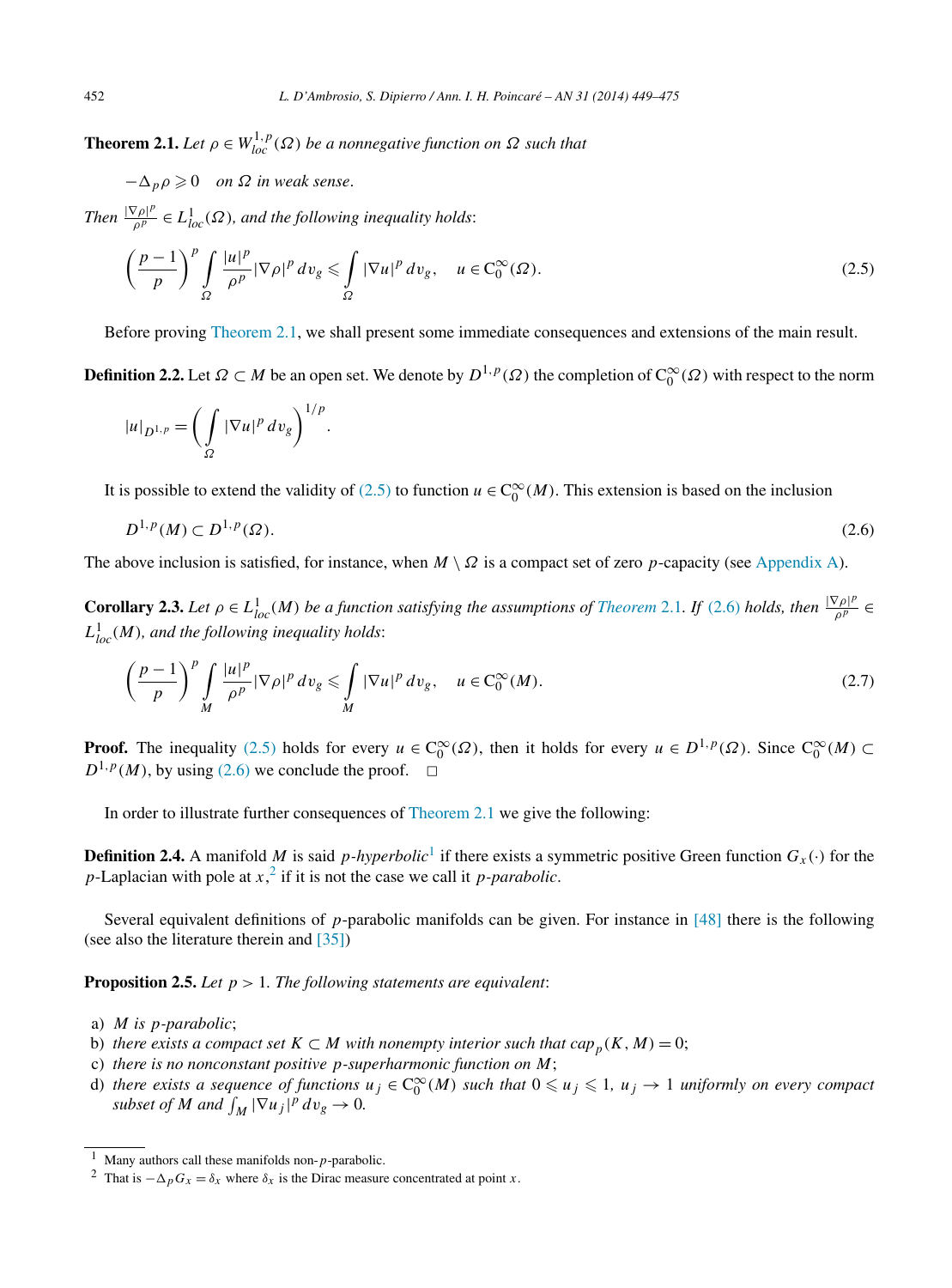<span id="page-4-0"></span>Other characterizations of *p*-parabolic manifolds are based on several properties, for instance on the volume growth, on the isoperimetric profile of the manifold, on some properties of some cohomology, on the recurrence of the Brownian motion. See [\[28–31,39,48\]](#page-25-0) and the references therein.

From [Theorem](#page-3-0) 2.1 we deduce the following characterization of *p*-hyperbolicity.

**Theorem 2.6.** A manifold M is p-hyperbolic if and only if there exists a nonnegative nontrivial function  $f \in L^1_{loc}(M)$ *such that*

$$
\int\limits_M f|u|^p \, dv_g \leqslant \int\limits_M |\nabla u|^p \, dv_g, \quad u \in C_0^{\infty}(M).
$$
\n(2.8)

**Proof.** If *M* is *p*-hyperbolic then inequality (2.8) holds with  $f = (\frac{p-1}{p})^p \frac{|\nabla G_x|^p}{G_y^p}$  $\frac{G_X P}{G_X^p}$ . Indeed  $G_X$  is nonnegative and satisfies the hypotheses of [Theorem 2.1](#page-3-0) (see [Theorem 6.4](#page-19-0) for further details).

Conversely, assume that *M* is *p*-parabolic and that  $(2.8)$  is valid for a function  $f \ge 0$ . Then from d) of [Proposi](#page-3-0)[tion 2.5](#page-3-0) there exists a sequence of functions  $u_j \in C_0^1(M)$  such that  $0 \le u_j \le 1$ ,  $u_j \to 1$  uniformly on every compact subset of *M* and

$$
\int\limits_M |\nabla u_j|^p \, dv_g \to 0 \quad \text{(as } j \to +\infty\text{).}
$$

It implies that  $\int_D f dv_g = 0$  for every compact subset *D* of *M* and then  $f \equiv 0$ . This concludes the proof.  $\Box$ 

**Remark 2.7.** Since the *p*-hyperbolicity of *M* is equivalent to the existence of a nonconstant positive *p*-superharmonic function  $\rho$  on *M*, then by [Theorem 2.1](#page-3-0) we obtain that inequality (2.8) holds with  $f = (\frac{p-1}{p})^p \frac{|\nabla \rho|^p}{\rho^p}$ .

**Remark 2.8.** Our Theorem 2.6 implies that if the manifold *M* admits a  $C<sup>1</sup>$  conformal Killing vector field *K* (see i.e. [\[7\]](#page-25-0) for the definition) such that div  $K = \mu \neq 0$  with  $\mu$  constant and  $|K|^{-p} \in L^1_{loc}(M)$ , then M is p-hyperbolic. This follows combining Theorem 2.6 and Theorem 4 of [\[7\]](#page-25-0) (see also [Remark 2.11](#page-5-0) ii) below).

In order to prove [Theorem](#page-3-0) 2.1 we fix some notation. Let  $h \in L^1_{loc}(\Omega)$  be a vector field. We remind that the distribution div *h* is defined as

$$
\int_{\Omega} \varphi \operatorname{div} h \, dv_g = -\int_{\Omega} (\nabla \varphi \cdot h) \, dv_g,\tag{2.9}
$$

for every  $\varphi \in C_0^1(\Omega)$ .

Let  $h \in L^1_{loc}(\Omega)$  be a vector field and let  $A \in L^1_{loc}(\Omega)$  be a function. In what follows we write  $A \leq \text{div } h$  meaning that the inequality holds in distributional sense, that is for every  $\varphi \in C_0^1(\Omega)$  such that  $\varphi \ge 0$ , we have

$$
\int_{\Omega} \varphi A \, dv_g \leq \int_{\Omega} \varphi \, \text{div} \, h \, dv_g = -\int_{\Omega} (\nabla \varphi \cdot h) \, dv_g. \tag{2.10}
$$

**Remark 2.9.** Let  $f \in C^1(\mathbb{R})$  be a real function such that  $f(0) = 0$ . Taking  $\varphi = f(u)$  with  $u \in C_0^1(\Omega)$  in (2.9), we have

$$
\int_{\Omega} f(u) \operatorname{div} h \, dv_g = -\int_{\Omega} f'(u) (\nabla u \cdot h) \, dv_g.
$$

In particular, choosing  $f(u) = |u|^p$ , with  $p > 1$ , we get

$$
\int_{\Omega} |u|^p \operatorname{div} h \, dv_g = -p \int_{\Omega} |u|^{p-2} u (\nabla u \cdot h) \, dv_g, \quad u \in \mathcal{C}_0^1(\Omega). \tag{2.11}
$$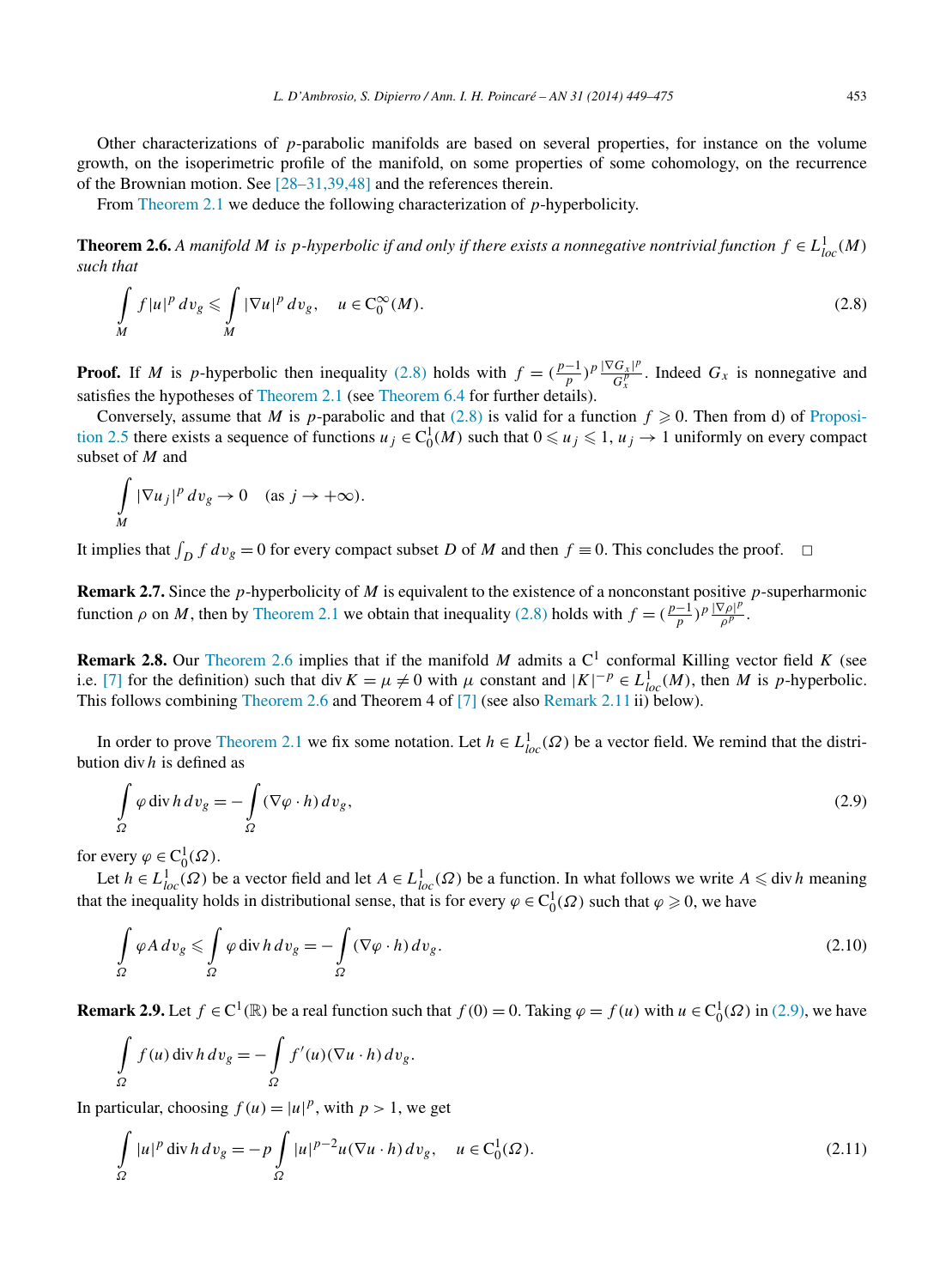<span id="page-5-0"></span>**Lemma 2.10.** *Let*  $h \in L^1_{loc}(\Omega)$  *be a vector field and let*  $A_h \in L^1_{loc}(\Omega)$  *be a nonnegative function such that* 

i)  $A_h \leq \text{div } h$ *,* ii)  $\frac{|h|^p}{p}$  $\frac{|h|^p}{A_h^{p-1}}$  ∈  $L^1_{loc}(\Omega)$ *.* 

*Then for every*  $u \in C_0^1(\Omega)$  *we have* 

$$
\int_{\Omega} |u|^p A_h dv_g \leqslant p^p \int_{\Omega} \frac{|h|^p}{A_h^{p-1}} |\nabla u|^p dv_g. \tag{2.12}
$$

**Proof.** We note that the right hand side of (2.12) is finite since  $u \in C_0^1(\Omega)$ . Using the identity [\(2.11\)](#page-4-0) and the Hölder inequality we obtain

$$
\int_{\Omega} |u|^p A_h dv_g \leq \int_{\Omega} |u|^p \operatorname{div} h dv_g
$$
\n
$$
\leq p \int_{\Omega} |u|^{p-1} |h| |\nabla u| dv_g
$$
\n
$$
= p \int_{\Omega} |u|^{p-1} A_h^{(p-1)/p} \frac{|h|}{A_h^{(p-1)/p}} |\nabla u| dv_g
$$
\n
$$
\leq p \Biggl(\int_{\Omega} |u|^p A_h dv_g\Biggr)^{(p-1)/p} \Biggl(\int_{\Omega} \frac{|h|^p}{A_h^{p-1}} |\nabla u|^p dv_g\Biggr)^{1/p}.
$$

This completes the proof.  $\square$ 

Specializing the vector field *h* and the function  $A_h$ , we shall deduce from (2.12) Hardy-type inequalities on Riemannian manifolds.

**Remark 2.11.** Letting us to point out a strategy to get Hardy inequalities at least in some special cases. Under the hypotheses of Lemma 2.10, if  $A_h = \text{div } h$ , then (2.12) reads as

$$
\int_{\Omega} |u|^p \operatorname{div} h \, dv_g \leqslant p^p \int_{\Omega} \frac{|h|^p}{|\operatorname{div} h|^{p-1}} |\nabla u|^p \, dv_g. \tag{2.13}
$$

i) Let *V* be a function in  $L_{loc}^1(\Omega)$  such that its weak partial derivatives of order up to two are in  $L_{loc}^1(\Omega)$ . If  $\Delta V \ge 0$ , choosing  $h = \nabla V$ , we obtain  $A_h = \text{div } h = \text{div}(\nabla V) = \Delta V \ge 0$ . Then from (2.13)

$$
\int_{\Omega} |u|^p |\Delta V| \, dv_g \leqslant p^p \int_{\Omega} \frac{|\nabla V|^p}{|\Delta V|^{p-1}} |\nabla u|^p \, dv_g. \tag{2.14}
$$

This kind of inequalities for the Euclidean setting  $\Omega = \mathbb{R}^N$  are already found by Davies and Hinz in [\[21\].](#page-25-0) At this point, in order to deduce from  $(2.14)$  an inequality like

$$
c \int_{\Omega} \frac{|u|^p}{\rho^p} dv_g \leqslant \int_{\Omega} |\nabla u|^p dv_g,
$$
\n(2.15)

we have to choose a suitable function *V*. Let us consider the case when  $\rho$  is the distance from a point  $o \in M$  and  $|\nabla \rho| = 1$ . A suitable choice for *V* is  $V = \rho^{2-p}$  if  $1 < p < 2$ ,  $V = \ln \rho$  if  $p = 2$  and  $V = -\rho^{2-p}$  if  $2 < p < N$ . Following [\[16\],](#page-25-0) if we require that  $\Delta \rho \geq \frac{\gamma}{\rho}$  the above choices yield the inequality (2.15) with  $c = (\frac{\gamma - p + 1}{p})^p$ . The success of this strategy is deeply linked to the hypothesis  $|\nabla \rho| = 1$ . Indeed, it seems that such a strategy does not work even in the subelliptic setting, where the analogous of the hypothesis  $|\nabla \rho| = 1$  does not hold.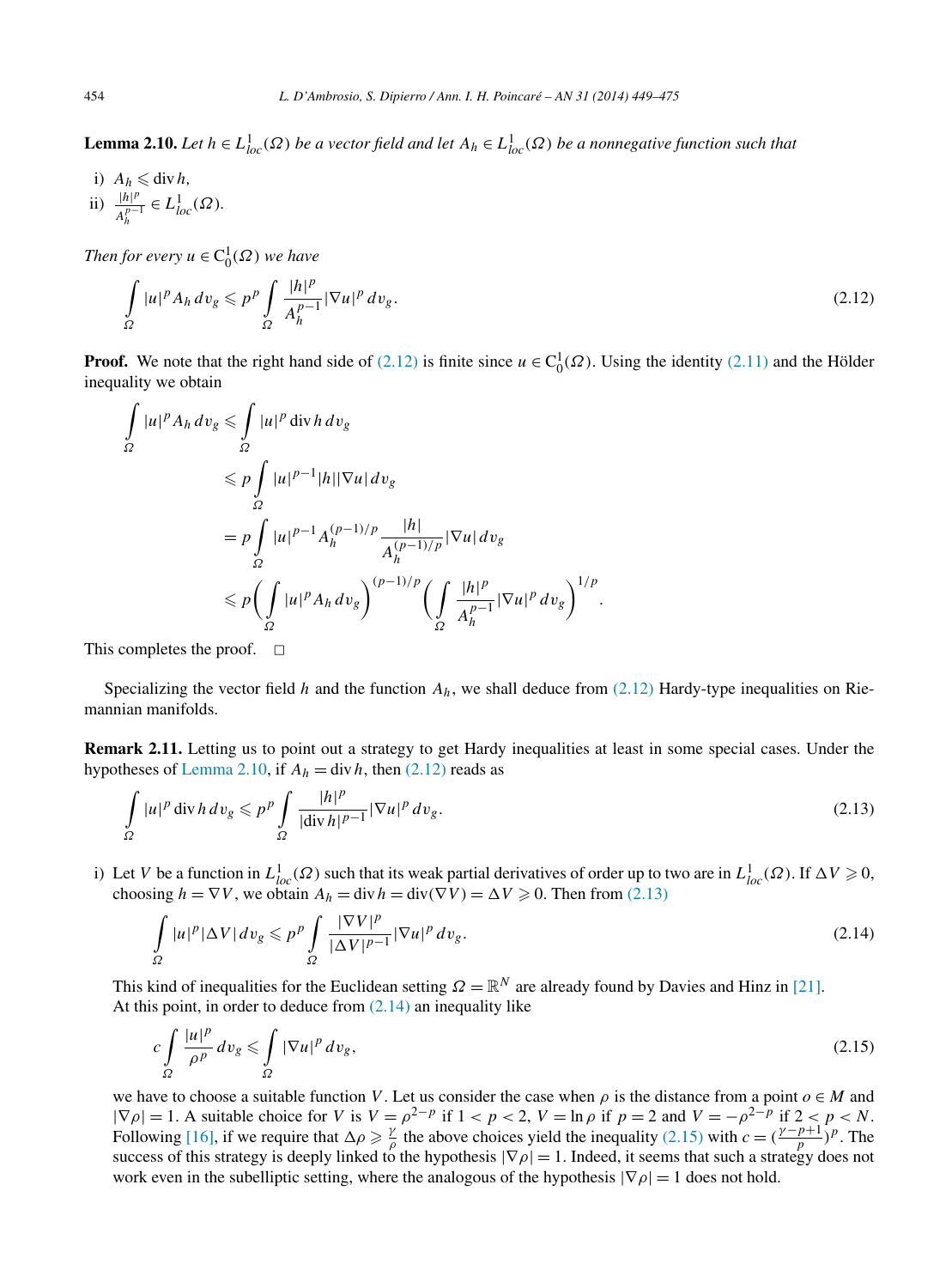<span id="page-6-0"></span>Furthermore, the fact that the hypothesis  $|\nabla \rho| = 1$  is sometimes restrictive even in the Euclidean case, can be seen in the following example. In the Euclidean unit ball  $B_1 \subset \mathbb{R}^N$  the inequality

$$
c \int_{B_1} \frac{|u|^p}{||x| \ln |x||^p} dx \leqslant \int_{B_1} |\nabla u|^p dx \tag{2.16}
$$

holds for  $1 < p \le N$  (see Section [6.3,](#page-20-0) Section [6.6](#page-23-0) and [\[20\]\)](#page-25-0). If we wish to deduce (2.16) from [\(2.15\)](#page-5-0) we are forced to choose  $\rho = -|x| \ln |x|$ . However  $|\nabla \rho| \neq 1$ .

ii) Let  $p < N$ . Assume that there exists a C<sup>1</sup> conformal Killing vector field *K* (see i.e. [\[7\]](#page-25-0) for the definition) such that div  $K = \frac{N}{2}\mu > 0$ . Choosing  $h = \frac{K}{|K|p}$ , we have  $A_h := \text{div } h = \frac{N-p}{2}$  $\frac{\mu}{|K|^p}$  (see Lemma 3 in [\[7\]\)](#page-25-0) and the inequality  $(2.13)$  reads as

$$
\left(\frac{N-p}{Np}\right)^p \int\limits_{\Omega} \frac{\operatorname{div} K}{|K|^p} |u|^p \, dv_g \leqslant \int\limits_{\Omega} (\operatorname{div} K)^{1-p} |\nabla u|^p \, dv_g. \tag{2.17}
$$

Therefore, by [Lemma 2.10,](#page-5-0) (2.17) holds for every  $u \in C_0^1(\Omega)$  provided  $|K|^{-p} \in L^1_{loc}(\Omega)$ . This last fact was obtained in [\[7, Theorem 4\].](#page-25-0)

**Proof of Theorem 2.1.** Let  $0 < \delta < 1$ , and  $\rho_{\delta} := \rho + \delta$ . In order to apply [Lemma 2.10,](#page-5-0) we define *h* and  $A_h$  as

$$
h := -\frac{|\nabla \rho_{\delta}|^{p-2} \nabla \rho_{\delta}}{\rho_{\delta}^{p-1}} \quad \text{and} \quad A_h := (p-1) \frac{|\nabla \rho_{\delta}|^p}{\rho_{\delta}^p}.
$$
 (2.18)

Since  $\frac{1}{\rho_{\delta}} \leq \frac{1}{\delta}$ , the fact that  $\rho \in W_{loc}^{1,p}(\Omega)$  implies that  $h \in L_{loc}^1(\Omega)$  and  $A_h \in L_{loc}^1(\Omega)$ . Moreover, by computation we have

$$
\frac{|h|^p}{A_h^{p-1}} = \frac{|\nabla \rho_\delta|^{p(p-1)}}{\rho_\delta p^{(p-1)}} \frac{\rho_\delta p^{(p-1)}}{|\nabla \rho_\delta|^{p(p-1)}} \frac{1}{(p-1)^{(p-1)}} = \frac{1}{(p-1)^{p-1}} \in L^1_{loc}(\Omega),
$$

that is ii) of [Lemma 2.10](#page-5-0) is fulfilled.

The hypothesis i) of [Lemma](#page-5-0) 2.10 is satisfied provided

$$
(p-1)\int_{\Omega} \frac{|\nabla \rho_{\delta}|^p}{\rho_{\delta}^p} \varphi \, dv_g \le \int_{\Omega} \left(\frac{|\nabla \rho_{\delta}|^{p-2} \nabla \rho_{\delta}}{\rho_{\delta}^{p-1}} \cdot \nabla \varphi\right) dv_g \tag{2.19}
$$

holds for every nonnegative function  $\varphi \in C_0^1(\Omega)$ . Then, for a fixed  $\varphi \in C_0^1(\Omega)$  nonnegative, we have to prove (2.19). Let  $K = \text{supp } \varphi \subset \Omega$  and let *U* be a neighborhood of *K* with compact closure in  $\Omega$ . We note that both integrals in (2.19) are finite since  $\frac{1}{\rho_{\delta}} \leq \frac{1}{\delta}$  and  $\rho \in W^{1,p}_{loc}(\Omega)$ . Since

$$
|\nabla \ln \rho_{\delta}| = \frac{|\nabla \rho_{\delta}|}{\rho_{\delta}} \leq \frac{|\nabla \rho|}{\delta} \in L_{loc}^p(\Omega), \tag{2.20}
$$

and  $\ln \rho_{\delta} \in L_{loc}^p(\Omega)$ , we have that  $\ln \rho_{\delta} \in W^{1,p}(U)$ . Thus, for every  $n \in \mathbb{N}$  there exists  $\phi_n \in C^{\infty}(U)$  such that  $|\phi_n - \ln \rho_\delta|_{W^{1,p}} < 1/n$ ,  $\phi_n \to \ln \rho_\delta$  pointwise a.e. and  $\ln \delta \le \phi_n$ .<sup>3</sup>

<sup>3</sup> Reminding that the Sobolev space  $W^{1,p}(\Omega)$  is the completion of the set

$$
\left\{u\in\operatorname{C}^{\infty}(\varOmega)\colon\int\limits_{\varOmega}|u|^{p}\,dv_{g}<\infty\text{ and }\int\limits_{\varOmega}|\nabla u|^{p}\,dv_{g}<\infty\right\}
$$

with respect to the norm

$$
|u|_{W^{1,p}} = \left(\int_{\Omega} |u|^p \, dv_g + \int_{\Omega} |\nabla u|^p \, dv_g\right)^{1/p},
$$

the approximation result follows by slight modification of classical arguments that the reader can find, for instance, in [\[3\].](#page-25-0)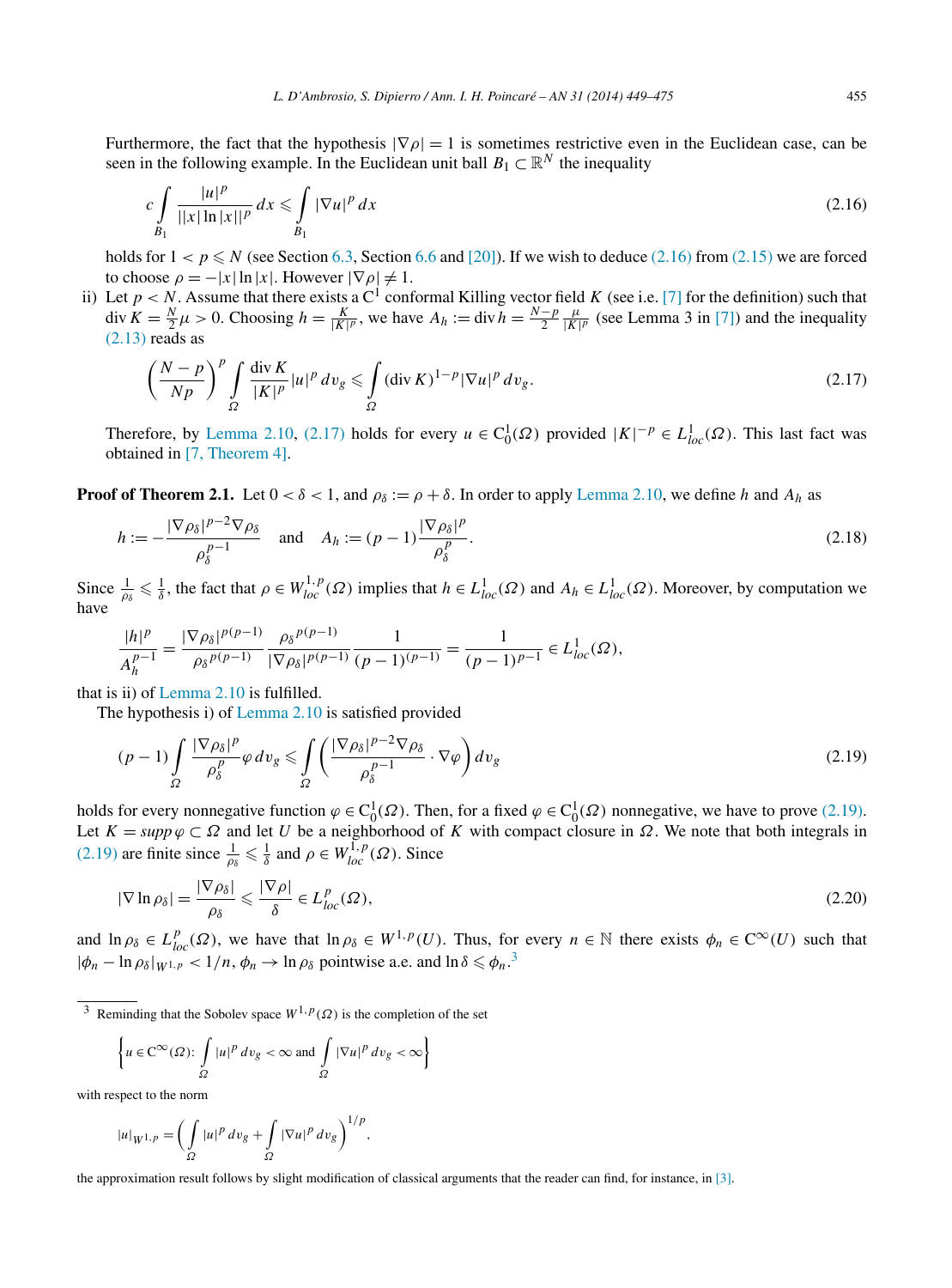Setting  $\psi_n = e^{\phi_n}$  we have that  $\psi_n \in C^\infty(U)$ ,  $\delta \le \psi_n$ ,  $\psi_n \to \rho_\delta$  a.e. and

$$
\int\limits_K |\ln \psi_n - \ln \rho_\delta|^p \, dv_g \to 0, \qquad \int\limits_K \left| \frac{\nabla \psi_n}{\psi_n} - \frac{\nabla \rho_\delta}{\rho_\delta} \right|^p \, dv_g \to 0 \quad \text{(as } n \to +\infty\text{).} \tag{2.21}
$$

For every  $n \in \mathbb{N}$ , the function  $\varphi_n$  defined as  $\varphi_n := \frac{\varphi}{\psi_n^{n-1}}$  belongs to  $C_0^1(\Omega)$  and it is nonnegative since  $\varphi \in C_0^1(\Omega)$ is nonnegative and  $\psi_n > 0$ . Using  $\varphi_n$  as a test function in [\(2.4\)](#page-2-0) we have

$$
0 \leqslant \int_{\Omega} |\nabla \rho|^{p-2} (\nabla \rho \cdot \nabla \varphi_n) dv_g = \int_{\Omega} |\nabla \rho|^{p-2} \left( \nabla \rho \cdot \nabla \left( \frac{\varphi}{\psi_n^{p-1}} \right) \right) dv_g,
$$
\n(2.22)

which, since by computation  $\nabla \left( \frac{\varphi}{\psi_n^{p-1}} \right) = \frac{\nabla \varphi}{\psi_n^{p-1}} - (p-1) \frac{\nabla \psi_n}{\psi_n^p} \varphi$ , implies

$$
(p-1)\int_{\Omega} \frac{|\nabla \rho|^{p-2}\nabla \rho \cdot \nabla \psi_n}{\psi_n^p} \varphi \, dv_g \le \int_{\Omega} \left(\frac{|\nabla \rho|^{p-2}\nabla \rho}{\psi_n^{p-1}} \cdot \nabla \varphi\right) dv_g. \tag{2.23}
$$

Now, letting  $n \to +\infty$  we obtain by dominated convergence:

$$
\int_{\Omega} \left( \frac{|\nabla \rho|^{p-2} \nabla \rho}{\psi_n^{p-1}} \cdot \nabla \varphi \right) dv_g \to \int_{\Omega} \left( \frac{|\nabla \rho|^{p-2} \nabla \rho}{\rho_\delta^{p-1}} \cdot \nabla \varphi \right) dv_g,
$$

because  $\frac{|\nabla \rho|^{p-2} \nabla \rho \cdot \nabla \varphi}{\rho}$  $\frac{p-2\nabla \rho \cdot \nabla \varphi}{\psi_n^{p-1}} \leq \frac{C|\nabla \rho|^{p-1}}{\delta^{p-1}} \in L^1(U)$ . Now we claim that

$$
\int_{\Omega} \frac{|\nabla \rho|^{p-2} \nabla \rho \cdot \nabla \psi_n}{\psi_n^p} \varphi \, dv_g = \int_{\Omega} \frac{|\nabla \rho|^{p-2} \nabla \rho}{\psi_n^{p-1}} \frac{\nabla \psi_n}{\psi_n} \varphi \, dv_g \to \int_{\Omega} \frac{|\nabla \rho|^{p}}{\rho_{\delta}^{p}} \varphi \, dv_g.
$$

Indeed,

$$
\frac{|\nabla \rho|^{p-2} \nabla \rho}{\psi_n^{p-1}} \to \frac{|\nabla \rho|^{p-2} \nabla \rho}{\rho_{\delta}^{p-1}}
$$
 pointwise a.e.

and, since  $\frac{|\nabla \rho|^{p-2}\nabla \rho}{p-1}$  $\frac{\varphi_1^{p-2}\nabla \rho}{\varphi_n^{p-1}} \leq \frac{|\nabla \rho|^{p-1}}{\delta^{p-1}} \in L^{p'}(U)$ , by Lebesgue dominated convergence theorem we have that

$$
\frac{|\nabla \rho|^{p-2}\nabla \rho}{\psi_n^{p-1}} \to \frac{|\nabla \rho|^{p-2}\nabla \rho}{\rho_\delta^{p-1}} \quad \text{in } L^{p'}(U).
$$

From this and the fact that

$$
\frac{\nabla \psi_n}{\psi_n} \to \frac{\nabla \rho}{\rho_\delta} \quad \text{in } L^p(U)
$$

we get the claim. Therefore, letting  $n \to +\infty$  in (2.23), we have

$$
(p-1)\int\limits_{\varOmega} \frac{|\nabla\rho|^p}{\rho_\delta^p}\varphi\,dv_g\leqslant\int\limits_{\varOmega}\bigg(\frac{|\nabla\rho|^{p-2}\nabla\rho}{\rho_\delta^{p-1}}\cdot\nabla\varphi\bigg)dv_g,
$$

which is exactly [\(2.19\),](#page-6-0) since  $\nabla \rho_{\delta} = \nabla \rho$ .

An application of [Lemma](#page-5-0) 2.10 gives

$$
\left(\frac{p-1}{p}\right)^p \int\limits_{\Omega} \frac{|u|^p}{\rho_\delta^p} |\nabla \rho_\delta|^p \, dv_g \leq \int\limits_{\Omega} |\nabla u|^p \, dv_g. \tag{2.24}
$$

Finally, letting  $\delta \rightarrow 0$  in (2.24) and using Fatou's Lemma, we conclude the proof.  $\Box$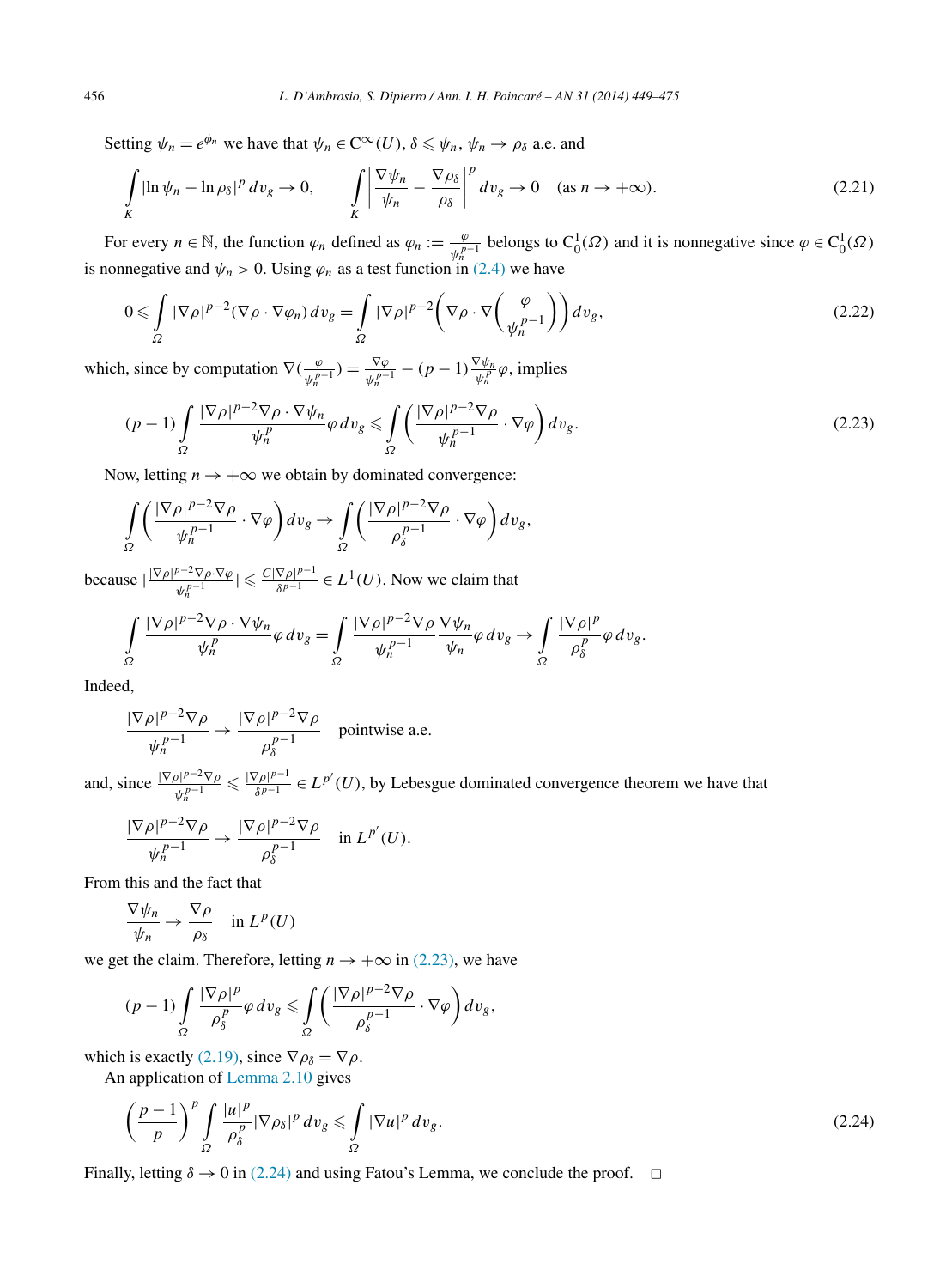#### <span id="page-8-0"></span>**3. Further inequalities**

In this section we shall present some slight but natural extensions of [Theorem 2.1](#page-3-0) and [Lemma 2.10.](#page-5-0) As byproducts of these generalizations we shall obtain Hardy inequalities with a weight in the right hand side, Caccioppoli-type inequalities, weighted Gagliardo–Nirenberg inequalities and the uncertain principle.

A first example of a possible generalization of [Theorem](#page-3-0) 2.1 is the following:

**Theorem 3.1.** *Let*  $\alpha \in \mathbb{R}$ , and let  $\rho \in W^{1,p}_{loc}(\Omega)$  be a nonnegative function satisfying the following properties:

- *i*)  $-(p-1−α)Δ<sub>p</sub>ρ ≥ 0$  *on*  $Ω$  *in weak sense*,
- ii)  $\frac{|\nabla \rho|^p}{\rho^{p-\alpha}}, \rho^{\alpha} \in L^1_{loc}(\Omega)$ *.*

*Then the following Hardy inequality holds*

$$
\left(\frac{|p-1-\alpha|}{p}\right)^p \int_{\Omega} \rho^{\alpha} \frac{|u|^p}{\rho^p} |\nabla \rho|^p \, dv_g \le \int_{\Omega} \rho^{\alpha} |\nabla u|^p \, dv_g, \quad u \in C_0^{\infty}(\Omega). \tag{3.25}
$$

The proof of the above theorem is similar to the one of [Theorem 2.1](#page-3-0) and it is based on a careful choice of the vector field *h* and of the function *Ah* in [Lemma 2.10.](#page-5-0)

**Proof of Theorem 3.1.** Let  $0 < \delta < 1$ , and  $\rho_{\delta} := \rho + \delta$ . In order to apply [Lemma 2.10](#page-5-0) we choose the vector field *h* and the function *Ah* as

$$
h := -(p-1-\alpha)\frac{|\nabla \rho_{\delta}|^{p-2}\nabla \rho_{\delta}}{\rho_{\delta}^{p-1-\alpha}}, \qquad A_h := (p-1-\alpha)^2 \frac{|\nabla \rho_{\delta}|^p}{\rho_{\delta}^{p-\alpha}}.
$$
\n(3.26)

Arguing as in the proof of [Theorem 2.1,](#page-3-0) we have to show that

$$
(p-1-\alpha)^2 \int_{\Omega} \frac{|\nabla \rho_{\delta}|^p}{\rho_{\delta}^{p-\alpha}} \varphi \, dv_g \le (p-1-\alpha) \int_{\Omega} \left( \frac{|\nabla \rho_{\delta}|^{p-2} \nabla \rho_{\delta}}{\rho_{\delta}^{p-1-\alpha}} \cdot \nabla \varphi \right) dv_g, \tag{3.27}
$$

for every nonnegative function  $\varphi \in C_0^1(\Omega)$ . Let  $K := \text{supp}\,\varphi \subset \Omega$  and let  $U \subset\subset \Omega$  be a neighborhood of K. Let  $k > \delta$ , and define  $\rho_{k\delta} := \inf{\{\rho_{\delta}, k\}}$ . Arguing as in the proof of [Theorem 2.1,](#page-3-0) we have that there exists a sequence  $\{\psi_n\}$ such that  $\delta \leq \psi_n \leq k$ , and

$$
\int\limits_K |\ln \psi_n - \ln \rho_{k\delta}|^p \, dv_g \to 0, \quad \int\limits_K \left| \frac{\nabla \psi_n}{\psi_n} - \frac{\nabla \rho_{k\delta}}{\rho_{k\delta}} \right|^p \, dv_g \to 0 \quad \text{(as } n \to +\infty\text{).} \tag{3.28}
$$

Then we use  $\varphi_n := \frac{\varphi}{\psi_n^{p-1-\alpha}}$  as a test function in the hypothesis i), obtaining

$$
(p-1-\alpha)^2 \int_{\Omega} \frac{|\nabla \rho|^{p-2} \nabla \rho \cdot \nabla \psi_n}{\psi_n^{p-\alpha}} \varphi \, dv_g \le (p-1-\alpha) \int_{\Omega} \left( \frac{|\nabla \rho|^{p-2} \nabla \rho}{\psi_n^{p-1-\alpha}} \cdot \nabla \varphi \right) dv_g. \tag{3.29}
$$

In the case  $\alpha < p - 1$  we obtain (3.27) from (3.29) by slight modifications of the proof of [Theorem 2.1,](#page-3-0) so we will omit the proof.

Let  $\alpha > p - 1$ . We claim that, letting  $n \to +\infty$  in (3.29), and eventually taking a subsequence, we get

$$
(p-1-\alpha)^2 \int_{\Omega} \frac{|\nabla \rho|^{p-2} \nabla \rho \cdot \nabla \rho_{k\delta}}{\rho_{k\delta}^{p-\alpha}} \varphi \, dv_g \le (p-1-\alpha) \int_{\Omega} \left( \frac{|\nabla \rho|^{p-2} \nabla \rho}{\rho_{k\delta}^{p-1-\alpha}} \cdot \nabla \varphi \right) dv_g. \tag{3.30}
$$

In fact, for the right hand side the limit follows by dominated convergence, since

$$
\left|\frac{|\nabla \rho|^{p-2}\nabla \rho}{\psi_n^{p-1-\alpha}} \cdot \nabla \varphi\right| = |\nabla \rho|^{p-2} |\nabla \rho \cdot \nabla \varphi| \psi_n^{\alpha-p+1} \leq C |\nabla \rho|^{p-1} k^{\alpha-p+1} \in L^1(U).
$$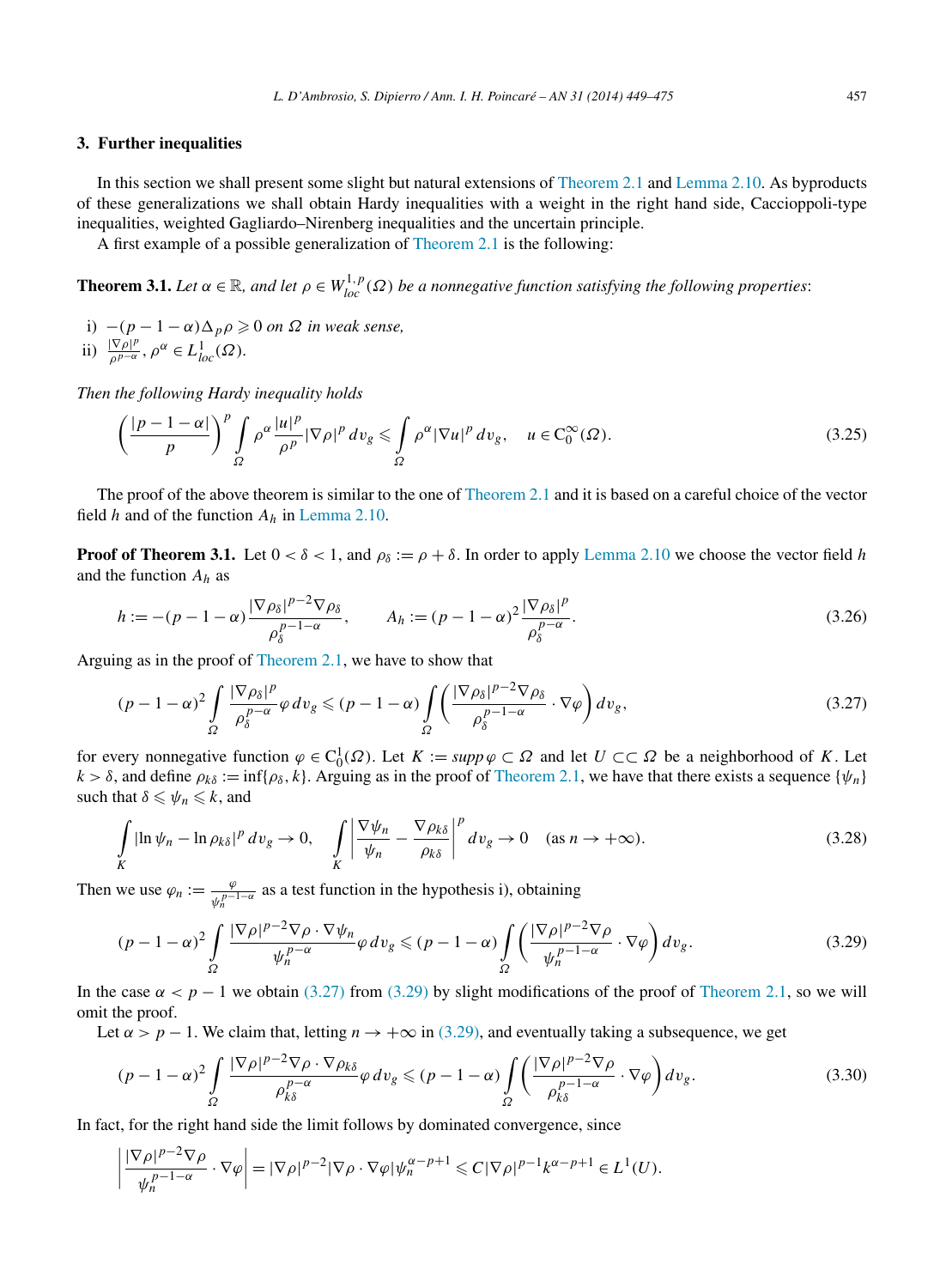<span id="page-9-0"></span>Dealing with the left hand side of  $(3.29)$ , we set

$$
\frac{|\nabla \rho|^{p-2} \nabla \rho \cdot \nabla \psi_n}{\psi_n^{p-\alpha}} = \frac{|\nabla \rho|^{p-2} \nabla \rho}{\psi_n^{p-1}} \cdot \frac{\nabla \psi_n}{\psi_n}, \psi_n^{\alpha} =: f_n \cdot g_n.
$$

As in the proof of [Theorem 2.1,](#page-3-0) we have

$$
f_n \to \frac{|\nabla \rho|^{p-2} \nabla \rho}{\rho_{k\delta}^{p-1}} \quad \text{in } L^{p'}(U),\tag{3.31}
$$

while from the relations

$$
|g_n| \leqslant \left| \frac{\nabla \psi_n}{\psi_n} \right| \cdot k^{\alpha} \to \left| \frac{\nabla \rho_{k\delta}}{\rho_{k\delta}} \right| \cdot k^{\alpha} \quad \text{in } L^p(U)
$$

we obtain that the sequence  $g_n$  is bounded in  $L^p(U)$ . Therefore, up to a subsequence,  $g_n$  is weakly convergent in  $L^p(U)$ . Since

$$
g_n \to \frac{\nabla \rho_{k\delta}}{\rho_{k\delta}} \cdot \rho_{k\delta}^{\alpha} \quad \text{pointwise a.e.,}
$$

we have that the convergence is in the weak sense. This fact with  $(3.31)$  concludes the claim.

Next step is letting  $k \to +\infty$  in [\(3.30\).](#page-8-0) Let us rewrite the integrand in the right hand side as

$$
\left|\frac{|\nabla\rho|^{p-2}\nabla\rho}{\rho_{k\delta}^{p-1-\alpha}}\cdot\nabla\varphi\right| = \left||\nabla\rho|^{p-2}\nabla\rho(\rho_{k\delta})^{\frac{\alpha-p}{p'}}(\rho_{k\delta})^{\frac{\alpha-p}{p}+1}\cdot\nabla\varphi\right| \leq C|\nabla\rho|^{p-1}(\rho_{\delta})^{\frac{\alpha-p}{p'}}(\rho_{\delta})^{\frac{\alpha}{p}},
$$

which is in  $L^1(U)$ , since  $C|\nabla \rho|^{p-1}(\rho_\delta)^{\frac{\alpha-p}{p'}} \in L^{p'}(U)$  and  $(\rho_\delta)^{\frac{\alpha}{p}} \in L^p(U)$  by hypothesis ii). Thus we can use the dominated convergence to obtain the limit for the right hand side of [\(3.30\).](#page-8-0)

In order to pass to the limit for  $k \to +\infty$  in the left hand side of [\(3.30\),](#page-8-0) we rewrite the integrand as

$$
\frac{|\nabla \rho|^{p-2}\nabla \rho \cdot \nabla \rho_{k\delta}}{\rho_{k\delta}^{p-\alpha}}\varphi = \frac{|\nabla \rho|^{p-2}\nabla \rho \cdot \nabla \rho_{\delta}}{\rho_{k\delta}^{p-\alpha}}\chi_{\{\rho_{\delta}\leq k\}}\varphi = \frac{|\nabla \rho|^{p}}{\rho_{k\delta}^{p-\alpha}}\chi_{\{\rho_{\delta}\leq k\}}\varphi, \tag{3.32}
$$

where we have used the fact that  $\nabla \rho_{\delta} = \nabla \rho$ . Now, if  $\alpha \leq p$  we apply the dominated convergence, since the term in (3.32) is dominated by the function  $C \frac{|\nabla \rho|^p}{\delta^{p-\alpha}} \in L^1(U)$ . Whereas, if  $\alpha > p$  we use the monotone convergence, since  $|\nabla \rho|^p \rho_{k\delta}^{\alpha-p} \chi_{\{|\rho_\delta| \leq k\}}\varphi$  is an increasing sequence of nonnegative functions.

Thus, letting  $k \to +\infty$  in [\(3.30\),](#page-8-0) we get

$$
(p-1-\alpha)^2 \int_{\Omega} \frac{|\nabla \rho|^p}{\rho_\delta^{p-\alpha}} \varphi \, dv_g \le (p-1-\alpha) \int_{\Omega} \left( \frac{|\nabla \rho|^{p-2} \nabla \rho}{\rho_\delta^{p-1-\alpha}} \cdot \nabla \varphi \right) dv_g,\tag{3.33}
$$

which is exactly [\(3.27\),](#page-8-0) since  $\nabla \rho_{\delta} = \nabla \rho$ .

As in [Theorem](#page-3-0) 2.1, an application of [Lemma 2.10](#page-5-0) gives

$$
\left(\frac{\alpha-p+1}{p}\right)^p \int_{\Omega} \rho_{\delta}^{\alpha} \frac{|u|^p}{\rho_{\delta}^p} |\nabla \rho_{\delta}|^p \, dv_g \le \int_{\Omega} \rho_{\delta}^{\alpha} |\nabla u|^p \, dv_g. \tag{3.34}
$$

Finally, letting  $\delta \to 0$  in (3.34), we conclude the proof. Indeed we can use the dominated convergence for the right hand side, since  $\rho_{\delta}^{\alpha} |\nabla u|^p \leq C(\rho + \delta)^{\alpha} \leq C(\rho + 1)^{\alpha} \in L^1_{loc}(U)$ , and apply Fatou's Lemma for the left hand side.  $\Box$ 

**Remark 3.2.** If  $\alpha \leq p$ , then the hypothesis ii) in the above [Theorem 3.1,](#page-8-0) can be avoided. Indeed, since  $\rho \in W_{loc}^{1,p}(\Omega)$ we get that  $\rho^{\alpha} \in L^1_{loc}(\Omega)$  and from the proof it follows that  $\frac{|\nabla \rho|^p}{\rho^{p-\alpha}} \in L^1_{loc}(\Omega)$ .

As a consequence of [Theorem 3.1](#page-8-0) (it suffices to take  $\alpha = p + q$ ), we obtain the following Caccioppoli-type inequality for *p*-subharmonic functions, which is worth of mention: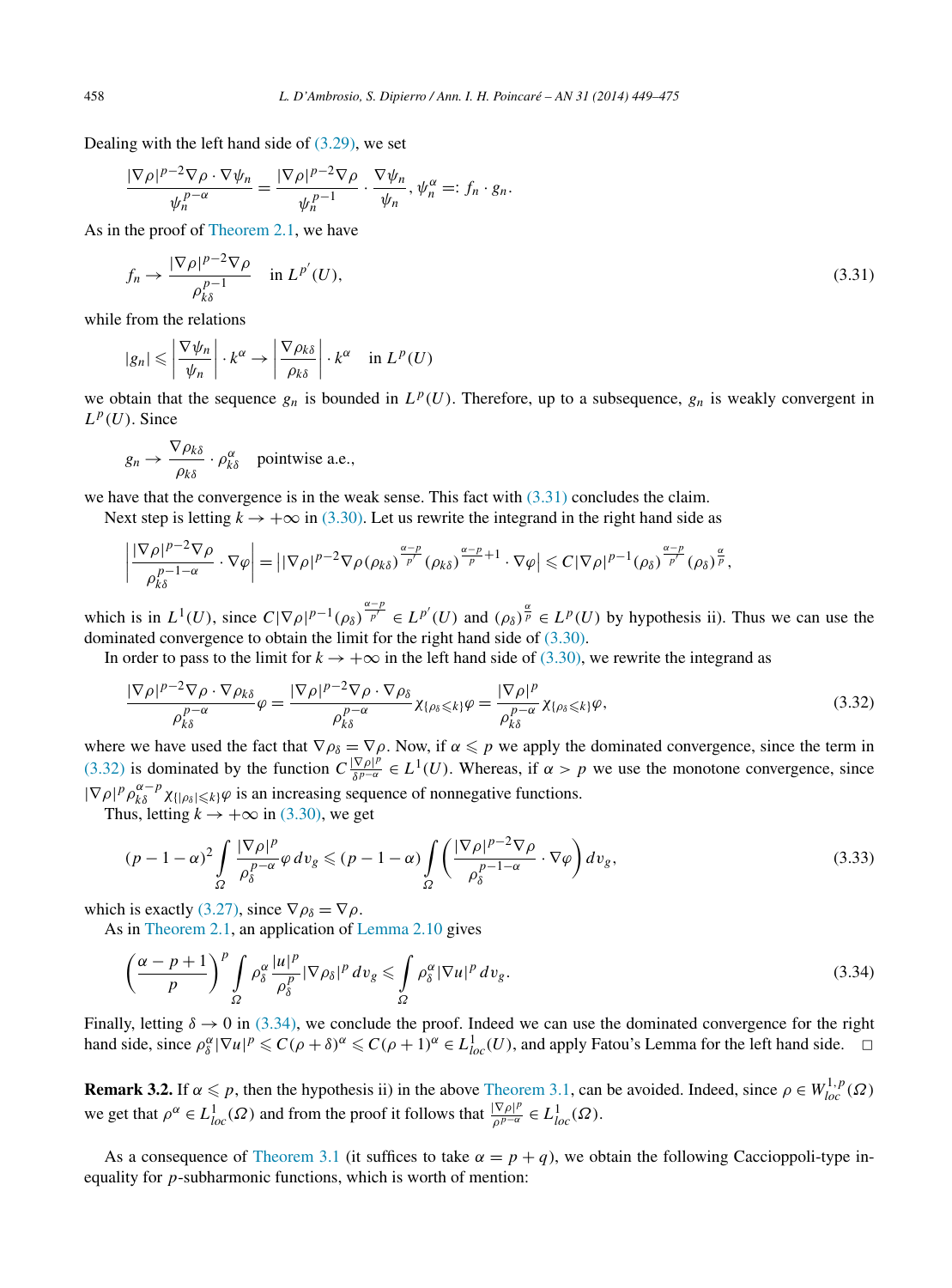<span id="page-10-0"></span>**Corollary 3.3** *(L<sup>p</sup>*-Caccioppoli-type inequality). Let  $\rho \in L^1_{loc}(M)$  and  $q > -1$ . Assume that  $\rho$  is nonnegative on an open set  $\Omega \subset M$ , and  $\rho \in W^{1,p}_{loc}(\Omega)$ ,  $\rho^q |\nabla \rho|^p$ ,  $\rho^{p+q} \in L^1_{loc}(\Omega)$ . If  $\Delta_p \rho \geqslant 0$  on  $\Omega$  in weak sense, then we have

$$
\left(\frac{q+1}{p}\right)^p \int_{\Omega} \rho^q |\nabla \rho|^p |u|^p dv_g \leq \int_{\Omega} \rho^{p+q} |\nabla u|^p dv_g, \quad u \in C_0^{\infty}(\Omega). \tag{3.35}
$$

Notice that for  $q = 0$  and  $p = 2$  the above theorem is a version of the classical Caccioppoli inequality on manifolds. See also [\[47\]](#page-26-0) for a version of Caccioppoli inequality related to subharmonic functions on manifolds.

Now we present a possible generalization of [Lemma](#page-5-0) 2.10, and some of its consequences, like the weighted Gagliardo–Nirenberg inequality and the uncertain principle on manifolds.

**Lemma 3.4.** *Let*  $h \in L^1_{loc}(\Omega)$  *be a vector field and let*  $A_h \in L^1_{loc}(\Omega)$  *be a nonnegative function such that* 

i)  $A_h \leq \text{div } h$ , ii)  $\frac{|h|^p}{p}$  $\frac{|h|^p}{A_h^{p-1}}$  ∈  $L^1_{loc}(\Omega)$ *.* 

*Then for every*  $u \in C_0^1(\Omega)$ *,*  $q \in \mathbb{R}$ *, s* > 0 *and a* > 1 *we have* 

$$
\int_{\Omega} |u|^s |h|^q \, dv_g \leqslant p^{p/a} \bigg( \int_{\Omega} \frac{|h|^p}{A_h^{p-1}} |\nabla u|^p \, dv_g \bigg)^{1/a} \bigg( \int_{\Omega} \frac{|h|^{qa'}}{A_h^{a'-1}} |u|^{\frac{as-p}{a-1}} \, dv_g \bigg)^{1/a'},\tag{3.36}
$$

*provided*  $|h|^q \in L^1_{loc}(\Omega)$ *.* 

*In particular, setting*  $w := |h| A_h^{\frac{1-p}{p}}$ , we have

1.

$$
\left(\int\limits_{\Omega}|u|^{s}|h|^{q} dv_{g}\right)^{1/s} \leqslant p^{q(p-1)/s}\left(\int\limits_{\Omega}w^{p}|\nabla u|^{p} dv_{g}\right)^{b/p}\left(\int\limits_{\Omega}w^{t\delta}|u|^{\delta} dv_{g}\right)^{(1-b)/\delta},\tag{3.37}
$$

*where t,δ >* 0 *and*

$$
\frac{1}{s} = \frac{b}{p} + \frac{1-b}{\delta}, \qquad \frac{1}{q} = \frac{1}{p'} + \frac{1}{t\delta}, \qquad b = \frac{t(p-1)}{1+t(p-1)}.
$$

2.

$$
\int_{\Omega} |u|^s \, dv_g \leqslant p^{p/a} \bigg( \int_{\Omega} w^p |\nabla u|^p \, dv_g \bigg)^{1/a} \bigg( \int_{\Omega} \frac{1}{A_h^{a'-1}} |u|^{\frac{as-p}{a-1}} \, dv_g \bigg)^{1/a'},\tag{3.38}
$$

*where*  $s > 0$  *and*  $a > 1$ .

**Proof.** By Hölder inequality with exponent *a* we have

$$
\int_{\Omega} |u|^s |h|^q \, dv_g = \int_{\Omega} |u|^{p/a} A_h^{1/a} |h|^q A_h^{-1/a} |u|^{s-p/a} \, dv_g
$$
\n
$$
\leqslant \left( \int_{\Omega} |u|^p A_h \, dv_g \right)^{1/a} \left( \int_{\Omega} |h|^{qa'} A_h^{-a'/a} |u|^{\frac{as-p}{a-1}} \, dv_g \right)^{1/a'},
$$

which by using  $(2.12)$ , implies  $(3.36)$ .

From (3.36) we get (3.37) by choosing  $a = 1 + \frac{p'}{t\delta}$ , and (3.38) by choosing  $q = 0$ .  $\Box$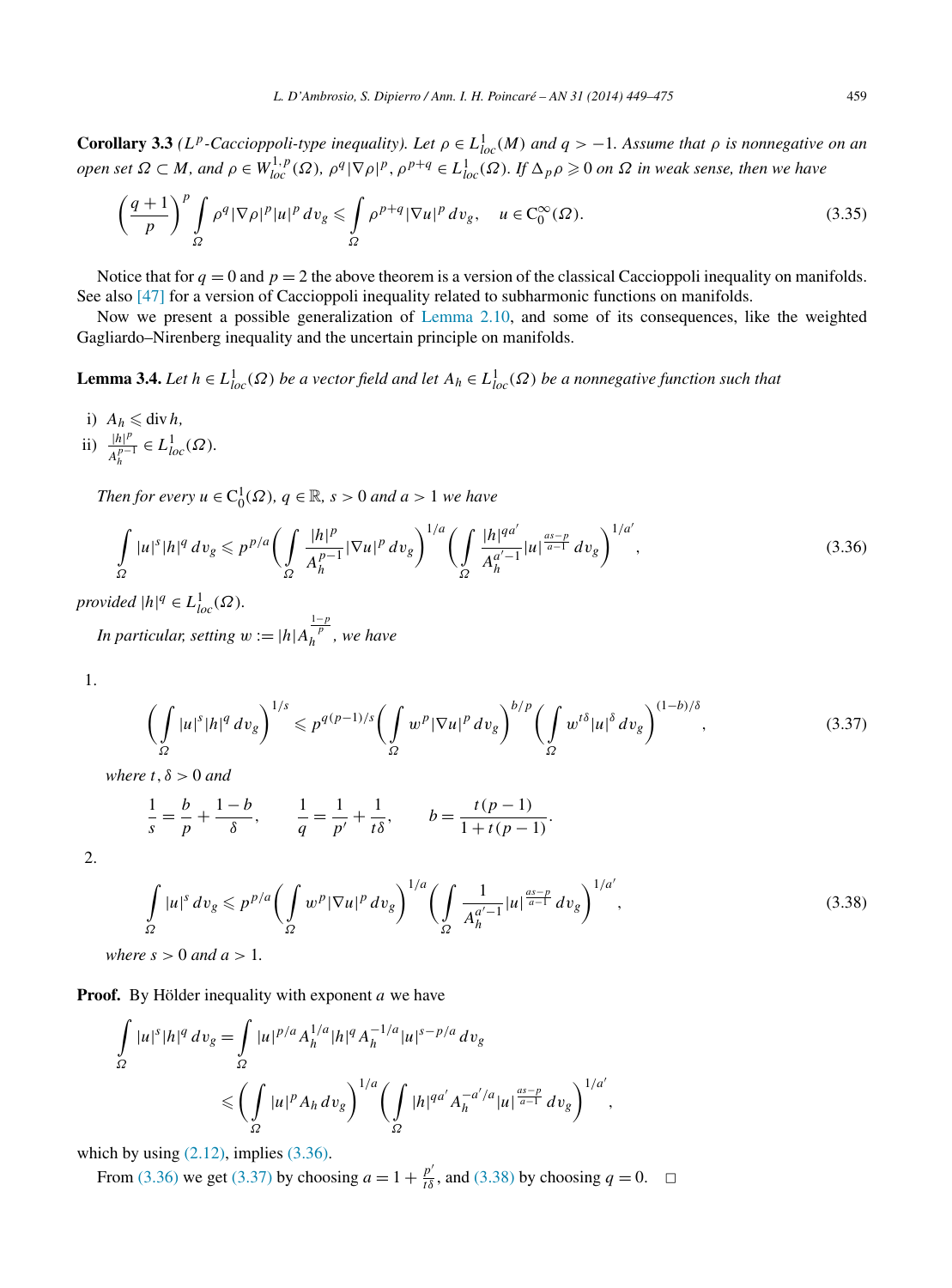Specializing *h* and *Ah* we obtain from [\(3.37\) and \(3.38\)](#page-10-0) a weighted Gagliardo–Nirenberg inequality and an uncertain principle respectively. In particular, choosing *h* and *Ah* as in [\(2.18\),](#page-6-0) we have the following

**Theorem 3.5.** Let  $\rho \in W_{loc}^{1,p}(\Omega)$  be nonnegative. Assume that  $\rho$  is p-superharmonic function on  $\Omega \subset M$  and satisfies *the hypotheses of [Theorem](#page-3-0)* 2.1*. Let*  $\delta > 0$  *and*  $0 \leqslant b \leqslant 1$ *. Then for every*  $u \in C_0^1(\Omega)$ *, we have* 

$$
\left(\int_{\Omega} |u|^s \frac{|\nabla \rho|^{q(p-1)}}{\rho^{q(p-1)}} dv_g\right)^{1/s} \leqslant \left(\frac{p}{p-1}\right)^{q(p-1)/s} \left(\int_{\Omega} |\nabla u|^p dv_g\right)^{b/p} \left(\int_{\Omega} |u|^{\delta} dv_g\right)^{(1-b)/\delta},\tag{3.39}
$$

*where*

$$
\frac{1}{s} = \frac{b}{p} + \frac{1-b}{\delta}, \qquad \frac{1}{q(p-1)} = \frac{1}{p} + \frac{1-b}{b\delta}.
$$

*In particular, if*  $\rho = d^{\alpha}$  *for some*  $\alpha \neq 0$  *with*  $|\nabla d| = 1$ *, then we have* 

$$
\int_{\Omega} \frac{|u|^s}{d^{p-1}} dv_g \leqslant \left(\frac{p}{|\alpha|(p-1)}\right)^{(p-1)} \left(\int_{\Omega} |\nabla u|^p dv_g\right)^{1/p'} \left(\int_{\Omega} |u|^{\delta} dv_g\right)^{1/p},\tag{3.40}
$$

*where*  $s = p - 1 + \frac{\delta}{p}$ .

Notice that for  $s = p = 2$  the inequality (3.40) is the weighted Gagliardo–Nirenberg inequality on manifold. Its counterpart in Euclidean setting is largely studied by many authors, see for instance [\[25\].](#page-25-0) Further examples of manifolds and functions  $\rho$  satisfying the hypotheses of the above theorem are given in Section [6.](#page-17-0)

**Theorem 3.6.** Let  $\rho \in W^{1,p}_{loc}(\Omega)$  be nonnegative. Assume that  $\rho$  is p-superharmonic function on  $\Omega \subset M$  and satisfies *the hypotheses of [Theorem](#page-3-0)* 2.1*. Let*  $s > 0$  *and*  $a > 1$ *. Then for every*  $u \in C_0^1(\Omega)$ *, we have* 

$$
\int_{\Omega} |u|^s \, dv_g \leqslant \left(\frac{p}{p-1}\right)^{p/a} \left(\int_{\Omega} |\nabla u|^p \, dv_g\right)^{1/a} \left(\int_{\Omega} |u|^{\frac{as-p}{a-1}} \frac{\rho^{p(a'-1)}}{|\nabla \rho|^{p(a'-1)}} \, dv_g\right)^{1/a'}.
$$
\n(3.41)

*In particular, if*  $\rho = d^{\alpha}$  *for some*  $\alpha \neq 0$  *with*  $|\nabla d| = 1$ *, then we have* 

$$
\int_{\Omega} |u|^s \, dv_g \leqslant \left(\frac{p}{|\alpha|(p-1)}\right)^{p/a} \left(\int_{\Omega} |\nabla u|^p \, dv_g\right)^{1/a} \left(\int_{\Omega} |u|^{\frac{as-p}{a-1}} d^{p(a'-1)} \, dv_g\right)^{1/a'}.
$$
\n(3.42)

Notice that if  $a = s = p = 2$  the inequality (3.42) in the Euclidean setting coincides with the celebrated uncertain principle with  $d = |x|$ , the Euclidean norm.

**Remark 3.7.** Different choices of the vector field *h* and of the function *Ah* in [Lemma 3.4](#page-10-0) produce inequalities different than (3.39)–(3.42). For instance, one can define *h* and *Ah* as in [\(3.26\),](#page-8-0) obtaining a version of (3.39)–(3.42) with further weights.

To end this section, we want to point out that it is possible to extend all the results of this paper considering vector fields of the type  $\nabla_{\mu} u := \mu(\nabla u)$ , where  $\mu$  is a (1, 1)-tensor (say C<sup>1</sup>). In this case, replacing  $\nabla$  with  $\nabla_{\mu}$ , a Hardy-type inequality like [\(2.5\)](#page-3-0) holds provided  $\nabla^*_{\mu}(|\nabla_{\mu}u|^{p-2}\nabla_{\mu}u) \geq 0$ , where  $\nabla^*_{\mu}$  stands for the adjoint of  $\nabla_{\mu}$ . We leave the details to the interested reader. Notice that the study of Hardy inequalities for the vector field ∇*<sup>μ</sup>* was already studied in [\[20\],](#page-25-0) when the support of the manifold is  $\mathbb{R}^N$ .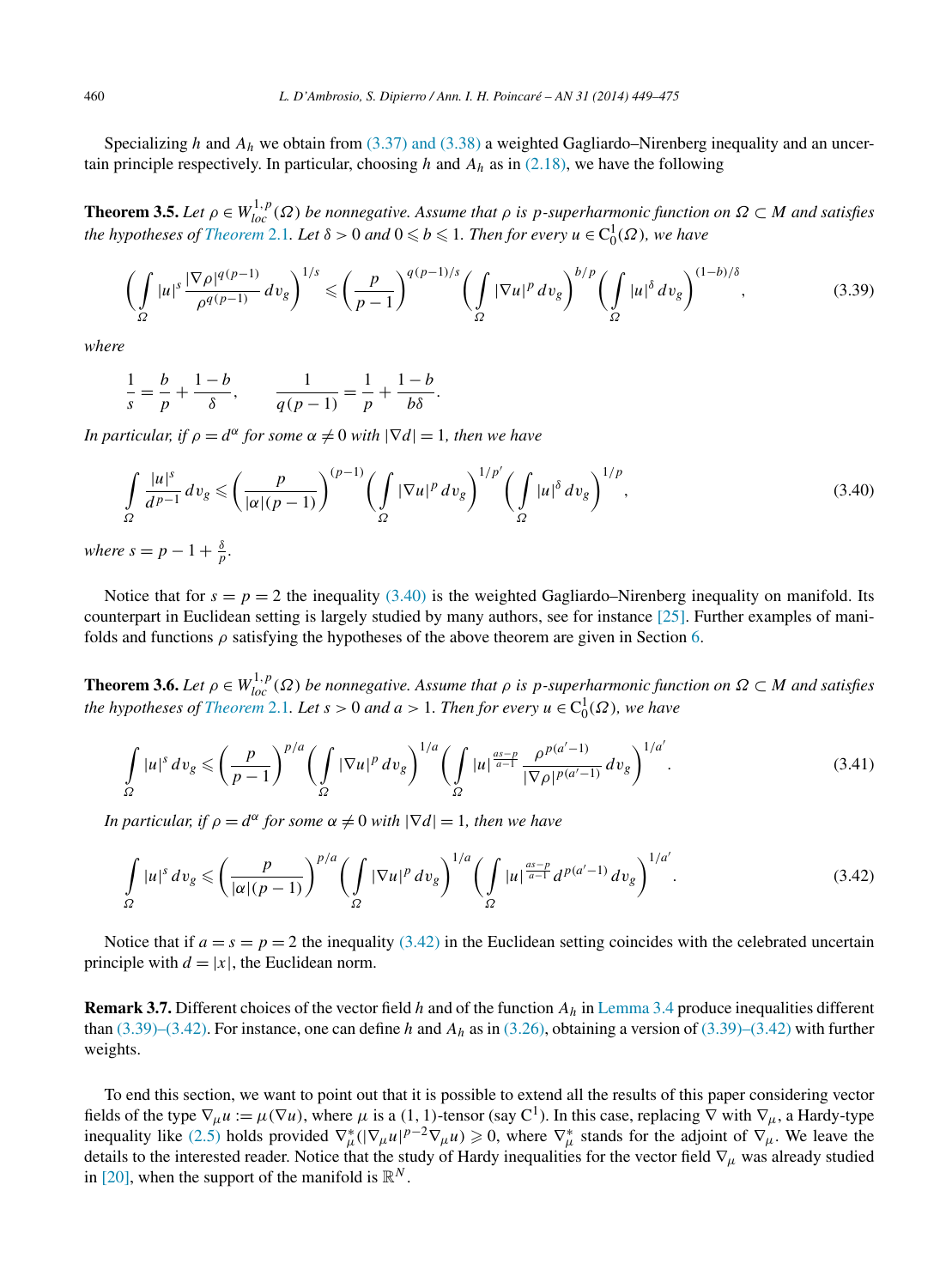#### <span id="page-12-0"></span>**4. Remarks on the best constant**

[Theorems 2.1 and 3.1](#page-3-0) affirm the validity of some Hardy inequalities with an explicit value of the constants involved. In many cases these constants,  $(\frac{p-1}{p})^p$  and  $(\frac{|p-1-\alpha|}{p})^p$ , result to be sharp. For example in [\[20\]](#page-25-0) the author proves the sharpness of the constant  $(\frac{|p-1-\alpha|}{p})^p$  involved in the inequality of [Theorem 3.1](#page-8-0) in several cases. Moreover the question of the existence of functions that realize the best constant is analyzed in many papers (for the Euclidean case see for instance  $[10,21,41-43]$ ). On the other hand, the knowledge of the best constants for the inequalities plays a crucial role in [\[2,14,50\].](#page-25-0)

For the sake of simplicity, we shall focus our attention on the inequality [\(2.5\).](#page-3-0) We denote by *c(Ω)* the best constant in  $(2.5)$ , namely

$$
c(\Omega) := \inf_{u \in D^{1,p}(\Omega), u \neq 0} \frac{\int_{\Omega} |\nabla u|^p \, dv_g}{\int_{\Omega} \frac{|u|^p}{\rho^p} |\nabla \rho|^p \, dv_g}.
$$
\n
$$
(4.43)
$$

Then, we have the following:

**Theorem 4.1.** *Under the same hypotheses of [Theorem](#page-3-0)* 2.1 *we have*:

1) *If*  $\rho \frac{p-1}{p} \in D^{1,p}(\Omega)$ *, then*  $c(\Omega) = (\frac{p-1}{p})^p$  and  $\rho \frac{p-1}{p}$  is a minimizer. 2) If  $\rho \frac{p-1}{p} \notin D^{1,p}(\Omega)$ ,  $p \geq 2$  and  $c(\Omega) = (\frac{p-1}{p})^p$ , then the best constant  $c(\Omega)$  is not achieved.

**Proof.** 1) From [\(2.5\)](#page-3-0) we have  $c(\Omega) \geqslant \left(\frac{p-1}{p}\right)^p$ . Moreover, if  $\rho^{\frac{p-1}{p}} \in D^{1,p}(\Omega)$ , by computation

$$
\int_{\Omega} |\nabla \rho^{\frac{p-1}{p}}|^p dv_g = \int_{\Omega} \left(\frac{p-1}{p}\right)^p (\rho^{-1/p})^p |\nabla \rho|^p dv_g
$$

$$
= \left(\frac{p-1}{p}\right)^p \int_{\Omega} \frac{|\nabla \rho|^p}{\rho} dv_g
$$

$$
= \left(\frac{p-1}{p}\right)^p \int_{\Omega} \frac{|\rho^{\frac{p-1}{p}}|^p}{\rho^p} |\nabla \rho|^p dv_g.
$$

Thus, taking  $u = \rho^{\frac{p-1}{p}}$ , we obtain the infimum in (4.43). 2) Let  $u \in C_0^{\infty}(\Omega)$ . We define the functional *I* as

$$
I(u) := \int_{\Omega} |\nabla u|^p \, dv_g - \left(\frac{p-1}{p}\right)^p \int_{\Omega} \frac{|u|^p}{\rho^p} |\nabla \rho|^p \, dv_g.
$$

We note that the functional  $I$  is nonnegative, since  $(2.5)$  holds, and the best constant will be achieved if and only if  $I(u) = 0$  for some  $u \in D^{1,p}(\Omega)$ .

Let *v* be the new variable  $v := \frac{u}{\rho^{\gamma}}$  with  $\gamma := \frac{p-1}{p}$ . By computation we have

$$
|\nabla u|^2 = |\nabla (v\rho^\gamma)|^2
$$
  
=  $|\gamma|^2 v^2 \rho^{2\gamma - 2} |\nabla \rho|^2 + \rho^{2\gamma} |\nabla v|^2 + 2\gamma v \rho^{2\gamma - 1} \nabla \rho \cdot \nabla v.$  (4.44)

(If  $\rho$  is not smooth enough, we can consider  $\psi_n$  as in the proof of [Theorem 2.1](#page-3-0) and after the computation take the limit as  $n \to +\infty$ .)

We remind that the inequality

$$
(\xi - \eta)^s \geqslant \xi^s - s\eta \xi^{s-1} \tag{4.45}
$$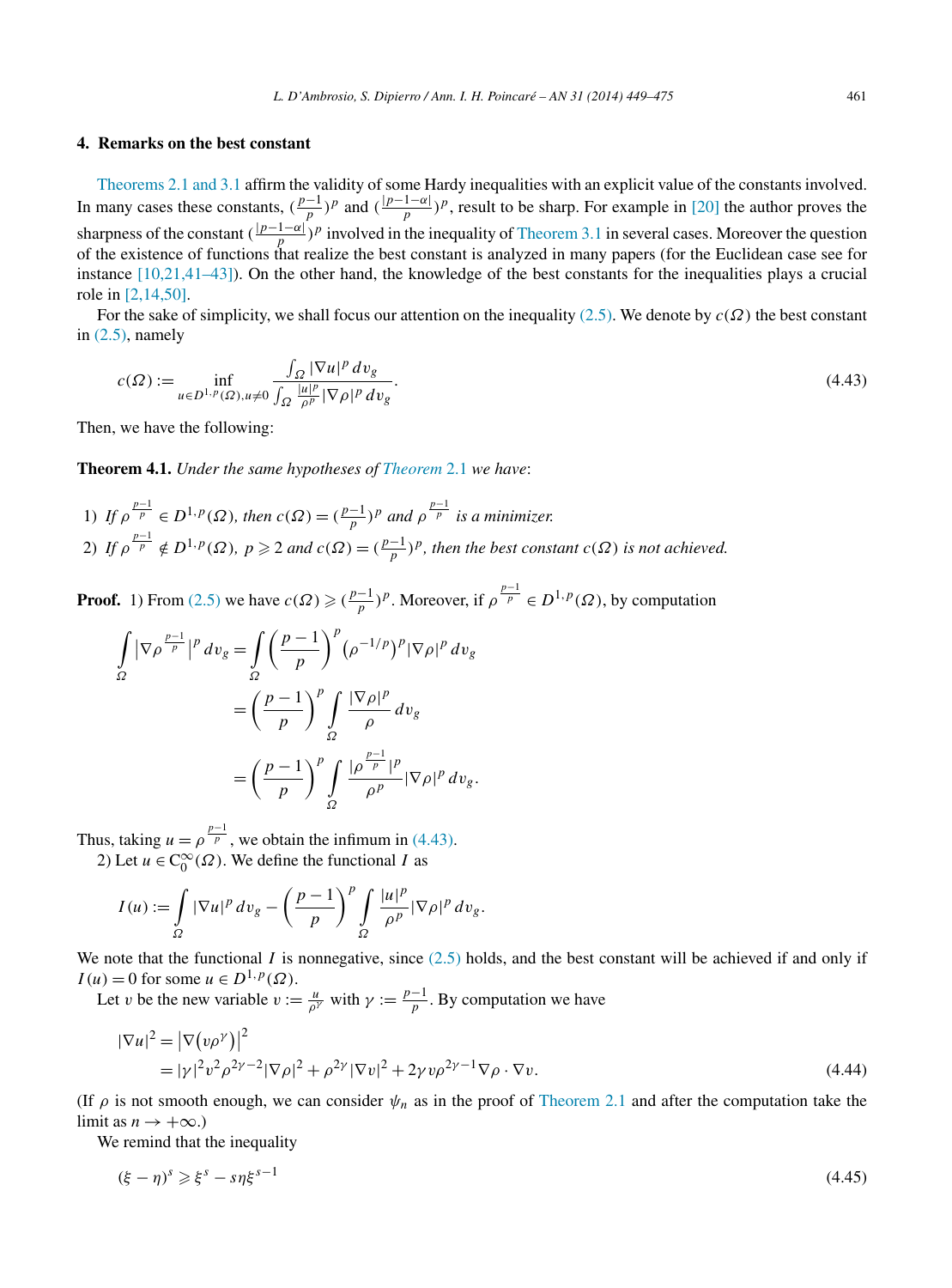<span id="page-13-0"></span>holds for every  $\xi, \eta, s \in \mathbb{R}$ , with  $\xi > 0$ ,  $\xi > \eta$  and  $s \ge 1$  (see [\[27\]\)](#page-25-0). Applying [\(4.45\) and \(4.44\),](#page-12-0) with  $s = p/2$ ,  $\xi = |\gamma|^2 v^2 \rho^{2\gamma - 2} |\nabla \rho|^2$  and  $\eta = -2\gamma v \rho^{2\gamma - 1} \nabla \rho \cdot \nabla v - \rho^{2\gamma} |\nabla v|^2$ , we have

$$
|\nabla u|^p \geq |\gamma|^p v^p \rho^{p\gamma-p} |\nabla \rho|^p + p |\gamma|^{p-2} \gamma |v|^{p-2} v |\nabla \rho|^{p-2} \nabla \rho \cdot \nabla v + \frac{p}{2} |\gamma|^{p-2} |v|^{p-2} \rho \nabla \rho^{p-2} |\nabla v|^2.
$$

Then, taking into account that  $v = \frac{u}{\rho^{\gamma}}$ , we have

$$
I(u) = \int_{\Omega} |\nabla u|^p \, dv_g - |\gamma|^p \int_{\Omega} \frac{|u|^p}{\rho^p} |\nabla \rho|^p \, dv_g
$$
  
\n
$$
\geq \int_{\Omega} p|\gamma|^{p-2} \gamma |v|^{p-2} v |\nabla \rho|^{p-2} (\nabla \rho \cdot \nabla v) \, dv_g + \int_{\Omega} \frac{p}{2} |\gamma|^{p-2} |v|^{p-2} \rho |\nabla \rho|^{p-2} |\nabla v|^2 \, dv_g
$$
  
\n
$$
=: I_1(v) + I_2(v). \tag{4.46}
$$

Re-arranging the expression in  $I_1(v)$  and integrating by parts we obtain

$$
I_1(v) = \left(\frac{p-1}{p}\right)^{p-1} \int_{\Omega} \nabla \left(|v|^p\right) \cdot |\nabla \rho|^{p-2} \nabla \rho \, dv_g
$$
  

$$
= \left(\frac{p-1}{p}\right)^{p-1} \int_{\Omega} |v|^p (-\Delta_p \rho) \, dv_g \ge 0,
$$
 (4.47)

where we have used the hypothesis  $-\Delta_p \rho \geq 0$ . On the other hand we can rewrite  $I_2(v)$  as

$$
I_2(v) = \frac{2}{p} |\gamma|^{p-2} \int_{\Omega} \rho |\nabla \rho|^{p-2} |\nabla |v|^{p/2}|^2 dv_g.
$$
\n(4.48)

Thus, we conclude that for every  $u \in D^{1,p}(\Omega)$ 

$$
I(u) \geqslant \frac{2}{p} |\gamma|^{p-2} \int\limits_{\Omega} \rho |\nabla \rho|^{p-2} |\nabla |v|^{p/2}|^2 dv_g > 0,
$$

and this inequality implies the nonexistence of minimizers in  $D^{1,p}(\Omega)$ .  $\Box$ 

We end this section by showing a further result that arises from the fact that the best constant, in some cases, is not achieved. Indeed, if the best constant involved in an inequality is not achieved, it is natural to ask if a reminder term can be added. The next result shows that in the inequality  $(2.5)$  one can add a reminder term.

**[Theorem](#page-3-0) 4.2.** *Let*  $p = 2$  *and let*  $\rho$  *be as in Theorem 2.1. We define* 

$$
\Lambda_1 := \inf_{u \in C_0^1(\Omega)} \frac{\int_{\Omega} \rho |\nabla u|^2 dv_g}{\int_{\Omega} \rho |u|^2 dv_g}.
$$

*Assume that*  $\Lambda_1 > 0$ *. Then* 

$$
\int_{\Omega} |\nabla u|^2 dv_g \geq \frac{1}{4} \int_{\Omega} \frac{|u|^2}{\rho^2} |\nabla \rho|^2 dv_g + A_1 \int_{\Omega} u^2 dv_g, \quad u \in C_0^1(\Omega). \tag{4.49}
$$

**Proof.** We shall give a sketch of the proof since it is similar to the proof of [Theorem 4.1.](#page-12-0) By using the same notation of the proof of [Theorem 4.1,](#page-12-0) from (4.46) and (4.47), we deduce that

$$
I(u) \geqslant \int_{\Omega} \rho |\nabla v|^2 dv_g \geqslant \Lambda_1 \int_{\Omega} \rho |v|^2 dv_g = \Lambda_1 \int_{\Omega} u^2 dv_g,
$$

where we have used the fact that  $-\Delta \rho \ge 0$ , the definition of  $\Lambda_1$  and  $v = u/\rho^{1/2}$ . This concludes the proof.  $\Box$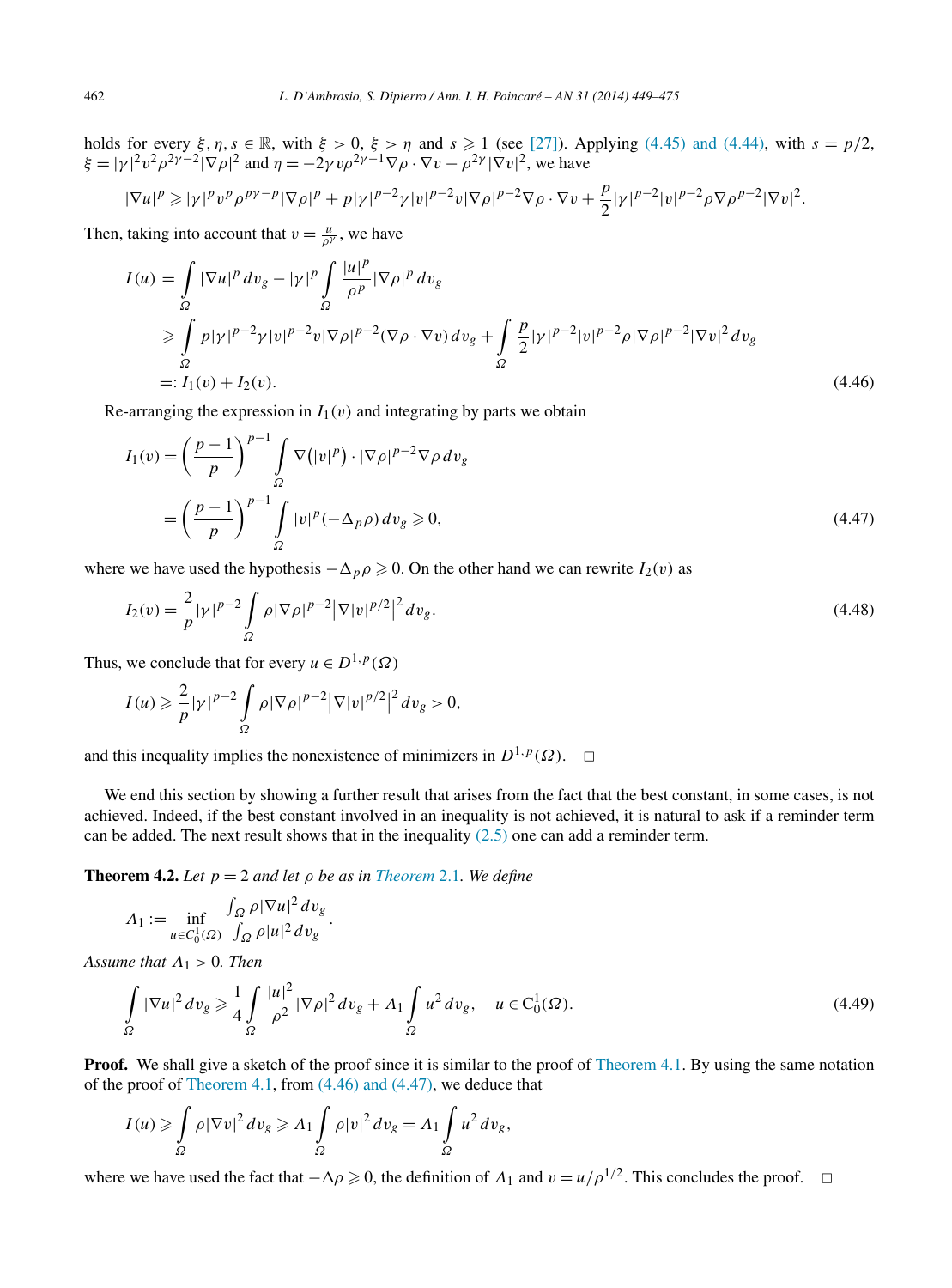<span id="page-14-0"></span>An example of manifold where [Theorem 4.2](#page-13-0) applies is the following. Let  $\rho$  be a nonnegative superharmonic function on  $\mathbb{R}^N$  and let  $\Omega \subset \mathbb{R}^N$  be a bounded open set. Then  $\rho$  belongs to the Muckenhoupt class  $A_1$  and this implies that  $\Lambda_1 > 0$  (indeed it suffices to combine Theorems 3.59 and 15.21 of [\[33\]\)](#page-25-0). In particular, with the choice  $\rho := |x|^{2-N}$ ,  $N > 2$  and  $\Omega \subset \mathbb{R}^N$  a bounded open set, [\(4.49\)](#page-13-0) reads as

$$
\int_{\Omega} |\nabla u|^2 dx \ge \frac{(N-2)^2}{4} \int_{\Omega} \frac{|u|^2}{|x|^2} dx + \Lambda_1 \int_{\Omega} u^2 dx, \quad u \in C_0^1(\Omega),
$$

which is the celebrated inequality proved in [\[11\].](#page-25-0) See also [\[19,27\]](#page-25-0) for related results in Euclidean and subelliptic setting for  $p > 1$  and for further references.

#### **5. First order interpolation inequalities**

In this section we shall study some inequalities of Hardy–Sobolev type. As already said above, interpolation inequalities as well as the knowledge of an estimate of the best constant have an important role in several areas of mathematical science. Thus we shall address some efforts to keep track of explicit values of the involved constants.

We shall assume that the Sobolev inequality

$$
S(p)\left(\int_{\Omega} |u|^{p^*} dv_g\right)^{1/p^*} \leqslant \left(\int_{\Omega} |\nabla u|^p dv_g\right)^{1/p}, \quad u \in C_0^{\infty}(\Omega),\tag{S}
$$

holds for some  $p^* > 0$ , and the Hardy inequality

$$
H(\alpha, p) \int_{\Omega} \rho^{\alpha} \frac{|u|^p}{\rho^p} |\nabla \rho|^p \, dv_g \leq \int_{\Omega} \rho^{\alpha} |\nabla u|^p \, dv_g, \quad u \in C_0^{\infty}(\Omega), \tag{H_{\alpha}}
$$

holds for an exponent  $\alpha \in \mathbb{R}$ .

In some cases, the validity of *(S)* implies that  $(H_\alpha)$  holds as well. Indeed, let  $N > 2$  and let *M* be an *N*-dimensional complete and connected Riemannian manifold with infinite volume, if *(S)* holds with  $p = 2$  and  $p^* = \frac{2N}{N-2}$ then *M* is hyperbolic (see [\[15\]\)](#page-25-0). In this case, from [Theorem 2.6](#page-4-0) we have that a Hardy inequality holds. Therefore, there exists a nonnegative nonconstant superharmonic function  $\rho$  ad hence  $(H_{\alpha})$  holds with  $p = 2$  and  $\alpha < 1$  (see [Theorem 3.1](#page-8-0) and [Remark 3.2\)](#page-9-0).

In order to state our main result of this section, we need the following preliminary theorem:

**Theorem 5.1.** Assume that (S) holds on  $\Omega$ . Let  $\theta \in \mathbb{R}$  and  $\rho \geq 0$  be a function such that  $(H_{\alpha})$  holds with  $\alpha = p\theta$ . *Then there exists*  $C_2 > 0$  *such that* 

$$
C_2 \bigg(\int\limits_{\Omega} \rho^{p^*\theta} |u|^{p^*} dv_g\bigg)^{1/p^*} \leqslant \bigg(\int\limits_{\Omega} \rho^{p\theta} |\nabla u|^p dv_g\bigg)^{1/p}, \quad u \in C_0^{\infty}(\Omega). \tag{5.50}
$$

*Moreover*

$$
C_2 = S(p) \frac{H(p\theta, p)^{1/p}}{|\theta| + H(p\theta, p)^{1/p}}.
$$

*In particular, if*  $\rho \in L^1_{loc}(\Omega)$  *is a nonnegative function satisfying the hypotheses of [Theorem](#page-8-0)* 3.1 *with*  $\alpha = p\theta$  *and (S) holds, then we obtain* (5.50) *with*

$$
C_2 = S(p) \frac{|p - 1 - p\theta|}{p|\theta| + |p - 1 - p\theta|}.
$$

**Proof.** The case  $\theta = 0$  corresponds to the Sobolev inequality. Let  $\theta \neq 0$ . Let  $u \in C_0^{\infty}(\Omega)$  and define *v* as  $v := \rho^{\theta}u$ . By computation we have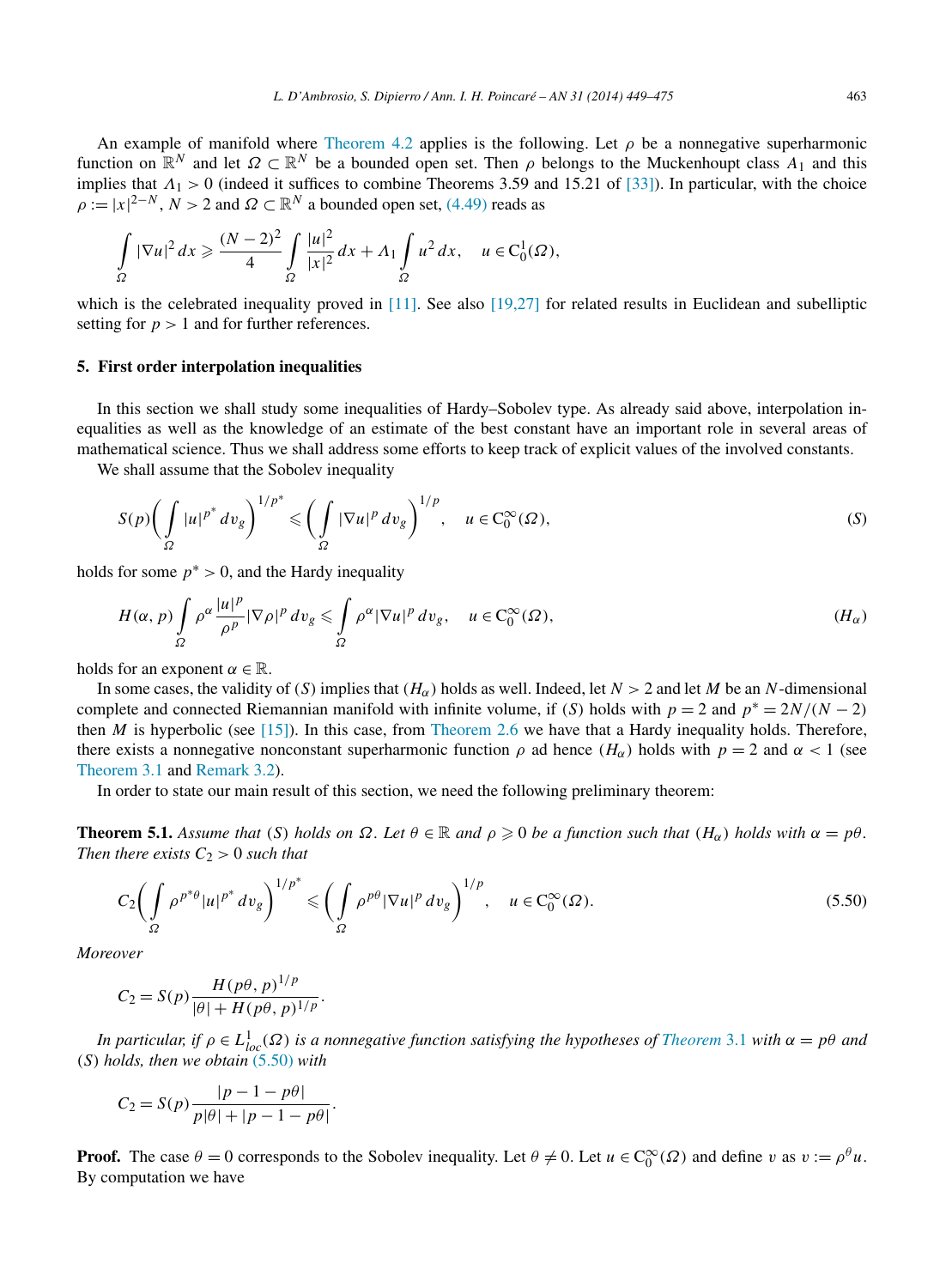<span id="page-15-0"></span>
$$
|\nabla v|^p = |\nabla (\rho^\theta u)|^p = |\rho^\theta \nabla u + \theta \rho^{\theta-1} u \nabla \rho|^p
$$
  
\n
$$
\leq (\rho^\theta |\nabla u| + |\theta| \rho^{\theta-1} |u| |\nabla \rho|)^p
$$
  
\n
$$
= \left(\rho^\theta |\nabla u| + \frac{|\theta|}{H^{1/p}} H^{1/p} \rho^{\theta-1} |u| |\nabla \rho|\right)^p
$$
\n(5.51)

where, for sake of brevity,  $H = H(p\theta, p)$  and  $S = S(p)$ . By using the inequality

$$
\left(a + \frac{1 - \epsilon}{\epsilon}b\right)^p \leqslant \epsilon^{1-p}a^p + \frac{1 - \epsilon}{\epsilon^p}b^p \quad (0 < \epsilon < 1, \ a, b > 0)
$$

with  $\epsilon := \frac{H^{1/p}}{H^{1/p+|\theta|}}, a := \rho^{\theta} |\nabla u|$  and  $b := H^{1/p} \rho^{\theta-1} |u||\nabla \rho|$ , we have

$$
|\nabla v|^p \leqslant \epsilon^{1-p} \rho^{p\theta} |\nabla u|^p + \frac{1-\epsilon}{\epsilon^p} H \rho^{p\theta-p} |u|^p |\nabla \rho|^p. \tag{5.52}
$$

Then, by *(S)* and using  $(H_{\alpha})$  with  $\alpha = p\theta$ , we obtain

$$
\left(\int_{\Omega} \rho^{p^*\theta} |u|^{p^*} dv_g\right)^{p/p^*} = \left(\int_{\Omega} |v|^{p^*} dv_g\right)^{p/p^*} \leqslant S^{-p} \int_{\Omega} |\nabla v|^p
$$
\n
$$
\leqslant S^{-p} \Bigg[\epsilon^{1-p} \int_{\Omega} \rho^{p\theta} |\nabla u|^p dv_g + \frac{1-\epsilon}{\epsilon^p} H \int_{\Omega} \rho^{p\theta} \frac{|u|^p}{\rho^p} |\nabla \rho|^p dv_g\Bigg]
$$
\n
$$
\leqslant S^{-p} \Bigg[\epsilon^{1-p} + \frac{1-\epsilon}{\epsilon^p} \Bigg] \int_{\Omega} \rho^{p\theta} |\nabla u|^p dv_g = (S\epsilon)^{-p} \int_{\Omega} \rho^{p\theta} |\nabla u|^p dv_g, \tag{5.53}
$$

which concludes the proof.  $\square$ 

**Theorem 5.2.** Assume that (S) holds on  $\Omega$  with  $p^* > p$ . Let  $\theta \in \mathbb{R}$  and  $\rho \geq 0$  be a function such that  $(H_\alpha)$  holds with  $\alpha = p\theta$ . Let  $r > 0$ ,  $0 \le a \le 1$ ,  $\gamma$ ,  $\epsilon$ ,  $\sigma$  *and*  $\delta$  *be real numbers satisfying the following relations* 

$$
\frac{1}{p} \geqslant \frac{1}{r} \geqslant \frac{1-a}{p} + \frac{a}{p^*},\tag{5.54}
$$

$$
\gamma + \frac{p^*(r-p)}{r(p^*-p)} = (1-\theta)a + \delta(1-a)
$$
\n(5.55)

*and*

 $\epsilon = \theta a + \sigma (1 - a).$  (5.56)

*Then there exists*  $C_3 > 0$  *such that* 

$$
C_3 \bigg(\int\limits_{\Omega} \frac{|u|^r}{\rho^{\gamma r}} |\nabla \rho|^{(\gamma+\epsilon)r} dv_g\bigg)^{1/r} \leq \bigg(\int\limits_{\Omega} \rho^{\theta p} |\nabla u|^p dv_g\bigg)^{a/p} \bigg(\int\limits_{\Omega} |u|^p \frac{|\nabla \rho|^{(\delta+\sigma)p}}{\rho^{\delta p}} dv_g\bigg)^{(1-a)/p},\,
$$
\n
$$
u \in C_0^{\infty}(\Omega),\tag{5.57}
$$

*that is*

$$
C_3 \left| u \frac{|\nabla \rho|^{\gamma+\epsilon}}{\rho^{\gamma}} \right|_{L^r} \leqslant \left| \rho^{\theta} |\nabla u| \right|_{L^p}^a \left| u \frac{|\nabla \rho|^{\delta+\sigma}}{\rho^{\delta}} \right|_{L^p}^{1-a},\tag{5.58}
$$

*provided*  $\frac{|\nabla \rho|^{p\sigma}}{\rho^{p\delta}} \in L^1_{loc}(\Omega)$ *.* 

*Moreover*

$$
C_3 = C_2^{\frac{p^*(r-p)}{r(p^*-p)}} H(p\theta, p)^{\frac{a}{p} - \frac{p^*(r-p)}{pr(p^*-p)}}.
$$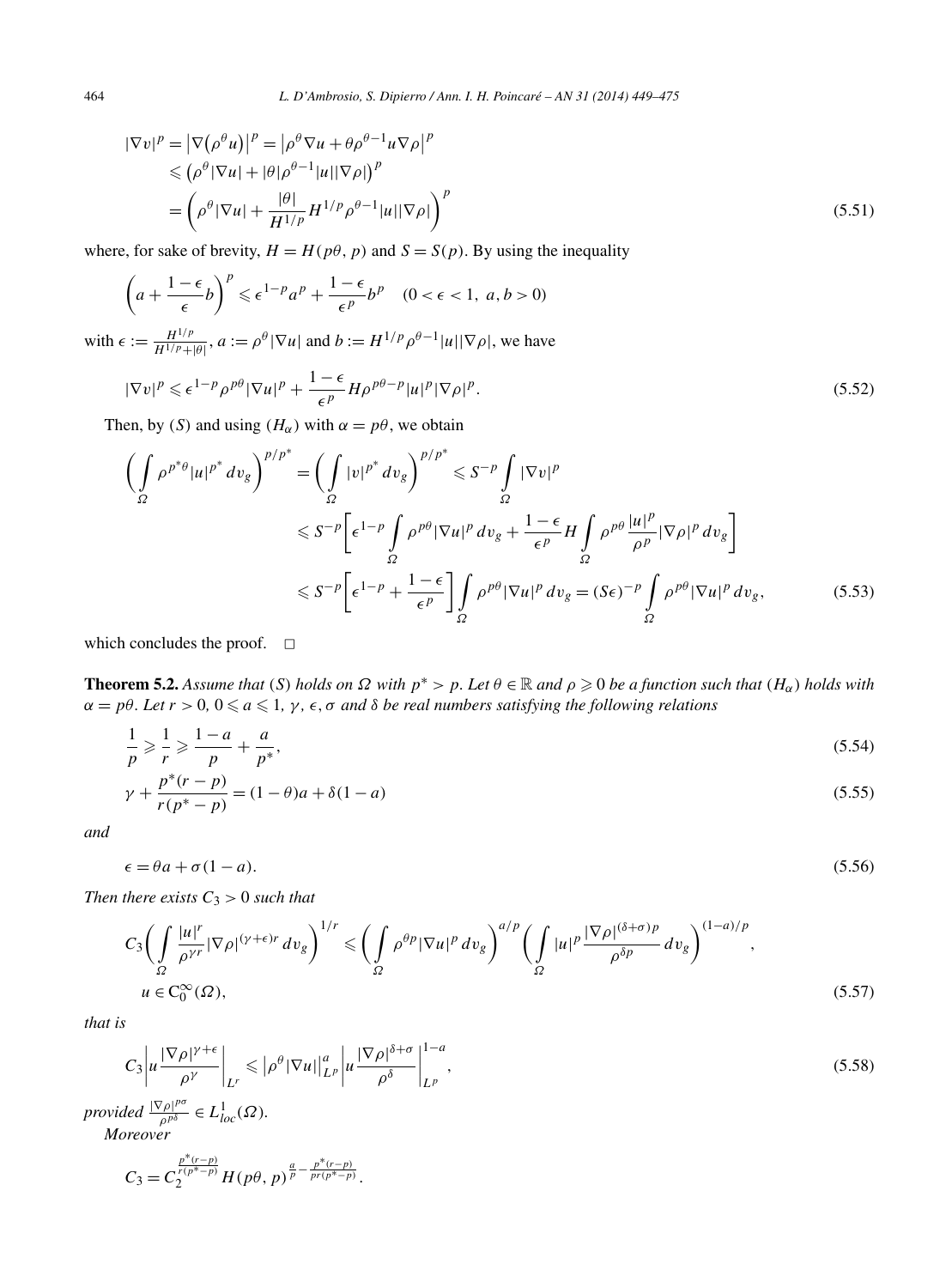<span id="page-16-0"></span>*In particular, if*  $\rho \in L^1_{loc}(\Omega)$  *is a nonnegative function satisfying the hypotheses of [Theorem 3.1](#page-8-0) with*  $\alpha = p\theta$  *and (S) holds, then we obtain* [\(5.57\)](#page-15-0) *with*

$$
C_3 = C_2^{\frac{p^*(r-p)}{r(p^*-p)}} \left( \frac{|p-1-p\theta|}{p} \right)^{a-\frac{p^*(r-p)}{r(p^*-p)}}.
$$

**Proof.** From condition [\(5.54\)](#page-15-0) it follows that  $p^* \ge r \ge p$ . We shall distinguish tree cases.

Case:  $r = p^*$ . From [\(5.54\)](#page-15-0) necessarily we have  $a = 1$  and hence from [\(5.55\) and \(5.56\)](#page-15-0)  $\epsilon = \theta = -\gamma$ . The inequality to prove is actually the thesis of [Theorem 5.1.](#page-14-0)

Case:  $r = p$ . If  $a = 0$  there is nothing to prove. If  $a = 1$ , then the thesis is the inequality  $(H_{\alpha})$ . Let  $0 < a < 1$ . By using  $(5.55)$  and  $(5.56)$  we have

$$
\int\limits_{\Omega} \frac{|u|^r}{\rho^{\gamma r}} |\nabla \rho|^{(\gamma+\epsilon)r} \, dv_g = \int\limits_{\Omega} \frac{|u|^{ap}}{\rho^{(1-\theta)ap}} |\nabla \rho|^{ap} \frac{|u|^{(1-a)p}}{\rho^{(1-a)\delta p}} |\nabla \rho|^{(\delta+\sigma)p} \, dv_g.
$$

Now the claim follows applying Hölder's inequality with exponent 1*/a* and then Hardy inequality *(Hα)*.

Case:  $p^* > r > p$ . Let  $q \in \mathbb{R}$  be a parameter that we shall fix later. Using Hölder's inequality with exponent  $s > 1$ we obtain

$$
\int_{\Omega} \frac{|u|^r}{\rho^{\gamma r}} |\nabla \rho|^{(\gamma+\epsilon)r} dv_g = \int_{\Omega} |u|^{r-q} \rho^{p^*\theta/s} \frac{|u|^q}{\rho^{\gamma r+p^*\theta/s}} |\nabla \rho|^{(\gamma+\epsilon)r} dv_g
$$
\n
$$
\leqslant \left(\int_{\Omega} |u|^{(r-q)s} \rho^{p^*\theta} dv_g\right)^{1/s} \left(\int_{\Omega} \frac{|u|^{qs'}}{\rho^{(\gamma r+p^*\theta/s)s'}} |\nabla \rho|^{(\gamma+\epsilon)r}s'} d v_g\right)^{1/s'}.
$$
\n(5.59)

Now we apply Hölder's inequality with exponent  $t > 1$  to the second term of (5.59) and obtain

$$
\int_{\Omega} \frac{|u|^{qs'}}{\rho^{(\gamma+p^*\theta/s)s'}} |\nabla \rho|^{(\gamma+\epsilon)rs'} dv_g
$$
\n
$$
= \int_{\Omega} \frac{|u|^{qs'/t}}{\rho^{qs'/t}} |\nabla \rho|^{qs'/t} \rho^{p\theta/t} \frac{|u|^{qs'/t'} |\nabla \rho|^{(\gamma+\epsilon)rs'-qs'/t}}{\rho^{(\gamma+p^*\theta/s)s'-qs'/t+p\theta/t}} dv_g
$$
\n
$$
\leqslant \left(\int_{\Omega} \frac{|u|^{qs'}}{\rho^{qs'}} |\nabla \rho|^{qs'} \rho^{p\theta} dv_g\right)^{1/t} \left(\int_{\Omega} \frac{|u|^{qs'} |\nabla \rho|^{(\gamma+\epsilon)rs't'-qs't'/t}}{\rho^{(\gamma+p^*\theta/s)s't'-qs't'/t+p\theta t'/t}} dv_g\right)^{1/t'}.
$$
\n(5.60)

Now, requiring that the following conditions are satisfied

$$
qs'=p, \t(r-q)s=p^*,
$$
\t(5.61)

we get

$$
s = \frac{p^* - p}{r - p} > 1,\tag{5.62}
$$

since  $(5.54)$  holds. Using  $(5.61)$ , by  $(5.59)$  and  $(5.60)$  we have

$$
\int_{\Omega} \frac{|u|^r}{\rho^{\gamma r}} |\nabla \rho|^{(\gamma+\epsilon)r} dv_g
$$
\n
$$
\leq \left(\int_{\Omega} |u|^{p^*} \rho^{p^*\theta} dv_g\right)^{1/s} \left(\int_{\Omega} \frac{|u|^p}{\rho^p} |\nabla \rho|^p \rho^{p\theta} dv_g\right)^{1/s't} \left(\int_{\Omega} \frac{|u|^p |\nabla \rho|^{(\gamma+\epsilon)r s't'-pt'/t}}{\rho^{(\gamma+\epsilon)r s' t'-pt'/t+p\theta t'/t}} dv_g\right)^{1/s't'}
$$
\n
$$
\leq C_2^{-p^*/s} H(p\theta, p)^{-1/s't} \left(\int_{\Omega} \rho^{p\theta} |\nabla u|^p dv_g\right)^{p^*/ps+1/s't} \left(\int_{\Omega} \frac{|u|^p |\nabla \rho|^{(\gamma+\epsilon)r s't'-pt'/t}}{\rho^{(\gamma+\epsilon)r s' t'-pt'/t+p\theta t'/t}} dv_g\right)^{1/s't'}, \quad (5.63)
$$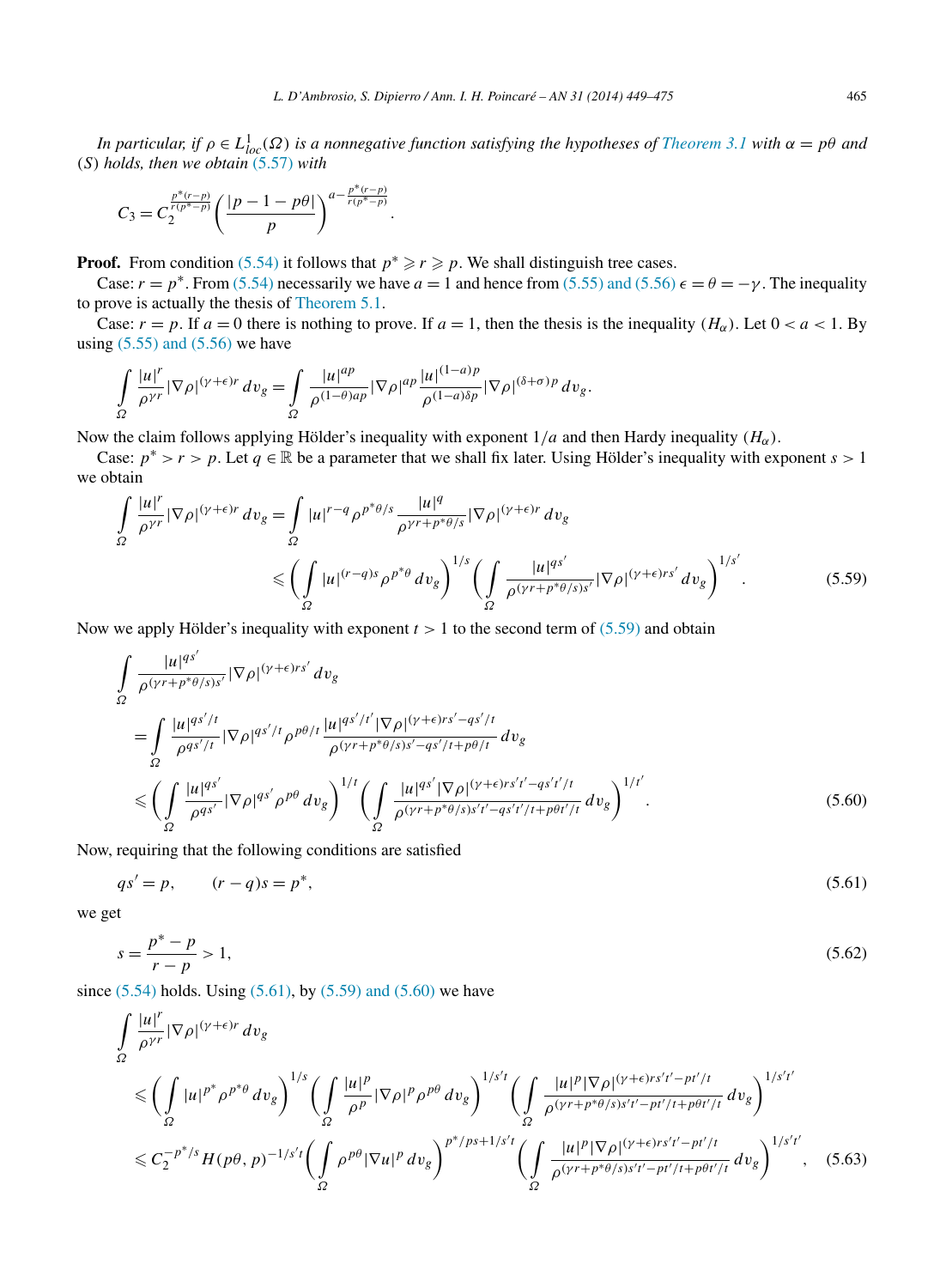<span id="page-17-0"></span>where, in the last inequality, we have used [\(5.50\)](#page-14-0) and  $(H_\alpha)$  with  $\alpha = p\theta$ . To conclude we have to choose  $t > 1$  such that

$$
(\gamma + \epsilon)rs't' - pt'/t = p(\delta + \sigma), \qquad (\gamma r + p^*\theta/s)s't' - pt'/t + p\theta t'/t = p\delta,
$$
\n(5.64)

and

$$
p^*/ps + 1/s't = ar/p, \qquad 1/s't' = (1 - a)r/p. \tag{5.65}
$$

First of all, note that in [\(5.60\)](#page-16-0) we can make the choice  $t = \frac{sp}{s'(asr - p^*)} > 1$ , since [\(5.54\)](#page-15-0) holds. Using the expressions of *t* and *s*, equalities (5.65) follow by simple computations. Moreover, from (5.65) we obtain that  $s't' = \frac{p}{r(1-p)}$  $\frac{p}{r(1-a)}$  and  $\frac{t'}{t} = \frac{asr - p^*}{sr(1-a)}$ . Using this two expressions and the conditions [\(5.55\) and \(5.56\)](#page-15-0) we get also (5.64). This concludes the proof.  $\Box$ 

**Remark 5.3.** The condition [\(5.56\)](#page-15-0) takes into account the presence of the  $|\nabla \rho|$  in the weights appearing in [\(5.57\)](#page-15-0) and it is also a necessary condition. Indeed, to see the necessity of [\(5.56\)](#page-15-0) we argue as follows. Assume that [Theorem 5.2](#page-15-0) were true. If *(S)* and  $(H_{\alpha})$  hold with a function  $\rho$ , then those inequalities still hold with the function  $\lambda \rho$  for every  $λ$  > 0, and hence the conclusion of [Theorem 5.2](#page-15-0) holds replacing  $ρ$  with  $λρ$ . By homogeneous consideration one derives the necessity of [\(5.56\).](#page-15-0)

**Remark 5.4.** Since the condition [\(5.56\)](#page-15-0) is a requirement on the parameters  $\epsilon$  and  $\sigma$ , if  $|\nabla \rho| = 1$ , these parameters do not appear in the inequality [\(5.57\).](#page-15-0) Therefore, condition [\(5.56\)](#page-15-0) is always fulfilled (i.e. choosing  $\epsilon = a\theta$  and  $\sigma = 0$ ). The next corollary deals with a generalization of this case.

**Corollary 5.5.** Assume that (S) holds on  $\Omega$  with  $p^* > p$ . Let  $\theta \in \mathbb{R}$  and  $\rho \geq 0$  be a function such that  $(H_\alpha)$  holds with  $\alpha = p\theta$  and  $\rho = d^{\beta}$  with  $\beta \in \mathbb{R}$  and  $|\nabla d| = 1$ . Let  $r > 0$ ,  $0 \le a \le 1$  and  $\gamma$ ,  $\delta$  be real numbers satisfying [\(5.54\)](#page-15-0) and

$$
\gamma + \frac{p^*(r-p)}{r(p^*-p)} = (1 - \beta \theta)a + \delta(1 - a). \tag{5.66}
$$

*Then there exists*  $C'_3 > 0$  *such that* 

$$
C_3' \bigg(\int\limits_{\Omega} \frac{|u|^r}{d^{\gamma r}} dv_g\bigg)^{1/r} \leqslant \bigg(\int\limits_{\Omega} d^{\beta \theta p} |\nabla u|^p dv_g\bigg)^{a/p} \bigg(\int\limits_{\Omega} \frac{|u|^p}{d^{\delta p}} dv_g\bigg)^{(1-a)/p}, \quad u \in C_0^{\infty}(\Omega),\tag{5.67}
$$

*that is*

$$
C_3'\left|\frac{u}{\rho^{\gamma}}\right|_{L^r} \leqslant \left|\rho^{\beta\theta}|\nabla u|\right|_{L^p}^a \left|\frac{u}{\rho^{\delta}}\right|_{L^p}^{1-a},\tag{5.68}
$$

*provided*  $\frac{1}{\rho^{p\delta}} \in L^1_{loc}(\Omega)$ *. In particular,*  $C'_3 = C_3 \beta^{\gamma + \beta \theta a - (1-a)\delta}$ *.* 

**Remark 5.6.** Notice that, if in the previous corollary we take  $p^* = \frac{pN}{N-p}$ , condition (5.66) becomes

$$
\frac{1}{r} - \frac{\gamma}{N} = \frac{1}{p} + \frac{a}{N}(\beta \theta - 1) - \frac{\delta}{N}(1 - a),
$$
\n(5.69)

and (5.67) is a particular case on manifold of a result obtained by Caffarelli, Kohn and Nirenberg in [\[13\]](#page-25-0) in Euclidean setting.

## **6. Some applications**

In what follows we apply the results proved in the above sections to concrete cases, obtaining Hardy inequalities which in some cases are new. For sake of brevity we shall limit ourselves to show some applications of [Theorems 2.1](#page-3-0) [and 3.1](#page-3-0) by specializing the function  $\rho$ . With the same technique it is possible to obtain applications of the other theorems presented in the previous sections (Caccioppoli inequality, uncertain principle, Gagliardo–Nirenberg inequality, first order interpolation inequalities, and so on). We leave the details to the interested reader.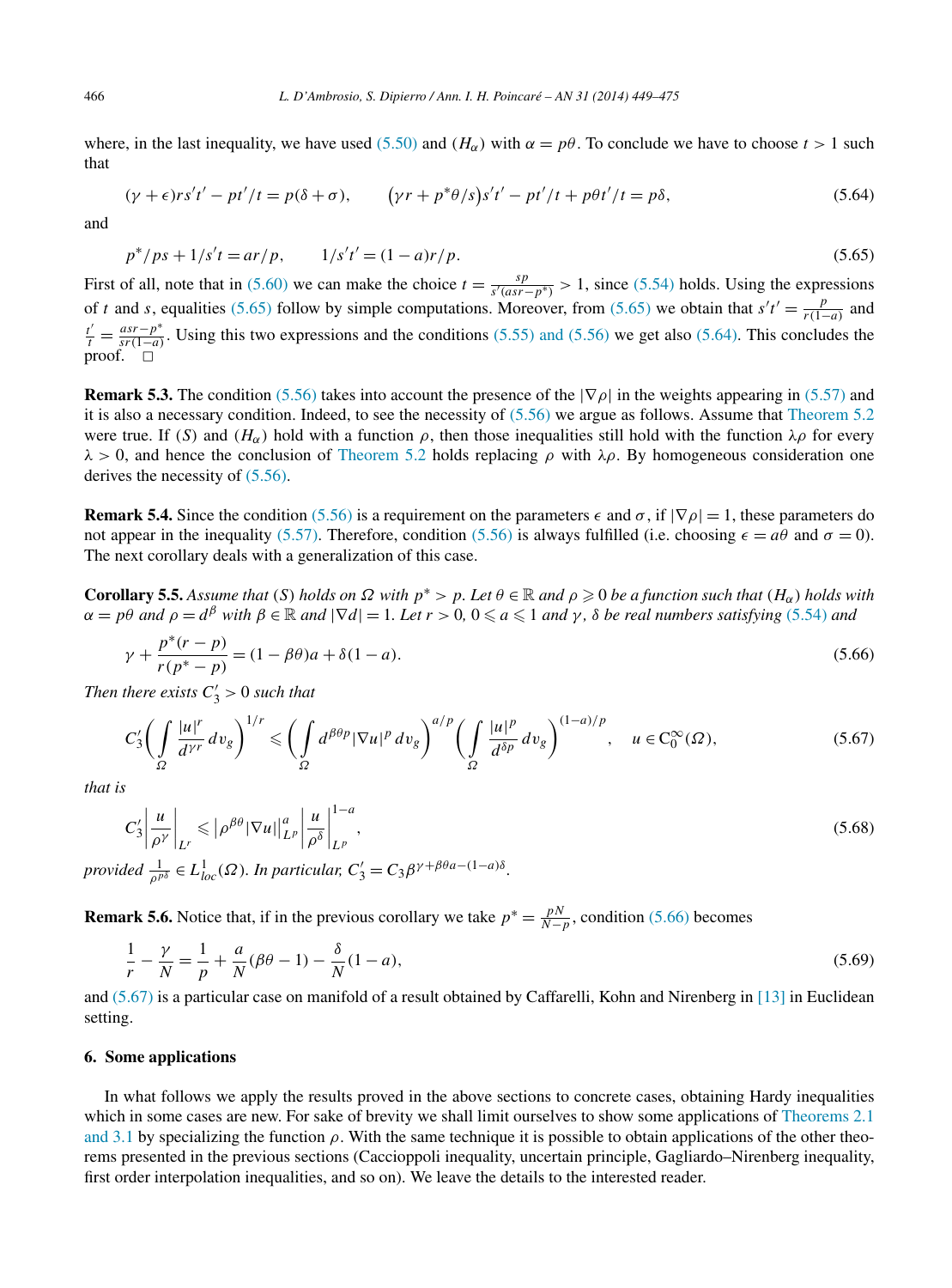# <span id="page-18-0"></span>*6.1. Hardy inequality involving the distance from the boundary*

In order to prove a Hardy inequality involving the distance from the boundary, we need the following result, which is an immediate consequence of [Theorems 2.1 and 3.1.](#page-3-0)

**Theorem 6.1.** Let  $\overline{M}$  be a compact Riemannian manifold with boundary of class  $C^{\infty}$ , let  $\varphi_1$  be the first eigenfunction *related to the first eigenvalue of the p-Laplacian*,<sup>4</sup> *and*  $\alpha < p - 1$ . If  $\varphi_1 > 0$ , *then the following inequality holds on M* 

$$
\left(\frac{p-1-\alpha}{p}\right)^p \int\limits_M \varphi_1^{\alpha} \frac{|u|^p}{\varphi_1^p} |\nabla \varphi_1|^p \, dv_g \leqslant \int\limits_M \varphi_1^{\alpha} |\nabla u|^p \, dv_g, \quad u \in C_0^{\infty}(M). \tag{6.71}
$$

*In particular we have*

$$
\left(\frac{p-1}{p}\right)^p \int\limits_M \frac{|u|^p}{\varphi_1^p} |\nabla \varphi_1|^p \, dv_g \le \int\limits_M |\nabla u|^p \, dv_g, \quad u \in C_0^\infty(M). \tag{6.72}
$$

The main theorem of this section is the following:

**Theorem 6.2.** Let  $\overline{M}$  be a compact Riemannian manifold with boundary of class  $C^{\infty}$ , let  $\varphi_1$  be the first eigenfunction *related to the first eigenvalue of the p-Laplacian. Assume that*  $\varphi_1 \in C^1(\overline{M})$ ,  $\varphi_1 > 0$  *on M* and  $|\nabla \varphi_1| \neq 0$  *on*  $\partial M$ . *Denoted by*  $d(x) := dist(x, \partial M)$ *, there exists a constant*  $c > 0$  *such that* 

$$
c\int\limits_M \frac{|u|^p}{d^p} dv_g \leqslant \int\limits_M |\nabla u|^p dv_g, \quad u \in C_0^{\infty}(M).
$$
\n
$$
(6.73)
$$

The proof of the above theorem relies on the following result, which is worth of mention:

**Theorem 6.3.** Let  $\overline{M}$  be a compact Riemannian manifold with boundary of class  $C^{\infty}$ , let  $\varphi_1 > 0$  be the first eigen*function related to the first eigenvalue*  $\lambda_1$  *of the p-Laplacian, and*  $0 \lt s \lt p - 1$ *. Then the following inequality holds* 

$$
\lambda_1 \frac{(p-1-s)^{(p-1)}}{p^p} \int_M \varphi_1^s |u|^p \, dv_g \leq \int_M \varphi_1^s |\nabla u|^p \, dv_g, \quad u \in C_0^{\infty}(M). \tag{6.74}
$$

**Proof.** Set  $\phi := \varphi_1^{s/(p-1)}$ . By computation we have

$$
-\Delta_p \phi = \frac{|\nabla \phi|^p}{\phi} (p-1-s) \left(\frac{p-1}{s}\right) + \lambda_1 \left(\frac{s}{p-1}\right)^{p-1} \phi^{p-1}.
$$

Choosing  $h := -|\nabla \phi|^{p-2} \nabla \phi$  and  $A_h := -\Delta_p \phi$ , an application of [Lemma 2.10](#page-5-0) yields

$$
\lambda_1 \left(\frac{s}{p-1}\right)^{p-1} \int_M \phi^{p-1} |u|^p dv_g \leq \int_M (-\Delta_p \phi) |u|^p dv_g \leqslant p^p \int_M \frac{|\nabla \phi|^{p(p-1)}}{(-\Delta_p \phi)^{p-1}} |\nabla u|^p dv_g
$$
  

$$
\leqslant p^p \left(\frac{s}{p-1}\right)^{p-1} \left(\frac{1}{p-1-s}\right)^{p-1} \int_M \phi^{p-1} |\nabla u|^p dv_g.
$$

This last chain of inequalities concludes the proof.  $\Box$ 

$$
\begin{cases}\n-\Delta_p \varphi = \lambda |\varphi|^{p-2} \varphi & \text{on } M, \\
\varphi = 0 & \text{on } \partial M,\n\end{cases}
$$

and  $\lambda_1 := \min{\{\lambda: (\lambda, \varphi) \text{ solves } (6.70)\}}$ .

(6.70)

<sup>&</sup>lt;sup>4</sup> This means that  $(\lambda_1, \varphi_1)$  is a solution of the problem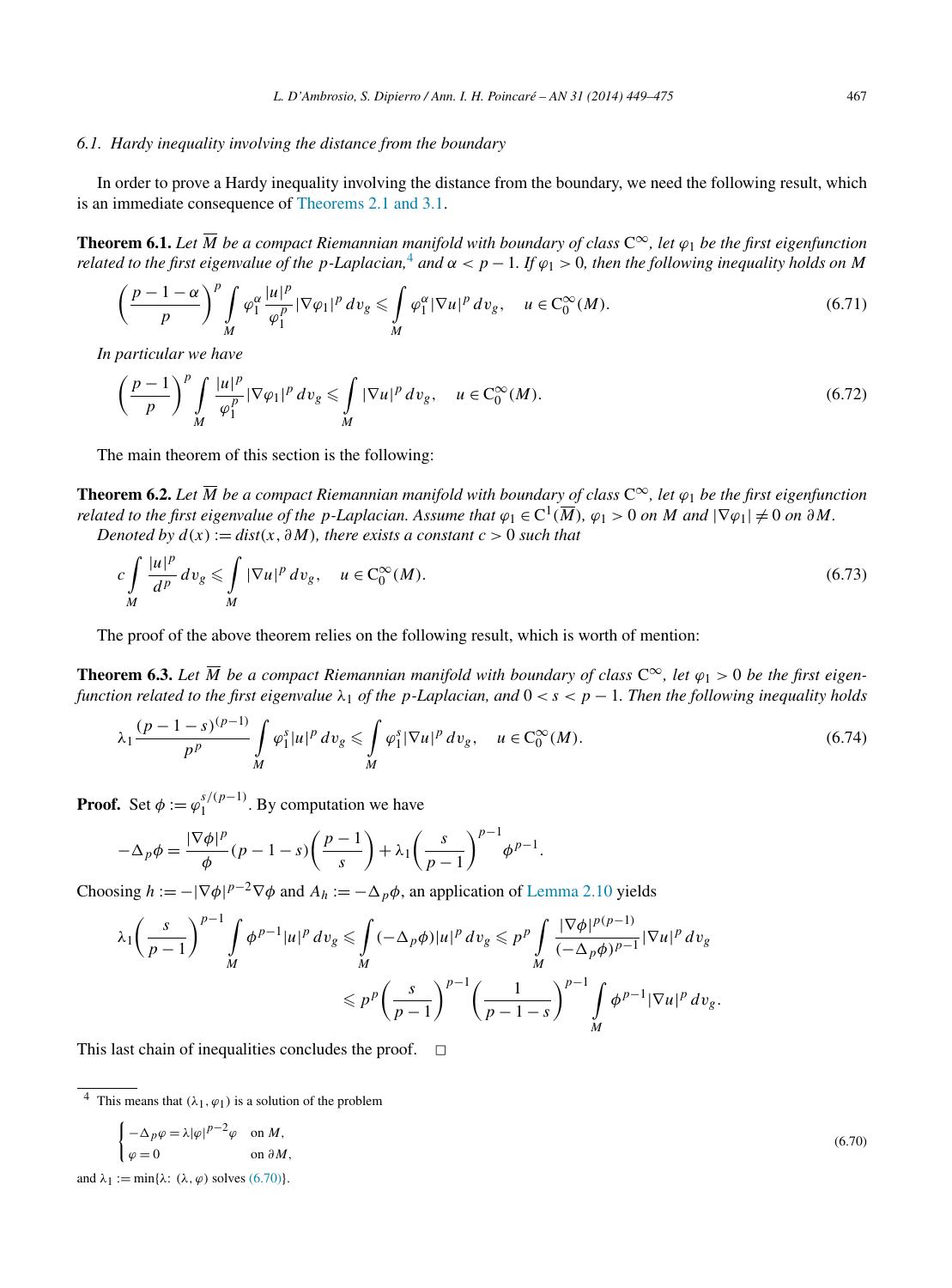<span id="page-19-0"></span>**Proof of Theorem 6.2.** For a fixed number  $\gamma > 0$ , we denote by  $\Omega^{\gamma}$  and  $\Omega_{\gamma}$  respectively the sets  $\Omega^{\gamma} := \{x :$  $d(x) < \gamma$  } and  $\Omega_{\gamma} := \{x: d(x) \geq \gamma\}.$ 

Let  $\varphi_1$  be such that  $\|\varphi_1\|_{\infty} \leq 1$ . By continuity argument, we have that there exist  $\epsilon, b > 0$  such that

 $|\nabla \varphi_1(x)| \ge b > 0$ , for  $x \in \Omega^{\epsilon}$ .

Since  $\varphi_1$  is a Lipschitz continuous function, we obtain that there exists  $L > 0$  such that

$$
\varphi_1(x) \leqslant Ld(x), \quad x \in M.
$$

We set

$$
l_{\epsilon}:=\min_{\Omega_{\epsilon}}\varphi_{1}.
$$

From  $(6.72)$  and  $(6.74)$  we get respectively

$$
\int\limits_M |\nabla u|^p dv_g \geqslant \left(\frac{p-1}{p}\right)^p \int\limits_{\Omega^\epsilon} \frac{|u|^p}{\varphi_1^p} |\nabla \varphi_1|^p dv_g \geqslant \left(\frac{p-1}{p}\right)^p \frac{b^p}{L^p} \int\limits_{\Omega^\epsilon} \frac{|u|^p}{d^p} dv_g,
$$
\n
$$
\int\limits_M |\nabla u|^p dv_g \geqslant \lambda_1 \frac{(p-1-s)^{(p-1)}}{p^p} \int\limits_{\Omega_\epsilon} \varphi_1^s |u|^p dv_g \geqslant \lambda_1 \frac{(p-1-s)^{(p-1)}}{p^p} l_\epsilon^s \epsilon^p \int\limits_{\Omega_\epsilon} \frac{|u|^p}{d^p} dv_g.
$$

Choosing  $2c := \min\{(\frac{p-1}{p})^p \frac{b^p}{L^p}, \lambda_1 \frac{(p-1-s)^{(p-1)}}{p^p} l_{\epsilon}^s \epsilon^p \}$  and summing up the above estimates we obtain the claim.  $\square$ 

# *6.2. Hardy inequality for p-hyperbolic manifold*

In this section we establish Hardy inequalities involving the Green function of the operator  $-\Delta_p$ . The case  $p = 2$ is already proved in [\[40\].](#page-25-0)

Examples of *p*-hyperbolic manifolds are the following. The Euclidean space  $\mathbb{R}^N$  is *p*-hyperbolic for  $N > p$ . If *M* is a Cartan–Hadamard manifold (see Section [6.3\)](#page-20-0) whose sectional curvature  $K_M$  is uniformly negative, that is  $K_M \leq -a^2 < 0$ , then *M* is *p*-hyperbolic for any  $p > 1$  (see [\[34\]](#page-25-0) and [\[36\]\)](#page-25-0).

We have the following.

**Theorem 6.4.** *Let*  $(M, g)$  *be a p-hyperbolic manifold, let*  $G_x$  *be the Green function for*  $\Delta_p$  *with pole at x, and*  $\alpha \in \mathbb{R}$ *. Then the following inequality holds*

$$
\left(\frac{|p-1-\alpha|}{p}\right)^p \int\limits_{M\setminus\{x\}} G_x^{\alpha} \frac{|\nabla G_x|^p}{G_x^p} |u|^p \, dv_g \leq \int\limits_{M\setminus\{x\}} G_x^{\alpha} |\nabla u|^p \, dv_g, \quad u \in C_0^{\infty}(M\setminus\{x\}).\tag{6.75}
$$

*In particular, we have*

$$
\left(\frac{p-1}{p}\right)^p \int\limits_{M\setminus\{x\}} \frac{|\nabla G_x|^p}{G_x^p} |u|^p \, dv_g \leqslant \int\limits_{M\setminus\{x\}} |\nabla u|^p \, dv_g, \quad u \in C_0^\infty(M\setminus\{x\}),\tag{6.76}
$$

*and, if*  $p < N$ *,* 

$$
\left(\frac{p-1}{p}\right)^p \int\limits_M \frac{|\nabla G_x|^p}{G_x^p} |u|^p \, dv_g \leqslant \int\limits_M |\nabla u|^p \, dv_g, \quad u \in C_0^\infty(M). \tag{6.77}
$$

**Proof.** We know that  $G_x \in W_{loc}^{1,p}(M)$  is a nonnegative function on M. Moreover the hypotheses of [Theorem 3.1](#page-8-0) are fulfilled; in fact

i)  $-\Delta_p G_x = 0$  in  $M \setminus \{x\},$ ii)  $\frac{|\nabla G_x|^{p}}{e^{p-\alpha}}$  $\frac{\nabla G_x|^p}{G_x^{p-\alpha}}$ ,  $G_x^{\alpha} \in L_{loc}^1(M \setminus \{x\})$ .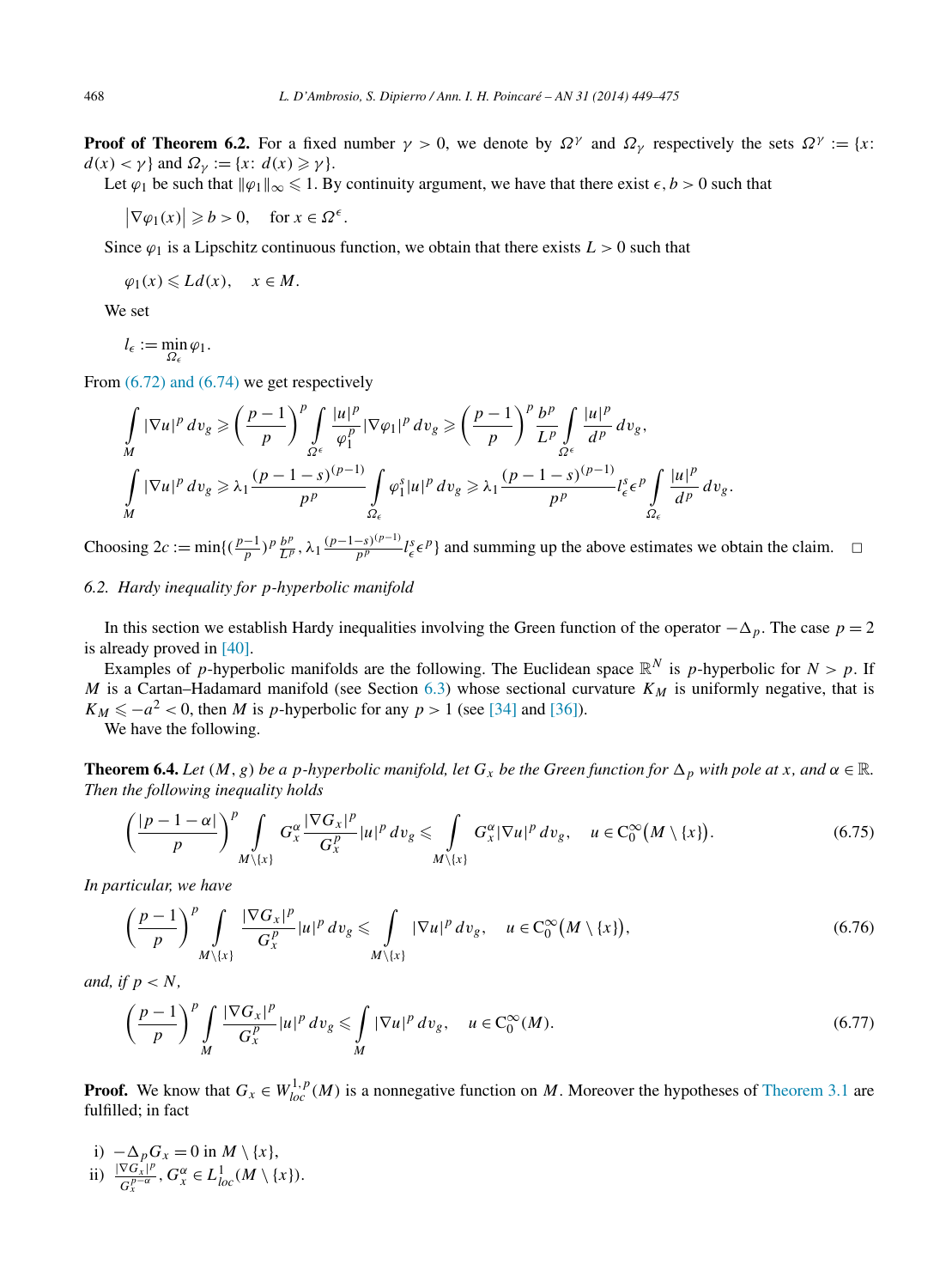<span id="page-20-0"></span>Then, by [Theorem 3.1,](#page-8-0) inequality [\(6.75\)](#page-19-0) holds. In particular, taking  $\alpha = 0$ , we obtain the inequality [\(6.76\).](#page-19-0) Moreover, if  $p < N$ , we are in the position to apply [Corollary 2.3,](#page-3-0) because  $\{x\}$  is a set of zero *p*-capacity (see Theorem 2.27 in [\[33\]\)](#page-25-0), and then we can use [Proposition A.1;](#page-24-0) this proves that also  $(6.77)$  holds.  $\Box$ 

# *6.3. Hardy inequality on Cartan–Hadamard manifold*

In what follows *(M, g)* will denote a Cartan–Hadamard manifold, that is, a connected, simply connected, complete Riemannian manifold of dimension  $N \ge 2$ , of nonpositive sectional curvature (see [\[16,34,40\]](#page-25-0) for further details). Examples of Cartan–Hadamard manifolds are the Euclidean space  $\mathbb{R}^N$  with the usual metric (which has constant sectional curvature equal to zero), and the standard N-dimensional hyperbolic space  $\mathbb{H}^N$  (which has constant sectional curvature equal to  $-1$ ).

Let  $o \in M$  be a fixed point and denote by r the distance function from o. We have the following.

**Theorem 6.5.** *Let*  $(M, g)$  *be a Cartan–Hadamard manifold and*  $\alpha \in \mathbb{R}$ *.* 

*If*  $(N - p)(p - 1 - \alpha) > 0$ *, we have* 

$$
\left(\frac{(N-p)(p-1-\alpha)}{p(p-1)}\right)^p \int\limits_{M\setminus\{o\}} r^{\alpha\frac{p-N}{p-1}} \frac{|u|^p}{r^p} dv_g \leqslant \int\limits_{M\setminus\{o\}} r^{\alpha\frac{p-N}{p-1}} |\nabla u|^p dv_g, \quad u \in C_0^\infty(M\setminus\{o\}).\tag{6.78}
$$

*If*  $1 < p < N$ *, we have* 

$$
\left(\frac{N-p}{p}\right)^p \int\limits_M \frac{|u|^p}{r^p} \, dv_g \leqslant \int\limits_M |\nabla u|^p \, dv_g, \quad u \in C_0^\infty(M). \tag{6.79}
$$

*If*  $1 < p \le N$ *, setting*  $\Omega := r^{-1}([0, 1])$ *, we have* 

$$
\left(\frac{p-1}{p}\right)^p \int\limits_{\Omega} \frac{|u|^p}{|r \ln r|^p} \, dv_g \leqslant \int\limits_{\Omega} |\nabla u|^p \, dv_g, \quad u \in C_0^{\infty}(\Omega). \tag{6.80}
$$

Let  $1 < p \le N$ . If  $p - 1 > \alpha$  we set  $\Omega := r^{-1}([0, 1])$ , else if  $p - 1 < \alpha$  we set  $\Omega := r^{-1}([1, +\infty])$ . We have

$$
\left(\frac{|p-1-\alpha|}{p}\right)^p \int\limits_{\Omega} |\ln r|^{\alpha} \frac{|u|^p}{|r \ln r|^p} \, dv_g \leqslant \int\limits_{\Omega} |\ln r|^{\alpha} |\nabla u|^p \, dv_g, \quad u \in C_0^{\infty}(\Omega). \tag{6.81}
$$

**Proof.** In  $M \setminus \{o\}$  we define  $\rho = r^{\beta}$  with  $\beta \in \mathbb{R}$  that will be chosen later. The function  $\rho \in W_{loc}^{1,p}(M \setminus \{o\})$  is nonnegative on  $M \setminus \{o\}$ .

The function *r* satisfies the relations

$$
|\nabla r| = 1, \qquad \Delta r \geqslant \frac{N-1}{r} \tag{6.82}
$$

(see [\[16\]\)](#page-25-0).

By computation we obtain

$$
\Delta_p \rho = \text{div} \left( |\nabla \rho|^{p-2} \nabla \rho \right)
$$
  
=  $\text{div} \left( |\beta|^{p-2} r^{(\beta-1)(p-2)} \beta r^{\beta-1} \nabla r \right)$   
=  $|\beta|^{p-2} \beta \text{div} \left( r^{(\beta-1)(p-1)} \nabla r \right)$   
=  $|\beta|^{p-2} \beta \left[ (\beta-1)(p-1) r^{(\beta-1)(p-1)-1} + r^{(\beta-1)(p-1)} \Delta r \right]$   
=  $|\beta|^{p-2} \beta r^{(\beta-1)(p-1)-1} \left[ (\beta-1)(p-1) + r \Delta r \right],$ 

and hence

$$
-(p-1-\alpha)\Delta_p\rho = -(p-1-\alpha)|\beta|^{p-2}\beta r^{(\beta-1)(p-1)-1}[(\beta-1)(p-1)+r\Delta r].
$$
\n(6.83)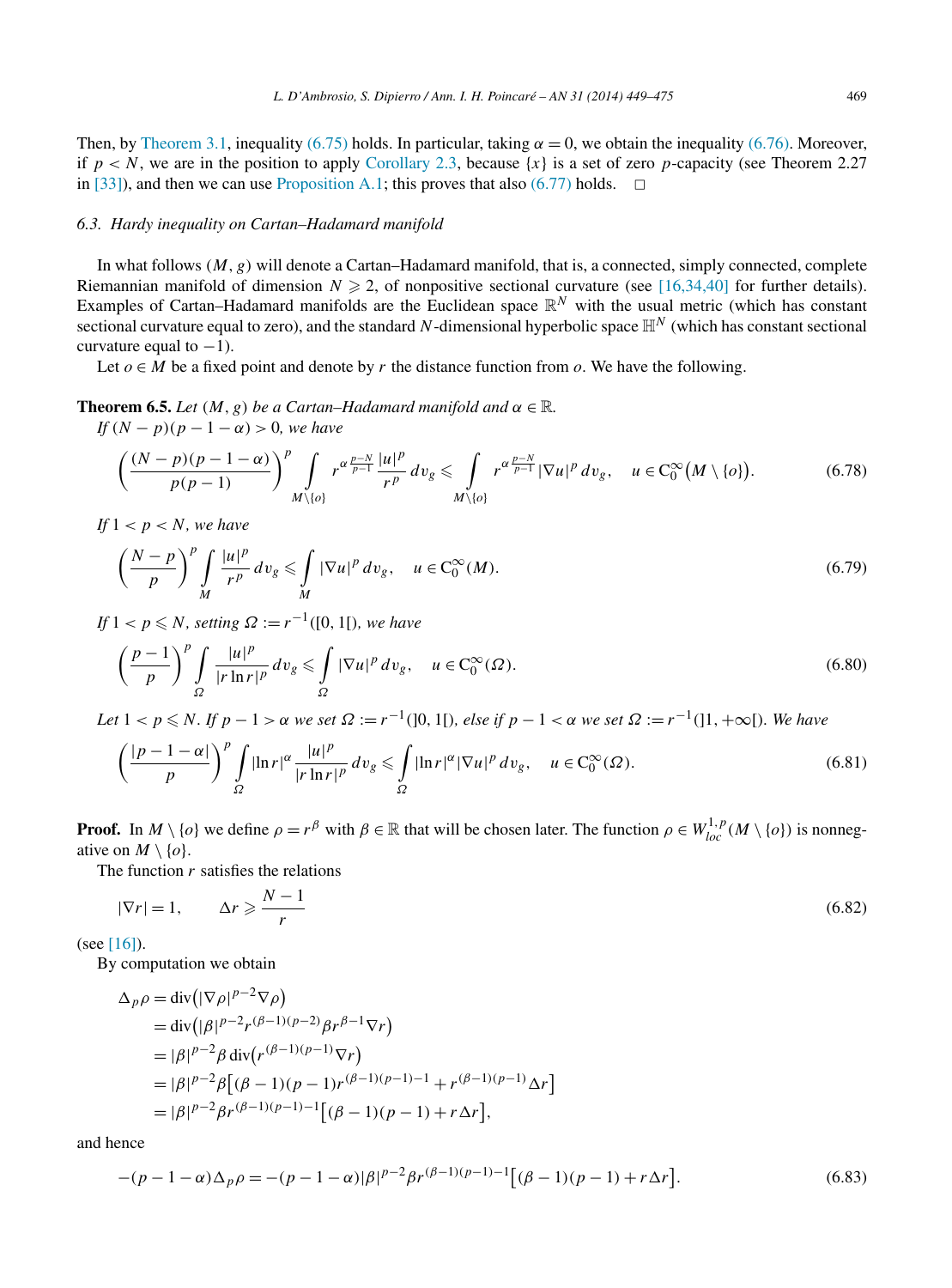<span id="page-21-0"></span>Next choosing  $\beta = \frac{p-N}{p-1}$ , using [\(6.82\),](#page-20-0) we have that  $(\beta - 1)(p - 1) + r \Delta r \ge 0$ , and then  $-(p - 1 - \alpha)\Delta_p \rho \ge 0$ . That is the hypothesis i) of [Theorem 3.1](#page-8-0) is fulfilled. Since  $\frac{|\nabla \rho|^p}{\rho^{p-\alpha}} = |\beta|^p \frac{1}{r^{p-\alpha}} \in L^1_{loc}(M \setminus \{o\})$  and  $\rho^{\alpha} = r^{\beta \alpha} \in L^1_{loc}(M \setminus \{o\})$ {*o*}*)*, we are in a position to apply [Theorem 3.1,](#page-8-0) obtaining the inequality [\(6.78\).](#page-20-0)

In particular, taking  $\alpha = 0$  and using [Corollary 2.3](#page-3-0) we get [\(6.79\).](#page-20-0) Indeed, since  $p \le N$ ,  $\{o\}$  is a set of zero *p*-capacity (see Theorem 2.27 in [\[33\]\)](#page-25-0), and then we can use [Proposition A.1.](#page-24-0)

Next we prove [\(6.81\).](#page-20-0) To this end, by choosing  $\rho := (\alpha - p + 1) \ln r$ , we have that  $\rho > 0$  in  $\Omega$  (according to the different cases  $\alpha$  > (<)  $p - 1$ ). By computation we have

$$
-(p-1-\alpha)\Delta_p \rho = (\alpha - p + 1) \operatorname{div}(|\nabla \rho|^{p-2} \nabla \rho)
$$
  

$$
= (\alpha - p + 1)^p \operatorname{div}(r^{1-p} \nabla r)
$$
  

$$
= (\alpha - p + 1)^p \left(\frac{1-p}{r^p} + \frac{r\Delta r}{r^p}\right)
$$
  

$$
\geq (\alpha - p + 1)^p \left(\frac{N-p}{r^p}\right) \geq 0.
$$

The claim follows applying [Theorem 3.1.](#page-8-0)

We conclude the proof by proving  $(6.80)$ . Choosing  $\alpha = 0$  in  $(6.81)$ , we have that inequality  $(6.80)$  holds for every  $u \in C_0^{\infty}(\Omega \setminus \{o\})$ . However in this case  $\{o\}$  is a set of zero *p*-capacity and, applying [Corollary 2.3,](#page-3-0) we complete the proof.  $\square$ 

Inequality [\(6.79\)](#page-20-0) is present in [\[16\]](#page-25-0) for  $p = 2$ . In [\[38\]](#page-25-0) the authors prove [\(6.78\)](#page-20-0) for  $p = 2$  and for a special case of manifold *M*, namely, when *M* is the unit ball modeling the standard hyperbolic space  $\mathbb{H}^N$ . For this case the authors prove that the constant in [\(6.78\)](#page-20-0) is sharp and they show that a remainder term can be added.

## *6.4. Hardy inequalities involving the distance from the soul of a manifold*

Let  $(M, g)$  be a complete noncompact Riemannian manifold, of dimension  $N \geq 2$ , with nonnegative sectional curvatures. A result due to Cheeger and Gromoll asserts that there exists a compact embedded totally convex submanifold *S* with empty boundary, whose normal bundle is diffeomorphic to *M* (see [\[17\]\)](#page-25-0). The submanifold *S*, called "soul" of *M*, is not necessarily unique but every two souls of *M* are isometric. *"Totally convex"* means that any geodesic arc in *M* connecting two points in *S* (which may coincide) lies entirely in *S*. In particular, *S* is connected, totally geodesic in *M*, and has nonnegative sectional curvature. Moreover  $0 \leq \dim S < \dim M$ .

Denote by  $r : M \setminus S \to \mathbb{R}$  the distance function to *S*. We have that *r* is smooth on  $M \setminus S$  and  $|\nabla r| = 1$  on  $M \setminus S$ . Now we suppose that radial sectional curvature *Kr*, that is sectional curvature of two-planes containing the direction ∇*r*, satisfies

$$
0 \leqslant K_r \leqslant \frac{c_N(1 - c_N)}{r^2},\tag{6.84}
$$

where  $c_N = \frac{N-2}{N}$ ; then we have

$$
\Delta r \geqslant \frac{c_N(N-s-1)}{r},\tag{6.85}
$$

where  $s = \dim S$  (see [\[26\]\)](#page-25-0). We have the following:

**Theorem 6.6.** *Let (M,g) be a Riemannian manifold with nonnegative curvature. Suppose that* (6.84) *is fulfilled. Let*  $G := c_N(N - s - 1) - p + 1$ *. If*  $G \cdot (p - 1 - \alpha) > 0$ *, we have* 

$$
\left(\frac{G\cdot(p-1-\alpha)}{p(p-1)}\right)^p \int\limits_{M\setminus S} r^{-\alpha\frac{G}{p-1}} \frac{|u|^p}{r^p} dv_g \leq \int\limits_{M\setminus S} r^{-\alpha\frac{G}{p-1}} |\nabla u|^p dv_g, \quad u \in C_0^\infty(M\setminus S). \tag{6.86}
$$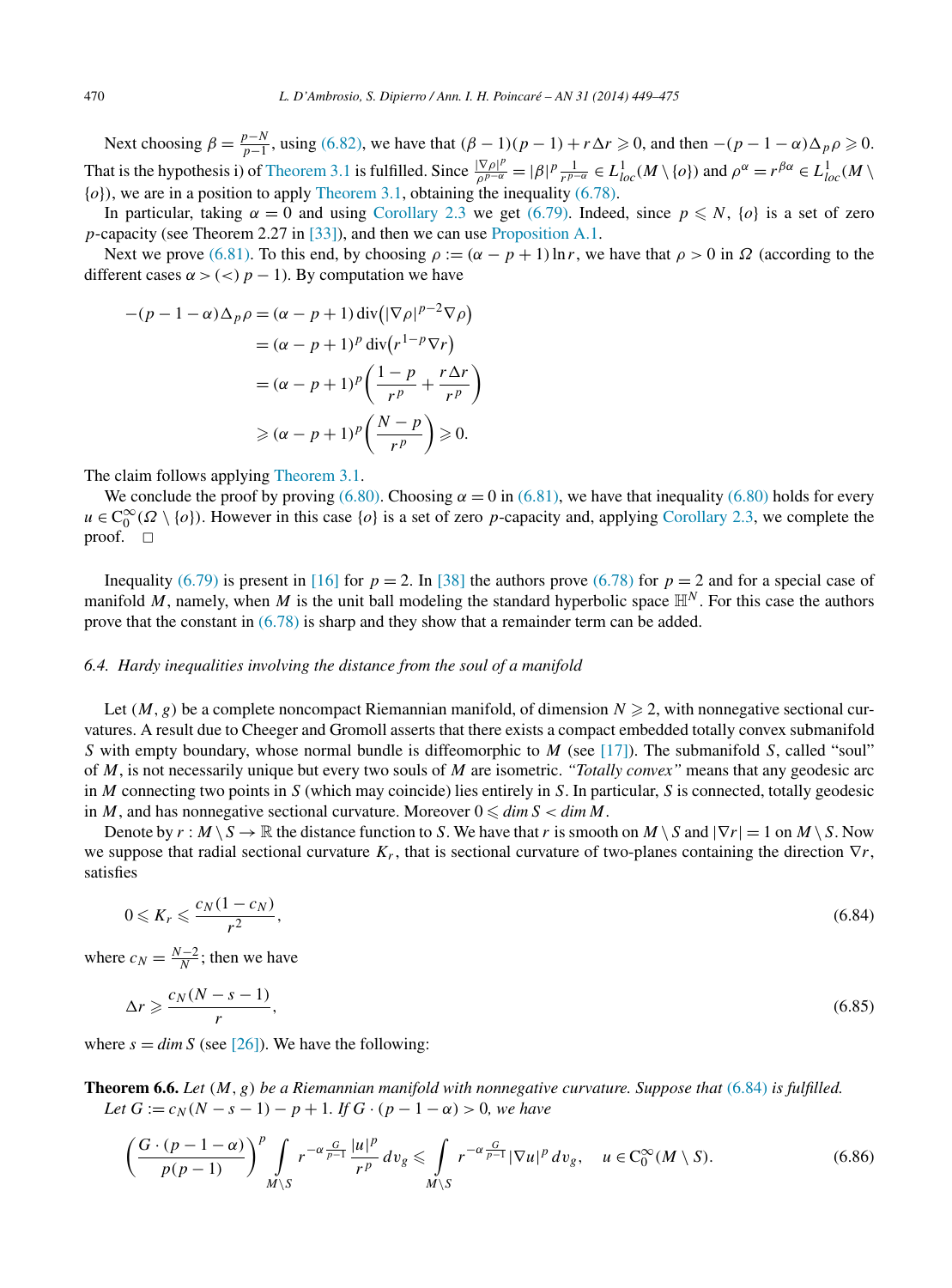*Moreover, if G >* 0*, we have*

$$
\left(\frac{G}{p}\right)^p \int\limits_M \frac{|u|^p}{r^p} \, dv_g \leqslant \int\limits_M |\nabla u|^p \, dv_g, \quad u \in C_0^\infty(M). \tag{6.87}
$$

**Proof.** Let  $\rho = r^{\beta}$  in  $M \setminus S$  with  $\beta = -\frac{G}{p-1}$ . Arguing as in the proof of [Theorem 6.5,](#page-20-0) using [\(6.83\) and \(6.85\),](#page-20-0) we obtain  $-(p-1-\alpha)\Delta_p \rho \ge 0$ . Since  $\rho \in W_{loc}^{1,p}(M \setminus S)$ ,  $\frac{|\nabla \rho|^p}{\rho^{p-\alpha}} = |\beta|^p \frac{1}{r^{p-\alpha}} \in L_{loc}^1(M \setminus S)$  and  $\rho^{\alpha} = r^{\beta \alpha} \in L_{loc}^1(M \setminus S)$ , the hypotheses of [Theorem 3.1](#page-8-0) are fulfilled, and  $(6.86)$  follows.

In particular, if  $\alpha = 0$ , [\(6.86\)](#page-21-0) becomes

$$
\left(\frac{G}{p}\right)^p \int\limits_{M\setminus S} \frac{|u|^p}{r^p}\,dv_g \leqslant \int\limits_{M\setminus S} |\nabla u|^p\,dv_g,\quad u\in C_0^\infty(M\setminus S).
$$

Now, the hypothesis *G* > 0 implies that  $N - p > s$ . In fact, by the fact that  $G = c_N(N - s - 1) - p + 1 = \frac{N-2}{N}(N - s)$  $(s - 1) - p + 1 > 0$ , by simple computations we get

$$
(N-2)(N-s-1) - N(p+1) = (N-2)(N-s) - Np
$$
  
=  $N(N-s) - 2(N-s) - Np$   
=  $N(N-s-p) - 2(N-s) > 0$ ,

which implies  $N - s - p > 2\frac{N-s}{N} > 0$ . Then *S* is a set of zero *p*-capacity (see Theorem 2.27 in [\[33\]\)](#page-25-0), and we can use [Proposition A.1](#page-24-0) and [Corollary 2.3](#page-3-0) to obtain inequality (6.87).  $\Box$ 

## *6.5. Hardy–Poincaré inequality for the hyperbolic plane*

Let  $\mathbb{C}_+ = \{z = x + iy: Im z = y > 0\}$  be the upper half-plane equipped with the Poincaré metric  $ds^2 = \frac{dx^2 + dy^2}{y^2}$ . This space is a Riemannian manifold modeling the *two-dimensional hyperbolic space*. In this case, the gradient  $\nabla_H$ , the divergence div<sub>H</sub>, the Laplacian  $\Delta_H$  and the volume  $dv_g$  related to the metric are respectively the following

$$
\nabla_{H} u = y \nabla_{E} u,
$$
  
\n
$$
\text{div}_{H} = y^{2} \text{div}_{E},
$$
  
\n
$$
\Delta_{H} u = y^{2} \Delta_{E} u,
$$
  
\n
$$
dv_{g} = \frac{dx \, dy}{y^{2}},
$$
\n(6.88)

where we have denoted with  $\nabla_E$ , div $_E$ ,  $\Delta_E$  the related operator in the Euclidean setting, and  $dx\,dy$  is the Lebesgue measure in  $\mathbb{R}^2$ .

By using [Theorem](#page-8-0) 3.1 with  $p = 2$ , we deduce a Hardy inequality on the upper half-plane.

**Theorem 6.7.** *Let*  $\alpha \in \mathbb{R}$ *. For every*  $u \in C_0^{\infty}(\mathbb{C}_+)$  *we have* 

$$
\frac{(1-\alpha)^2}{4} \int\limits_{\mathbb{C}_+} y^{\alpha} |u|^2 \frac{dx \, dy}{y^2} \leq \int\limits_{\mathbb{C}_+} y^{\alpha} |\nabla_H u|^2 \, \frac{dx \, dy}{y^2}, \quad u \in C_0^{\infty}(\mathbb{C}_+).
$$

**Proof.** We consider the function  $\rho(z) = y$ , where  $z = x + iy$ . Clearly,  $\rho$  belongs to  $W_{loc}^{1,2}(\mathbb{C}_+)$ , and  $\rho^{\alpha} = y^{\alpha}$  belongs to  $L^1_{loc}(\mathbb{C}_+)$ . Moreover, from (6.88), we have that

$$
\frac{|\nabla_H \rho|^2}{\rho^{2-\alpha}} = \frac{y^2 |\nabla_E \rho|^2}{y^{2-\alpha}} = y^{\alpha} \in L^1_{loc}(\mathbb{C}_+),
$$

and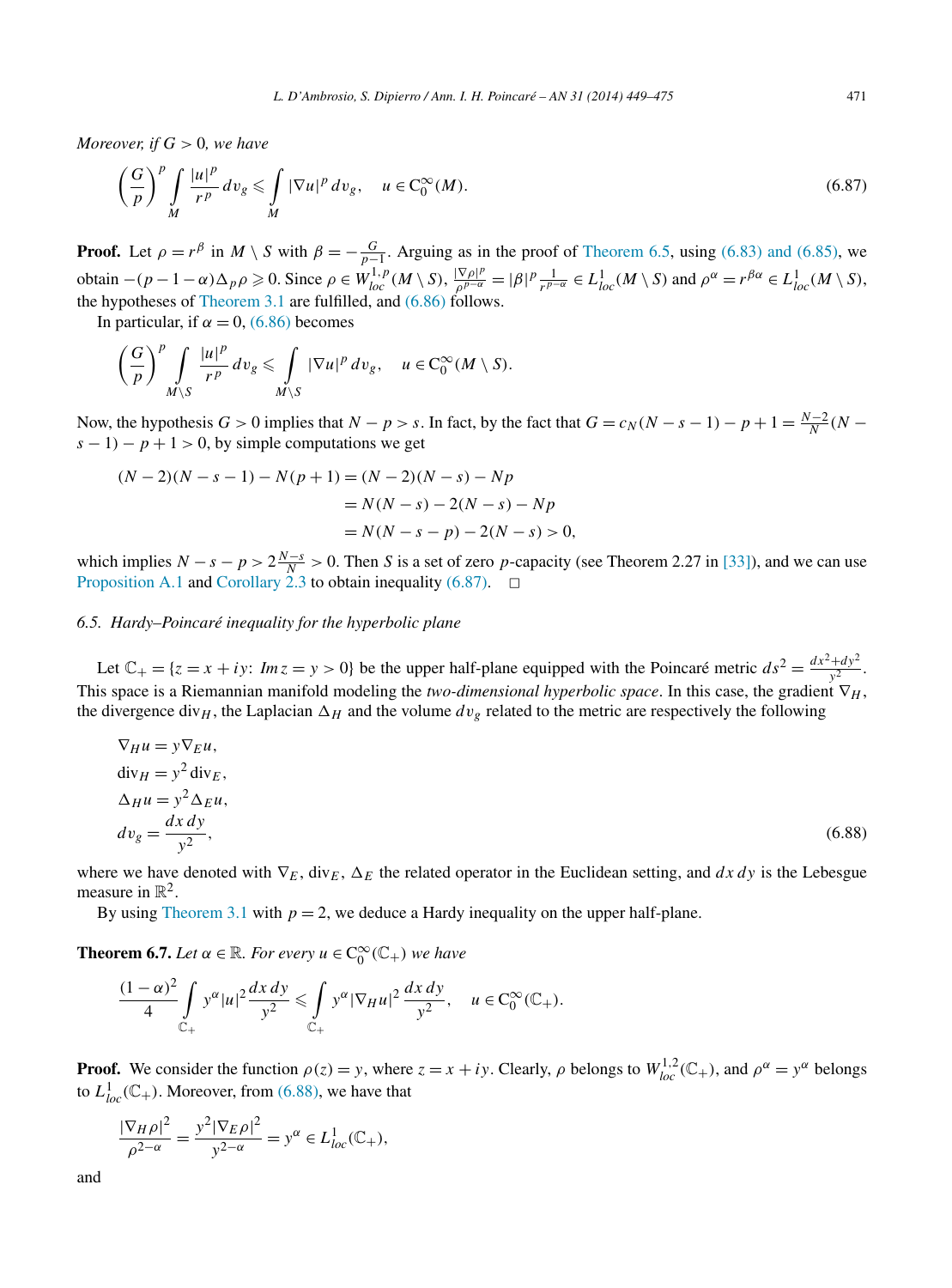$\Delta_H \rho = y^2 \Delta_E \rho = 0.$ 

Therefore, the hypotheses of [Theorem 3.1](#page-8-0) are satisfied and this concludes the proof.  $\Box$ 

# *6.6. The Euclidean case*

In this last section we show that our main results, [Theorems 2.1 and 3.1,](#page-3-0) yield some well known sharp Hardy inequalities in the Euclidean space.

Since  $\mathbb{R}^N$  is *p*-hyperbolic for  $N > p$  and it is a Cartan–Hadamard manifold, [Theorems 6.4 and 6.5](#page-19-0) hold also on  $\mathbb{R}^N$  with  $G_x = |x| \frac{p-N}{p-1}$  and  $r = |x|$  respectively. However, the function  $|x| \frac{p-N}{p-1}$  is *p*-harmonic in  $\mathbb{R}^N \setminus \{0\}$  also for  $p > N$ . Therefore we have the following:

**Theorem 6.8.** *Let*  $p \neq N$ *. For any*  $u \in C_0^{\infty}(\mathbb{R}^N \setminus \{0\})$  *we have* 

$$
\left(\frac{|N-p|\cdot|p-1-\alpha|}{p(p-1)}\right)^p\int\limits_{\mathbb{R}^N\setminus\{0\}}|x|^{\alpha\frac{p-n}{p-1}}\frac{|u|^p}{|x|^p}\,dx\leqslant\int\limits_{\mathbb{R}^N\setminus\{0\}}|x|^{\alpha\frac{p-n}{p-1}}|\nabla u|^p\,dx.
$$

In the half-space  $\mathbb{R}^N_+$  there holds the following:

**Theorem 6.9.** Let  $\alpha \in \mathbb{R}$ , let  $N \geqslant 2$ , let  $\mathbb{R}^N_+ = \{(x_1, \ldots, x_N) \in \mathbb{R}^N : x_1 > 0\}$ , and let  $\rho(x) := d(x, \partial \mathbb{R}^N_+)$  be the distance *from the boundary of* R*<sup>N</sup>* <sup>+</sup>*. Then we have*

$$
\left(\frac{|p-1-\alpha|}{p}\right)^p \int\limits_{\mathbb{R}^N_+} \rho^\alpha \frac{|u|^p}{\rho^p} dx \leqslant \int\limits_{\mathbb{R}^N_+} \rho^\alpha |\nabla u|^p dx, \quad u \in C_0^\infty(\mathbb{R}^N_+). \tag{6.89}
$$

**Proof.** The distance  $\rho(x) = x_1 \in W_{loc}^{1,p}(\mathbb{R}^N_+)$  is nonnegative on  $\mathbb{R}^N_+$  and it is easy to verify that the hypotheses of [Theorem 3.1](#page-8-0) are satisfied. Therefore the thesis follows.  $\Box$ 

From Theorem 6.9, we can deduce, as a particular case, a well known Hardy inequality for the upper half-plane  $\mathbb{C}_+ = \{z = x + iy: Im z = y > 0\}$  (see for instance [\[32\]](#page-25-0) and references therein).

**Corollary 6.10.** *Let*  $\alpha \in \mathbb{R}$ *. Then, for every*  $u \in C_0^{\infty}(\mathbb{C}_+)$ *, we have the following*:

$$
\left(\frac{|p-1-\alpha|}{p}\right)^p \int\limits_{\mathbb{C}_+} |u|^p \frac{dA(z)}{(lmz)^{p-\alpha}} \leq 2^{p/2} \int\limits_{\mathbb{C}_+} (lmz)^{\alpha} \left(|\partial u(z)|^2 + |\overline{\partial} u(z)|^2\right)^{p/2} dA(z),\tag{6.90}
$$

*where*  $dA(z) := \frac{dx dy}{\pi}$ , and  $\partial$ ,  $\overline{\partial}$  are the Wirtinger operators, that is

$$
\partial := \frac{1}{2} \left( \frac{\partial}{\partial x} - i \frac{\partial}{\partial y} \right), \qquad \bar{\partial} := \frac{1}{2} \left( \frac{\partial}{\partial x} + i \frac{\partial}{\partial y} \right).
$$
\n(6.91)

Actually a more general theorem for convex domains holds.

**Theorem 6.11.** *Let D be a* proper convex open subset of  $\mathbb{R}^N$ , let  $d := dist(\cdot, \partial D)$  *be the distance from*  $\partial D$  *and let*  $\alpha$  < *p* − 1*. Then we have* 

$$
\left(\frac{p-1-\alpha}{p}\right)^p \int\limits_D d^\alpha \frac{|u|^p}{d^p}\,dx \leq \int\limits_D d^\alpha |\nabla u|^p\,dx, \quad u\in C_0^\infty(D),
$$

*and, in particular,*

$$
\left(\frac{p-1}{p}\right)^p \int\limits_D \frac{|u|^p}{d^p}\,dx \leqslant \int\limits_D |\nabla u|^p\,dx, \quad u \in C_0^\infty(D).
$$

<span id="page-23-0"></span>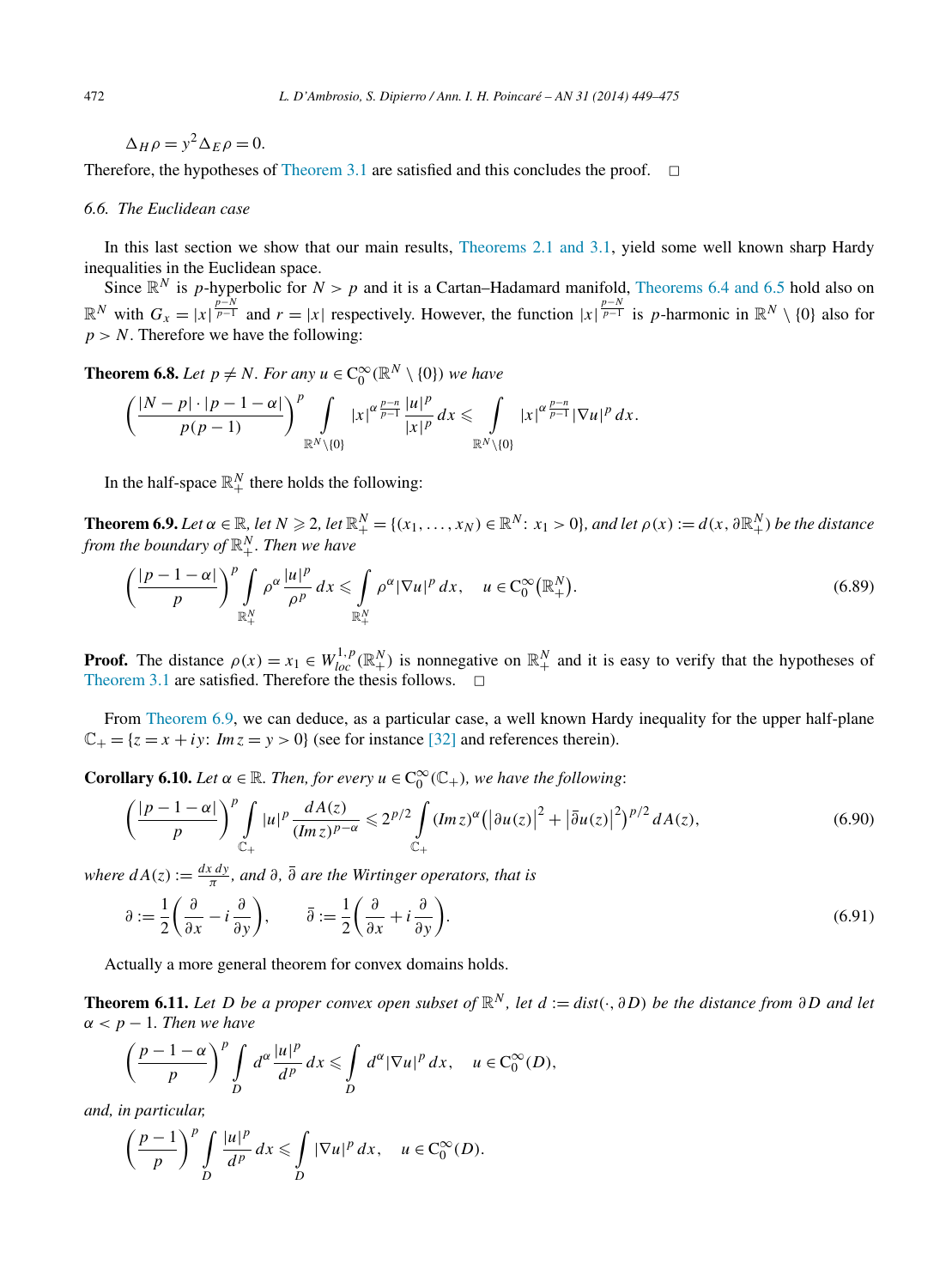<span id="page-24-0"></span>**Proof.** The thesis will follow by applying [Theorems 2.1 and 3.1.](#page-3-0) To this end it suffices to prove that the function  $d(x) := dist(x, \partial D)$  is *p*-superharmonic. Indeed,  $D = \bigcap \Pi$ , and  $d(x) = \inf \Pi \, dist(x, \partial \Pi)$  where the intersection and the infimum are taken over all the half-spaces *Π* containing *D*. Since *dist(x,∂Π)* is continuous and *p*-harmonic, we have that *d* is *p*-superharmonic (see [\[33\]\)](#page-25-0). This concludes the proof.  $\Box$ 

# **Appendix A**

Let us recall that  $p$ -capacity of a compact set  $K$  is defined as

$$
cap_p(K, M) = \inf \left\{ \int_M |\nabla u|^p \, dv_g \colon u \in C_0^{\infty}(M), \ 0 \le u \le 1, \ u = 1 \text{ in a neighborhood of } K \right\}.
$$
 (A.1)

**Proposition A.1.** Let M be a *p*-hyperbolic manifold of dimension N. Let  $K \subset M$  be a compact set of zero *p*-capacity. *Then*

$$
D^{1,p}(M)\subset D^{1,p}(M\setminus K),
$$

*that is every function*  $u \in D^{1,p}(M)$  *can be approximated by function*  $C_0^\infty(M \setminus K)$  *in the norm*  $|\cdot|_{D^{1,p}}$ *.* 

**Proof.** Let  $\varphi \in C_0^{\infty}(M)$ . In order to prove the claim it is sufficient to prove that  $\varphi \in D^{1,p}(M \setminus K)$ . Since  $cap_p(K, M) = 0$ , there exists a sequence  $(u_j)_{j \geq 1}$  such that, for any  $j \geq 1$ ,  $u_j \in C_0^{\infty}(M)$ ,  $0 \leq u_j \leq 1$ ,  $u_j = 1$ in a neighborhood of *K* and  $u_j \to 0$  in  $D^{1,p}(M)$ . For every  $j \geq 1$  the function  $\varphi_j := (1 - u_j)\varphi$  belongs to  $C_0^{\infty}(M \setminus K) \subset D^{1,p}(M \setminus K)$ . We shall prove that  $\varphi_j \to \varphi$  in  $D^{1,p}(M \setminus K)$ , that is

$$
\int_{M\setminus K} |\nabla \varphi_j - \nabla \varphi|^p \, dv_g \to 0 \quad \text{(as } j \to +\infty\text{)}.
$$
\n(A.2)

In fact, we have

$$
\left(\int\limits_{M\setminus K} |\nabla \varphi_j - \nabla \varphi|^p \, dv_g\right)^{1/p} = \left(\int\limits_{M\setminus K} |\nabla \varphi(1 - u_j) - \varphi \nabla u_j - \nabla \varphi|^p \, dv_g\right)^{1/p} \leq \left(\int\limits_{M\setminus K} |\nabla \varphi|^p |u_j|^p \, dv_g\right)^{1/p} + \left(\int\limits_{M\setminus K} |\varphi|^p |\nabla u_j|^p \, dv_g\right)^{1/p}.
$$
\n(A.3)

The second term in (A.3) converges to 0 for  $j \to +\infty$ . Indeed, since  $u_j \to 0$  in  $D^{1,p}(M)$ , we obtain

$$
\int_{M\setminus K} |\varphi|^p |\nabla u_j|^p dv_g \leq \int_M |\varphi|^p |\nabla u_j|^p dv_g
$$
  

$$
\leq |\varphi|_{\infty}^p \int_M |\nabla u_j|^p dv_g \to 0 \quad \text{(as } j \to +\infty).
$$

It remains to prove that the first term in  $(A.3)$  converges to 0 as well. Let *D* be the support of  $\varphi$ ; then we get

$$
\int_{M\setminus K} |\nabla \varphi|^p |u_j|^p dv_g \le \int_M |\nabla \varphi|^p |u_j|^p dv_g = \int_D |\nabla \varphi|^p |u_j|^p dv_g
$$
  

$$
\le |\nabla \varphi|_{\infty}^p \int_D |u_j|^p dv_g \le |\nabla \varphi|_{\infty}^p C \int_M |\nabla u_j|^p dv_g \to 0 \quad \text{(as } j \to +\infty),
$$

where, in the last inequality, we have used a characterization of the *p*-hyperbolic manifold (see Theorem 3 in  $[49]$ ).  $\Box$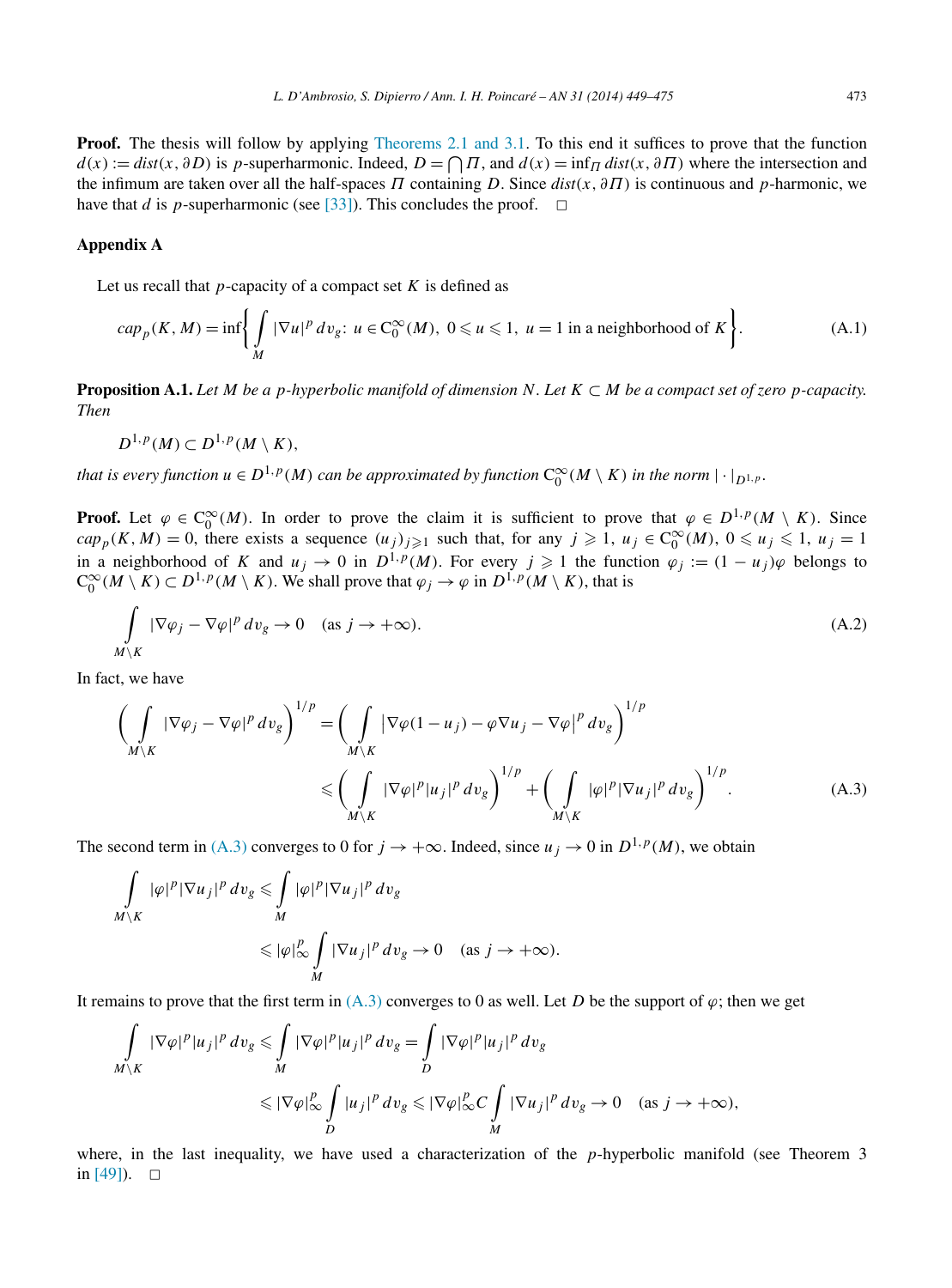## <span id="page-25-0"></span>**References**

- [1] [Adimurthi, A. Sekar, Role of the fundamental solution in Hardy–Sobolev-type inequalities, Proc. Roy. Soc. Edinburgh Sect. A 136 \(2006\)](http://refhub.elsevier.com/S0294-1449(13)00058-9/bib4153s1) [1111–1130.](http://refhub.elsevier.com/S0294-1449(13)00058-9/bib4153s1)
- [2] L. [Adriano, C. Xia, Hardy type inequalities on complete Riemannian manifolds, Monatsh. Math. 163 \(2011\) 115–129.](http://refhub.elsevier.com/S0294-1449(13)00058-9/bib4158s1)
- [3] [T. Aubin, Some Nonlinear Problems in Riemannian Geometry, Springer-Verlag, Berlin, 1998.](http://refhub.elsevier.com/S0294-1449(13)00058-9/bib4175s1)
- [4] [P. Baras, J. Goldstein, The heat equation with a singular potential, Trans. Amer. Math. Soc. 284 \(1984\) 121–139.](http://refhub.elsevier.com/S0294-1449(13)00058-9/bib4247s1)
- [5] G. Barbatis, S. Filippas, A. Tertikas, A unified approach to improved *L<sup>p</sup>* [Hardy inequalities with best constants, Trans. Amer. Math. Soc. 356](http://refhub.elsevier.com/S0294-1449(13)00058-9/bib424654s1) [\(2004\) 2169–2196.](http://refhub.elsevier.com/S0294-1449(13)00058-9/bib424654s1)
- [6] M. [van den Berg, P. Gilkey, A. Grigor'yan, K. Kirsten, Hardy inequality and heat semigroup estimates for Riemannian manifolds with singular](http://refhub.elsevier.com/S0294-1449(13)00058-9/bib4247474Bs1) [data, Comm. Partial Differential Equations 37 \(2012\) 885–900.](http://refhub.elsevier.com/S0294-1449(13)00058-9/bib4247474Bs1)
- [7] [Y. Bozhkov, E. Mitidieri, Conformal Killing vector fields and Rellich type identities on Riemannian manifolds, I, in: Lect. Notes Semin.](http://refhub.elsevier.com/S0294-1449(13)00058-9/bib424D6931s1) [Interdiscip. Mat., vol. 7, 2008, pp. 65–80.](http://refhub.elsevier.com/S0294-1449(13)00058-9/bib424D6931s1)
- [8] [Y. Bozhkov, E. Mitidieri, Conformal Killing vector fields and Rellich type identities on Riemannian manifolds, II, Mediterr. J. Math. 9 \(2012\)](http://refhub.elsevier.com/S0294-1449(13)00058-9/bib424D6932s1)  $1 - 20$ .
- [9] H. [Brezis, X. Cabré, Some simple nonlinear PDE's without solutions, Boll. Unione Mat. Ital. Sez. B Artic. Ric. Mat. 8 \(1\) \(1998\) 223–262.](http://refhub.elsevier.com/S0294-1449(13)00058-9/bib4243s1)
- [10] H. [Brezis, M. Marcus, Hardy's inequalities revisited, Ann. Sc. Norm. Super. Cl. Sci. \(4\) 25 \(1997\) 217–237.](http://refhub.elsevier.com/S0294-1449(13)00058-9/bib424Ds1)
- [11] H. [Brezis, J.L. Vazquez, Blow-up solutions of some nonlinear elliptic problems, Rev. Mat. Univ. Complut. Madr. 10 \(1997\) 443–469.](http://refhub.elsevier.com/S0294-1449(13)00058-9/bib4256s1)
- [12] [V. Burenkov, E.B. Davies, Spectral stability of the Neumann Laplacian, J. Differential Equations 186 \(2002\) 485–508.](http://refhub.elsevier.com/S0294-1449(13)00058-9/bib4244s1)
- [13] L. [Caffarelli, R. Kohn, L. Nirenberg, First order interpolation inequalities with weights, Compos. Math. 53 \(3\) \(1984\) 259–275.](http://refhub.elsevier.com/S0294-1449(13)00058-9/bib434B4Es1)
- [14] [M.P. do Carmo, C. Xia, Complete manifolds with non-negative Ricci curvature and the Caffarelli–Kohn–Nirenberg inequalities, Compos.](http://refhub.elsevier.com/S0294-1449(13)00058-9/bib4358s1) [Math. 140 \(2004\) 818–826.](http://refhub.elsevier.com/S0294-1449(13)00058-9/bib4358s1)
- [15] G. [Carron, Inégalités isopérimétriques de Faber–Krahn et conséquences, in: Actes de la Table Ronde de Géométrie Différentielle, Luminy,](http://refhub.elsevier.com/S0294-1449(13)00058-9/bib436132s1) [1992, in: Semin. Congr., vol. 1, 1996, pp. 205–232.](http://refhub.elsevier.com/S0294-1449(13)00058-9/bib436132s1)
- [16] G. [Carron, Inégalités de Hardy sur les variétés Riemanniennes non-compactes, J. Math. Pures Appl. \(9\) 76 \(1997\) 883–891.](http://refhub.elsevier.com/S0294-1449(13)00058-9/bib4361s1)
- [17] J. [Cheeger, D. Gromoll, On the structure of complete manifolds of nonnegative curvature, Ann. of Math. 96 \(1972\) 413–443.](http://refhub.elsevier.com/S0294-1449(13)00058-9/bib4347s1)
- [18] L. [D'Ambrosio, Hardy inequalities related to Grushin type operators, Proc. Amer. Math. Soc. 132 \(2004\) 725–734.](http://refhub.elsevier.com/S0294-1449(13)00058-9/bib446132s1)
- [19] L. [D'Ambrosio, Some Hardy inequalities on the Heisenberg group, Differ. Equ. 40 \(2004\) 552–564.](http://refhub.elsevier.com/S0294-1449(13)00058-9/bib446133s1)
- [20] L. [D'Ambrosio, Hardy-type inequalities related to degenerate elliptic differential operators, Ann. Sc. Norm. Super. Pisa Cl. Sci. \(5\) IV \(2005\)](http://refhub.elsevier.com/S0294-1449(13)00058-9/bib446134s1) [451–586.](http://refhub.elsevier.com/S0294-1449(13)00058-9/bib446134s1)
- [21] E.B. [Davies, A. Hinz, Explicit constants for Rellich inequalities in](http://refhub.elsevier.com/S0294-1449(13)00058-9/bib4448s1) *Lp*, Math. Z. 227 (1998) 511–523.
- [22] E.B. [Davies, M. Lianantonakis, Heat kernel and Hardy estimates for locally Euclidean manifolds with fractal boundaries, Geom. Funct. Anal.](http://refhub.elsevier.com/S0294-1449(13)00058-9/bib444Cs1) [3 \(1993\) 527–563.](http://refhub.elsevier.com/S0294-1449(13)00058-9/bib444Cs1)
- [23] B. [Devyver, M. Fraas, Y. Pinchover, Optimal Hardy-type inequality for second-order elliptic operator and applications, preprint,](http://refhub.elsevier.com/S0294-1449(13)00058-9/bib444650s1) [arXiv:1208.2342, 58 pp.](http://refhub.elsevier.com/S0294-1449(13)00058-9/bib444650s1)
- [24] B. [Devyver, M. Fraas, Y. Pinchover, Optimal Hardy-type inequalities for elliptic operators, C. R. Acad. Sci. Paris 350 \(2012\) 475–479.](http://refhub.elsevier.com/S0294-1449(13)00058-9/bib44465032s1)
- [25] J. [Duoandikoetxea, L. Vega, Some weighted Gagliardo–Nirenberg inequalities and applications, Proc. Amer. Math. Soc. 135 \(2007\)](http://refhub.elsevier.com/S0294-1449(13)00058-9/bib4456s1) [2795–2802.](http://refhub.elsevier.com/S0294-1449(13)00058-9/bib4456s1)
- [26] J. [Escobar, A. Freire, The spectrum of the Laplacian of manifolds of positive curvature, Duke Math. J. 65 \(1992\) 1–21.](http://refhub.elsevier.com/S0294-1449(13)00058-9/bib4546s1)
- [27] [F. Gazzola, H. Grunau, E. Mitidieri, Hardy inequalities with optimal constants and remainder terms, Trans. Amer. Math. Soc. 356 \(2004\)](http://refhub.elsevier.com/S0294-1449(13)00058-9/bib47474Ds1) [2149–2168.](http://refhub.elsevier.com/S0294-1449(13)00058-9/bib47474Ds1)
- [28] A.A. [Grigor'yan, On the existence of a Green function on a manifold, Russian Math. Surveys 38 \(1\) \(1983\) 190–191.](http://refhub.elsevier.com/S0294-1449(13)00058-9/bib477231s1)
- [29] A.A. [Grigor'yan, On the existence of positive fundamental solutions of the Laplace equation on Riemannian manifold, Math. USSR Sb. 56 \(2\)](http://refhub.elsevier.com/S0294-1449(13)00058-9/bib477232s1) [\(1987\) 349–357.](http://refhub.elsevier.com/S0294-1449(13)00058-9/bib477232s1)
- [30] A.A. [Grigor'yan, Analytic and geometric background of recurrence and non-explosion of the Brownian motion on Riemannian manifolds,](http://refhub.elsevier.com/S0294-1449(13)00058-9/bib477233s1) [Bull. Amer. Math. Soc. \(N.S.\) 36 \(2\) \(1999\) 135–249.](http://refhub.elsevier.com/S0294-1449(13)00058-9/bib477233s1)
- [31] A.A. [Grigor'yan, Isoperimetric inequalities and capacities on Riemannian manifolds, Oper. Theory Adv. Appl. 109 \(1999\) 139–153.](http://refhub.elsevier.com/S0294-1449(13)00058-9/bib477234s1)
- [32] H. [Hedenmalm, The Beurling operator for the hyperbolic plane, Ann. Acad. Sci. Fenn. Math. 37 \(2012\) 3–18.](http://refhub.elsevier.com/S0294-1449(13)00058-9/bib4865s1)
- [33] J. [Heinonen, T. Kilpeläinen, O. Martio, Nonlinear Potential Theory of Degenerate Elliptic Equations, Clarendon Press, Oxford, 1993.](http://refhub.elsevier.com/S0294-1449(13)00058-9/bib484B4Ds1)
- [34] I. Holopainen, Asymptotic Dirichlet problem for the *p*[-Laplacian on Cartan–Hadamard manifolds, Proc. Amer. Math. Soc. 130 \(11\) \(2002\)](http://refhub.elsevier.com/S0294-1449(13)00058-9/bib486Fs1) [3393–3400.](http://refhub.elsevier.com/S0294-1449(13)00058-9/bib486Fs1)
- [35] I. [Holopainen, Non linear potential theory and quasiregular mappings on Riemannian manifolds, Ann. Acad. Sci. Fenn. Ser. A 74 \(1990\).](http://refhub.elsevier.com/S0294-1449(13)00058-9/bib486F31s1)
- [36] I. Holopainen, P. Pankka, *p*[-Laplace operator, quasiregular mappings, and Picard-type theorems, in: Quasiconformal Mappings and Their](http://refhub.elsevier.com/S0294-1449(13)00058-9/bib4850s1) [Applications, Narosa, New Delhi, 2007, pp. 117–150.](http://refhub.elsevier.com/S0294-1449(13)00058-9/bib4850s1)
- [37] E. [Jannelli, The role played by space dimension in elliptic critical problems, J. Differential Equations 156 \(1999\) 407–426.](http://refhub.elsevier.com/S0294-1449(13)00058-9/bib4A61s1)
- [38] I. [Kombe, M. Özaydin, Improved Hardy and Rellich inequalities on Riemannian manifolds, Trans. Amer. Math. Soc. 361 \(12\) \(2009\)](http://refhub.elsevier.com/S0294-1449(13)00058-9/bib4B4Fs1) [6191–6203.](http://refhub.elsevier.com/S0294-1449(13)00058-9/bib4B4Fs1)
- [39] [P. Li, L. Tam, Symmetric Green's functions on complete manifolds, Amer. J. Math. 109 \(1987\) 1129–1154.](http://refhub.elsevier.com/S0294-1449(13)00058-9/bib4C54s1)
- [40] [P. Li, J. Wang, Weighted Poincaré inequality and rigidity of complete manifolds, Ann. Sci. Éc. Norm. Supér. \(4\) 39 \(6\) \(2006\) 921–982.](http://refhub.elsevier.com/S0294-1449(13)00058-9/bib4C57s1)
- [41] M. [Marcus, V. Mizel, Y. Pinchover, On the best constant for Hardy's inequality in](http://refhub.elsevier.com/S0294-1449(13)00058-9/bib4D4D50s1) R*n*, Trans. Amer. Math. Soc. 350 (1998) 3237–3255.
- [42] [T. Matskewich, P. Sobolevskii, The best possible constant in generalized Hardy's inequality for convex domain in](http://refhub.elsevier.com/S0294-1449(13)00058-9/bib4D5331s1) R*n*, Nonlinear Anal. 28 [\(1997\) 1601–1610.](http://refhub.elsevier.com/S0294-1449(13)00058-9/bib4D5331s1)